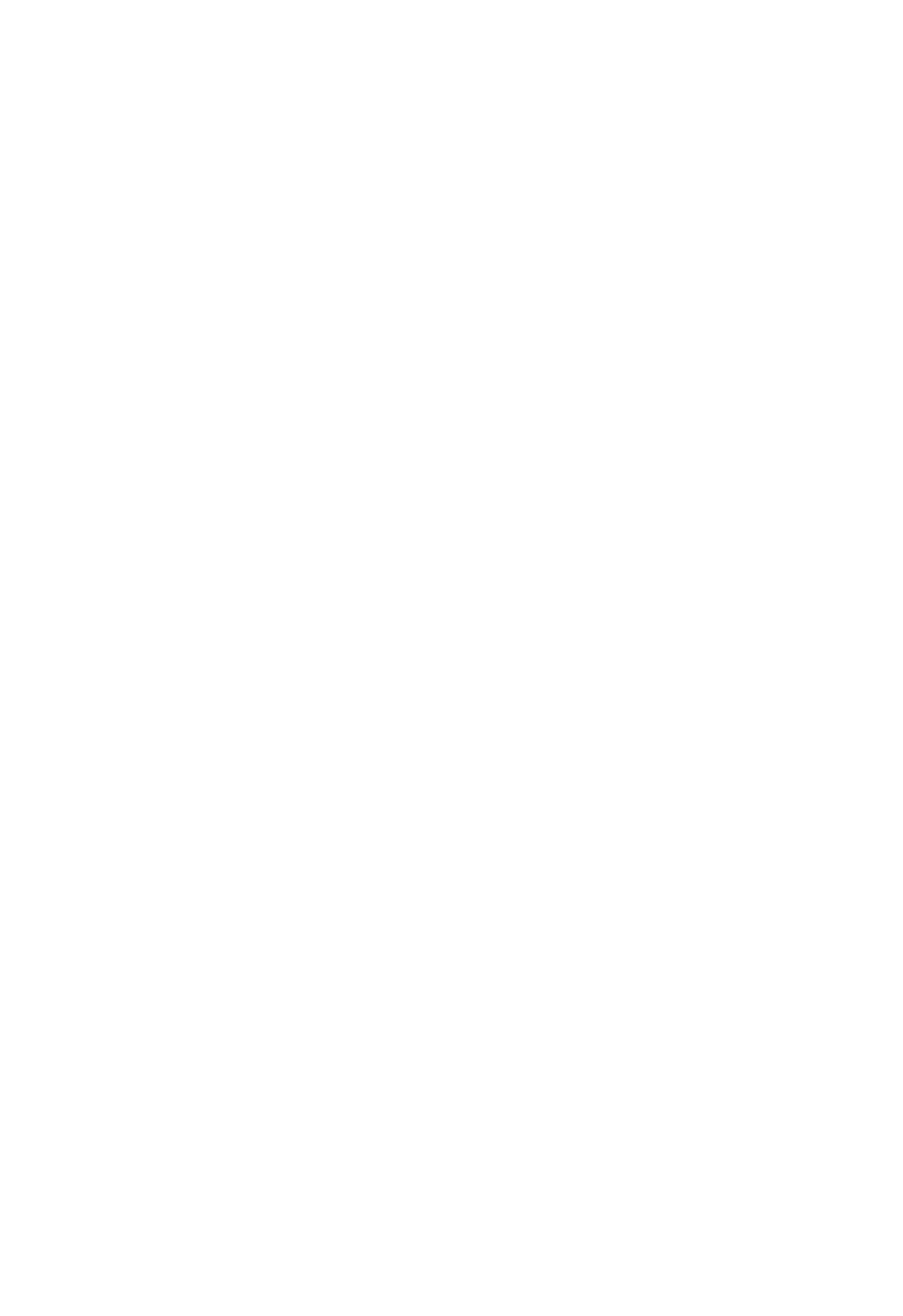# **Rethinking North Korea's Denuclearization: Approaches and Strategies**

**Park Chang-kwoun**

Institute for Security and Development Policy Västra Finnbodavägen 2, 131 30 Stockholm-Nacka, Sweden www.isdp.eu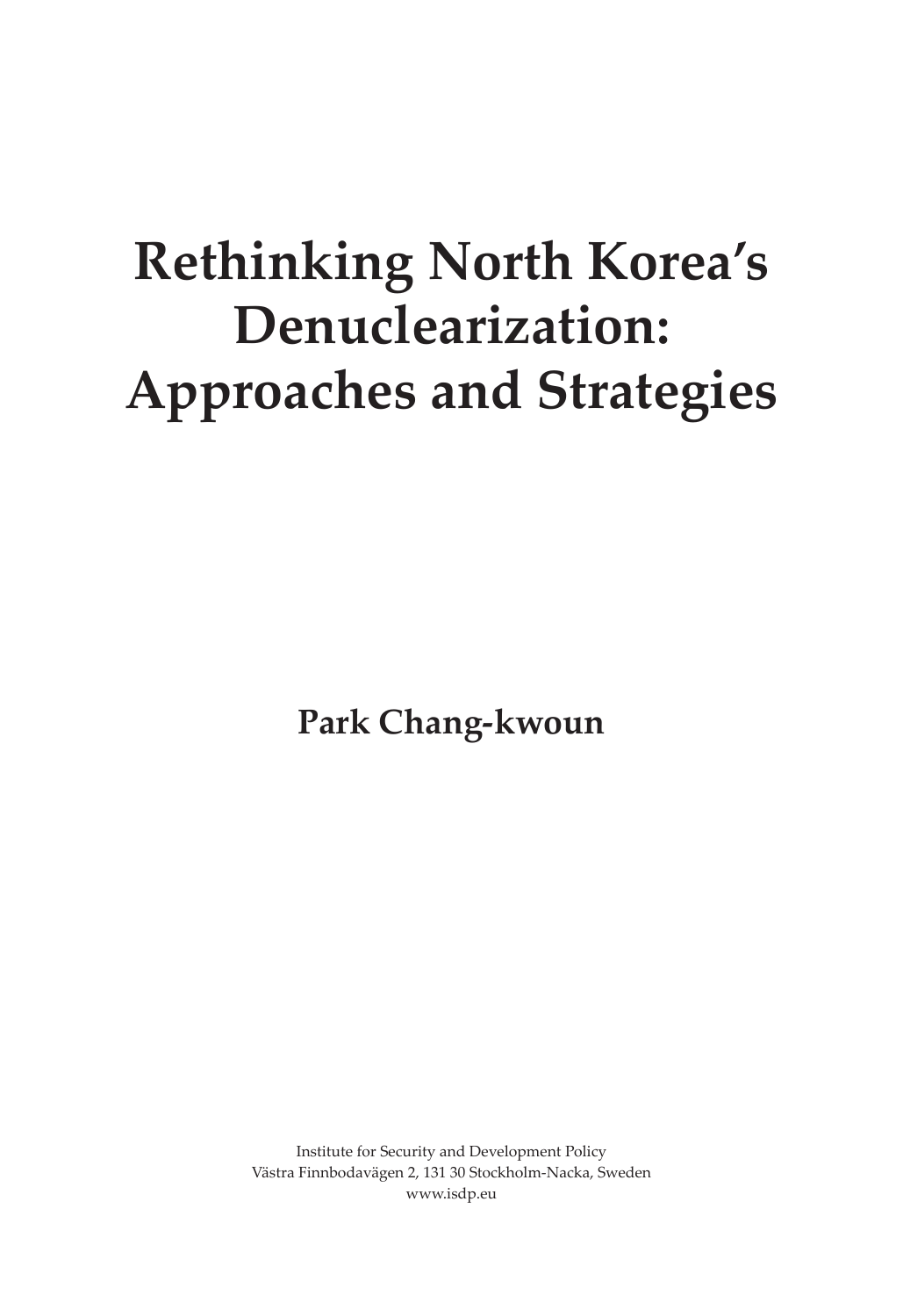**Rethinking North Korea's Denuclearization: Approaches and Strategies** is an *Asia Paper* published by the Institute for Security and Development Policy. The *Asia Papers Series* is the Occasional Paper series of the Institute's Asia Program, and addresses topical and timely subjects. The Institute is based in Stockholm, Sweden, and cooperates closely with research centers worldwide. Through its Silk Road Studies Program, the Institute runs a joint Transatlantic Research and Policy Center with the Central Asia-Caucasus Institute of Johns Hopkins University's School of Advanced International Studies. The Institute serves a large and diverse community of analysts, scholars, policy-watchers, business leaders, and journalists. It is at the forefront of research on issues of conflict, security, and development. Through its applied research, publications, research cooperation, public lectures, and seminars, it functions as a focal point for academic, policy, and public discussion.

The opinions and conclusions expressed are those of the author and do not necessarily reflect the views of the Institute for Security and Development Policy or its sponsors.

© Institute for Security and Development Policy, 2015

ISBN: 978-91-86635-88-6 Printed in Singapore by Stallion Press

Cover Photo: Gilad Rom, licensed under Flickr Creative Commons

Distributed in Europe by:

Institute for Security and Development Policy Västra Finnbodavägen 2, 131 30 Stockholm-Nacka, Sweden Tel. +46-841056953; Fax. +46-86403370 Email: info@isdp.eu

Distributed in North America by:

The Central Asia-Caucasus Institute Paul H. Nitze School of Advanced International Studies 1619 Massachusetts Ave. NW, Washington, D.C. 20036 Tel. +1-202-663-7723; Fax. +1-202-663-7785 E-mail: caci2@jhuadig.admin.jhu.edu

To order hard copies and for editorial correspondence contact Alec Forss at: aforss@isdp.eu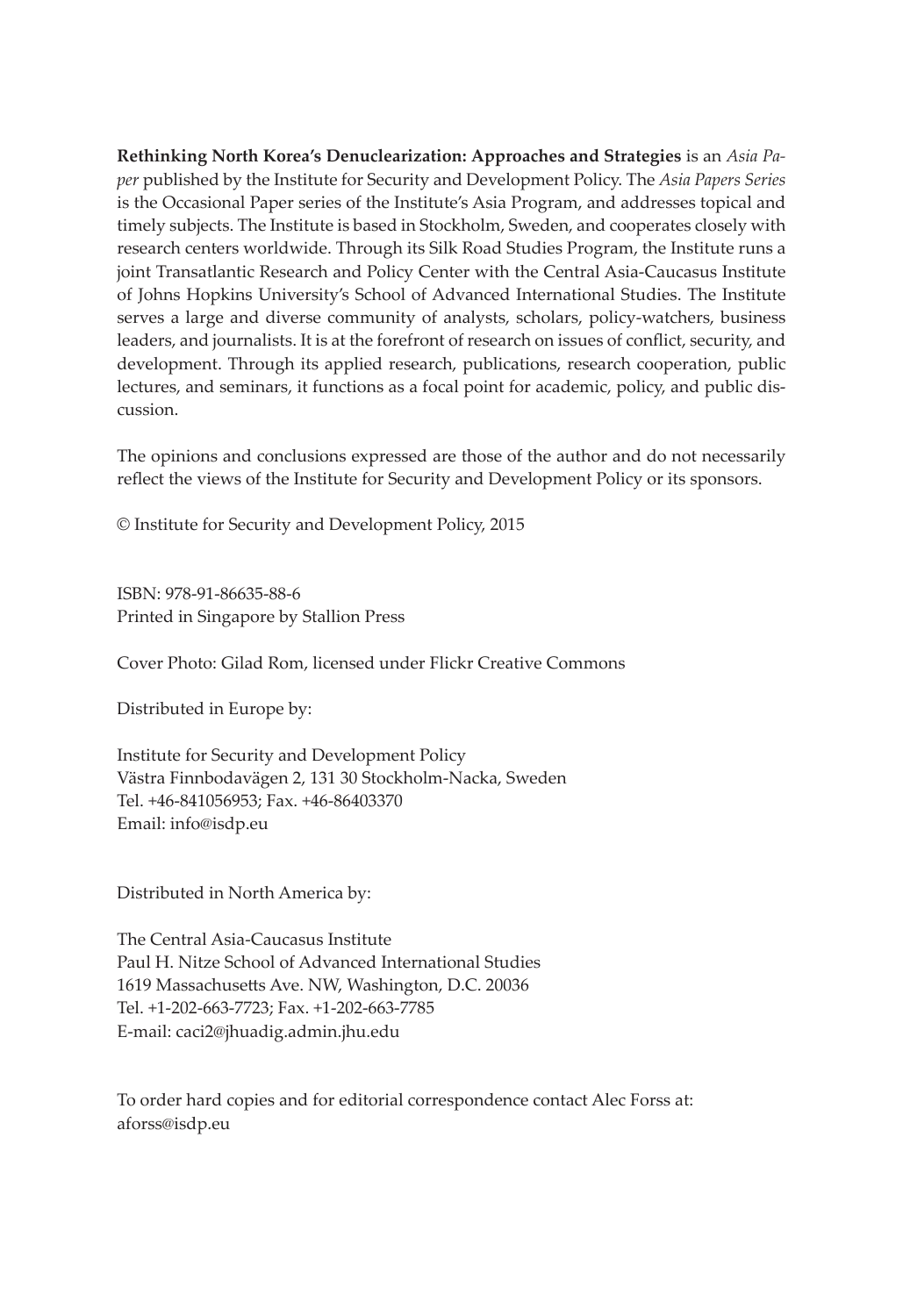# **Contents**

| The Positions of Major Actors on North Korea's Denuclearization 14 |  |
|--------------------------------------------------------------------|--|
| The Lessons of Previous Denuclearization Negotiations 21           |  |
|                                                                    |  |
|                                                                    |  |
| A Phased Roadmap for North Korea's Denuclearization  49            |  |
|                                                                    |  |
|                                                                    |  |
|                                                                    |  |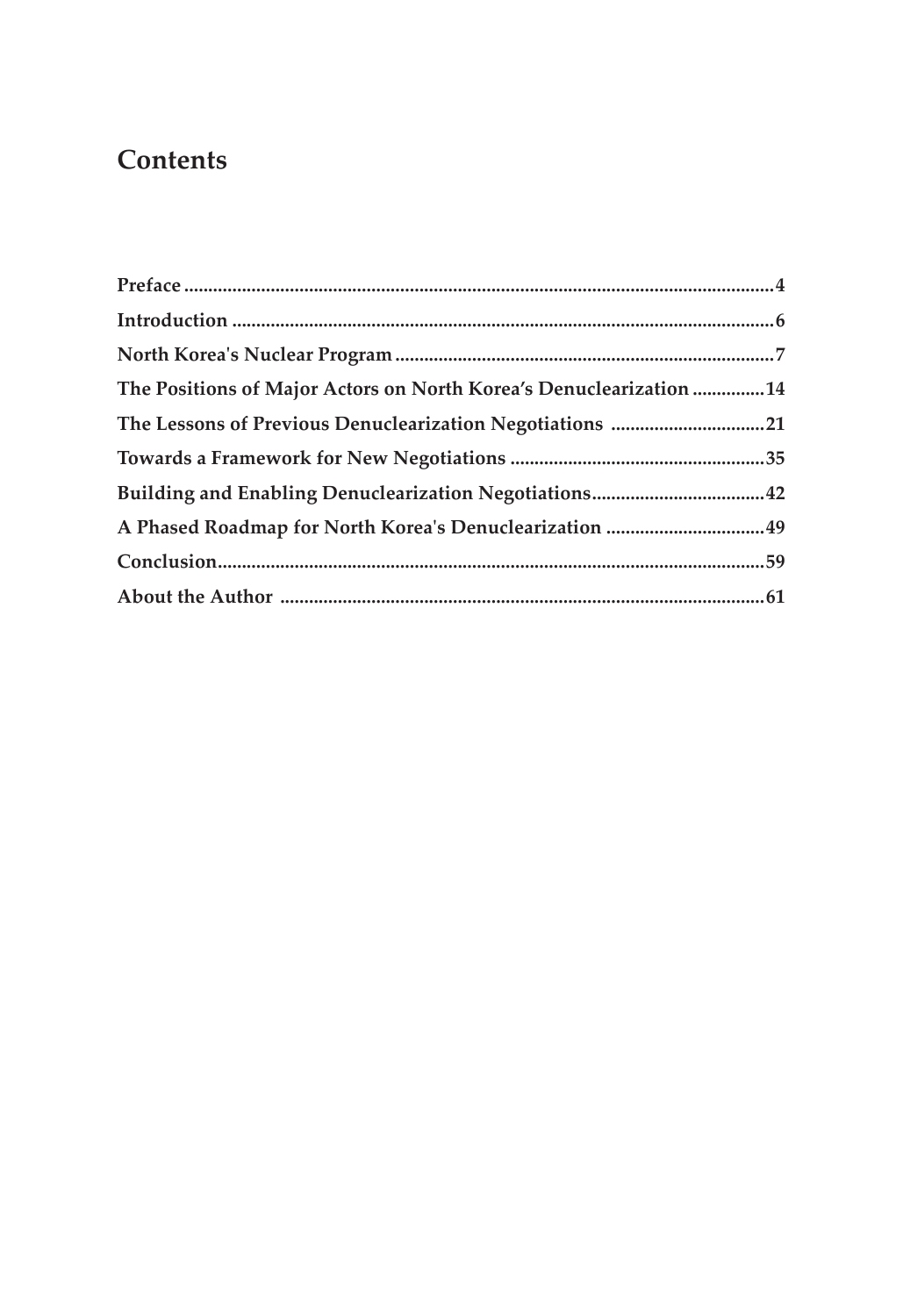## **Preface**

The North Korean nuclear issue has become increasingly intractable. The Six Party Talks have stalled since December 2008, while North Korea's nuclear program has continued apace. On the one hand, the international community—led by the United States and South Korea—demands meaningful action on the part of North Korea to undertake denuclearization measures before Six Party Talks can resume; there is little appetite for resuming formal talks for the sake of talks. On the other hand, North Korea points to the need for security assurances and the cessation of the U.S. "hostile policy," which it claims is the main reason for its nuclear program. This Gordian Knot on the Korean Peninsula continues to vex policy makers and analysts alike. In a situation of deadlock, it is more necessary than ever to examine the issue with fresh thinking to try and understand why previous negotiations and agreements have failed to result in a sustainable resolution of the conflict on the Korean Peninsula—and which therefore underscores the need for new approaches and strategies.

ISDP has long sought to enhance research exchanges and cooperation with international think tanks and research institutes, with a focus on sharing perspectives on how to resolve the North Korea nuclear issue. Indeed, the dilemma of North Korea's nuclear program concerns not only the region of Northeast Asia but is an issue with significant implications for international security. Since September 2010, ISDP has cooperated with the Korea Institute for Defense Analyses (KIDA) through a number of joint research projects and activities. The author of this paper, Dr. Park Chang-kwoun, is Senior Research Fellow at KIDA and visited ISDP in Stockholm as a guest researcher in 2014.

Dr. Park's paper represents a South Korean attempt to address the issue and to tentatively outline a roadmap of sorts according to which North Korea's denuclearization can be achieved. He argues that it will be a complex and long-term endeavour whereby the international community must first create an "enabling environment" in which negotiations can more likely succeed. While underscoring the untenability of a nuclear-armed North Korea which, he argues, must be deterred and its provocations punished, he also recognizes that North Korea needs to be rewarded for sincere steps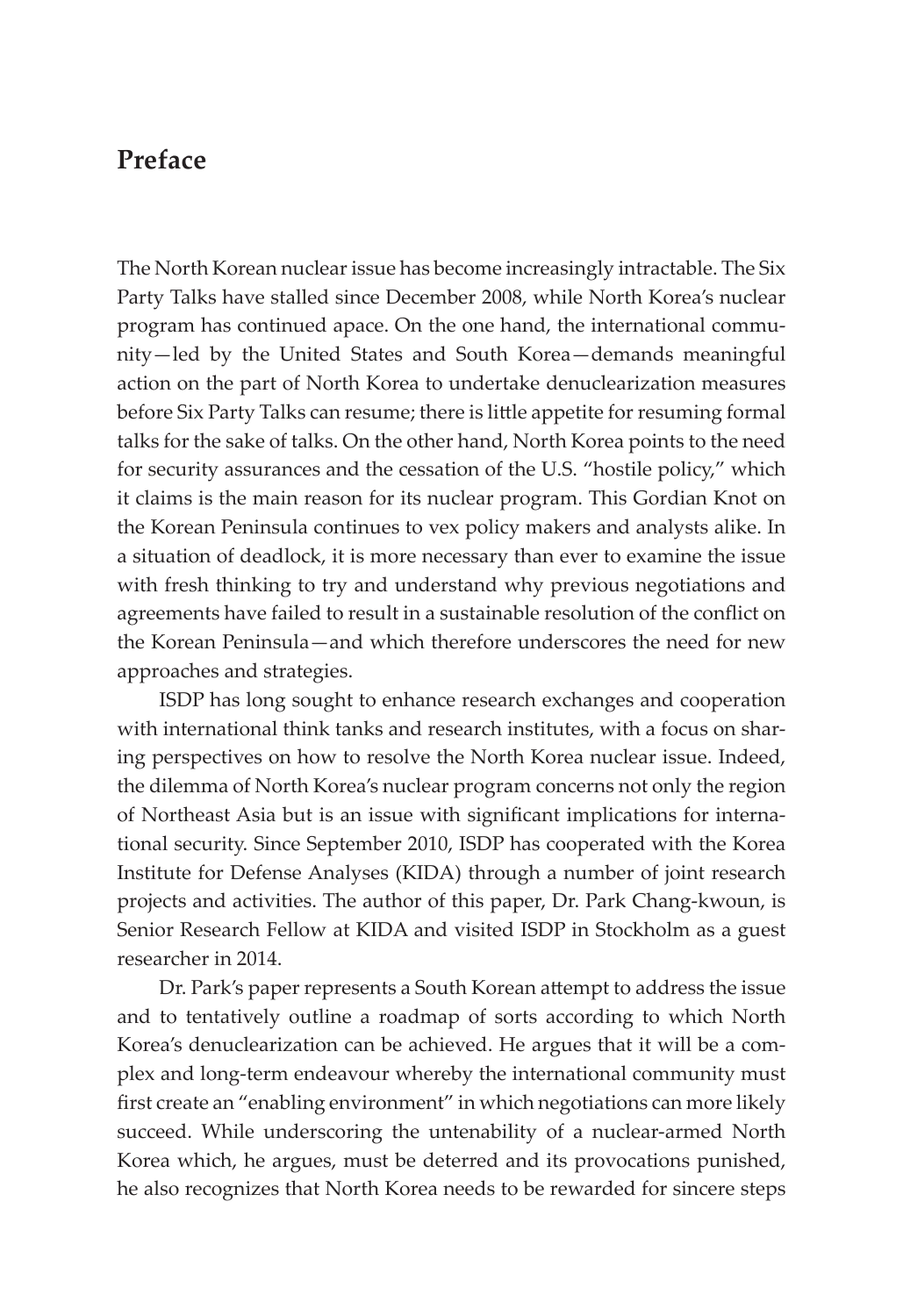towards denuclearization which range from economic and humanitarian aid to steps being undertaken toward reducing its security dilemma. This paper does not profess to have all the answers. Nevertheless, we hope that it will prove a valuable addition to the debate on how to realize the elusive goal of peace and stability on the Korean Peninsula.

Niklas Swanström

Director of ISDP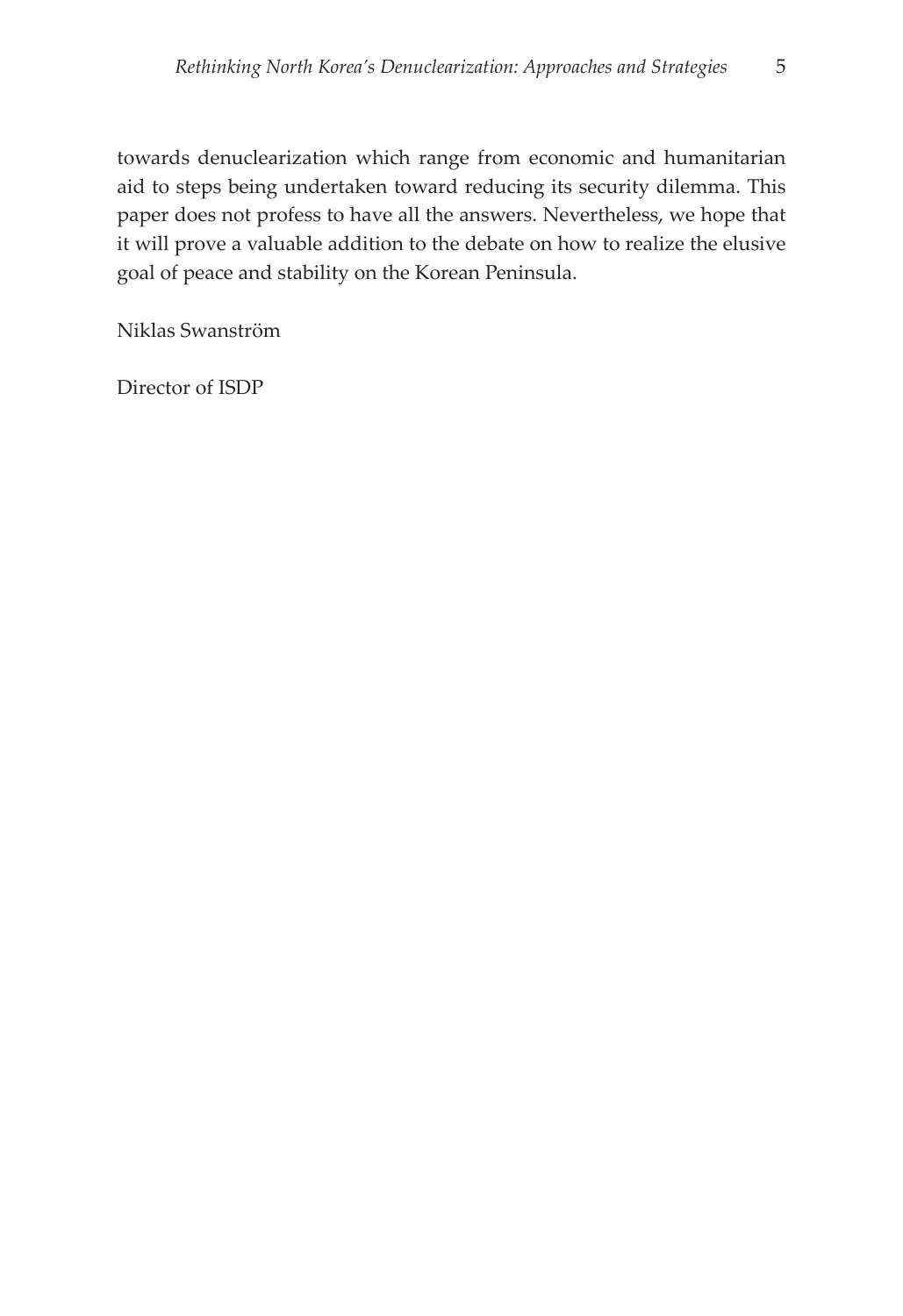## **Introduction**

North Korea's nuclear program not only constitutes the main source of instability on the Korean Peninsula and for the East Asian region as a whole, but it also raises the risk of nuclear proliferation. The Six Party Talks initiated in 2003, but moribund since 2008, have not been successful in thwarting North Korea's nuclear ambitions. Despite international pressure and United Nations sanctions, North Korea continues to strengthen its nuclear capabilities and has declared itself a nuclear state. It appears that more than 20 years of nuclear negotiation have done little to actually restrain North Korea's nuclear development, and have rather provided it with a means to circumvent more severe international pressure and buy time to continue to develop its weapons' programs. Considering the current situation, with North Korea having carried out three nuclear tests and officially adopted a nuclear state policy, it will likely prove ineffective to continue to pursue denuclearization negotiations in the same way as previously. Many experts and policy-makers in South Korea and the U.S. are now signaling that they believe that North Korea's nuclear problems cannot be resolved through negotiations alone. At present, it appears unlikely that the Six Party Talks will be resumed and lead to a successful outcome, even though all participants claim the importance of the dialogue and put forward many suggestions on how to restart talks. Nevertheless, it is too early for the international community to give up efforts to denuclearize North Korea, especially considering the negative consequences if North Korea's nuclear program is allowed to develop unchecked.

In light of the above, it is important to ask if there is still a chance for negotiations to succeed? If so, how should we utilize the opportunity? What is the most appropriate approach to deal with North Korea's denuclearization today? And what kind of roadmap to denuclearization can be drawn? This paper endeavors to answer these questions and provide some insight and ideas for future steps that the international community should consider for resolving the North Korean nuclear issue. Since the Six Party Talks came to a halt in 2008, many studies concerning overall strategy regarding North Korea's denuclearization have been conducted. These studies have mainly dealt with U.S. policy toward North Korea, North Korea's nuclear capability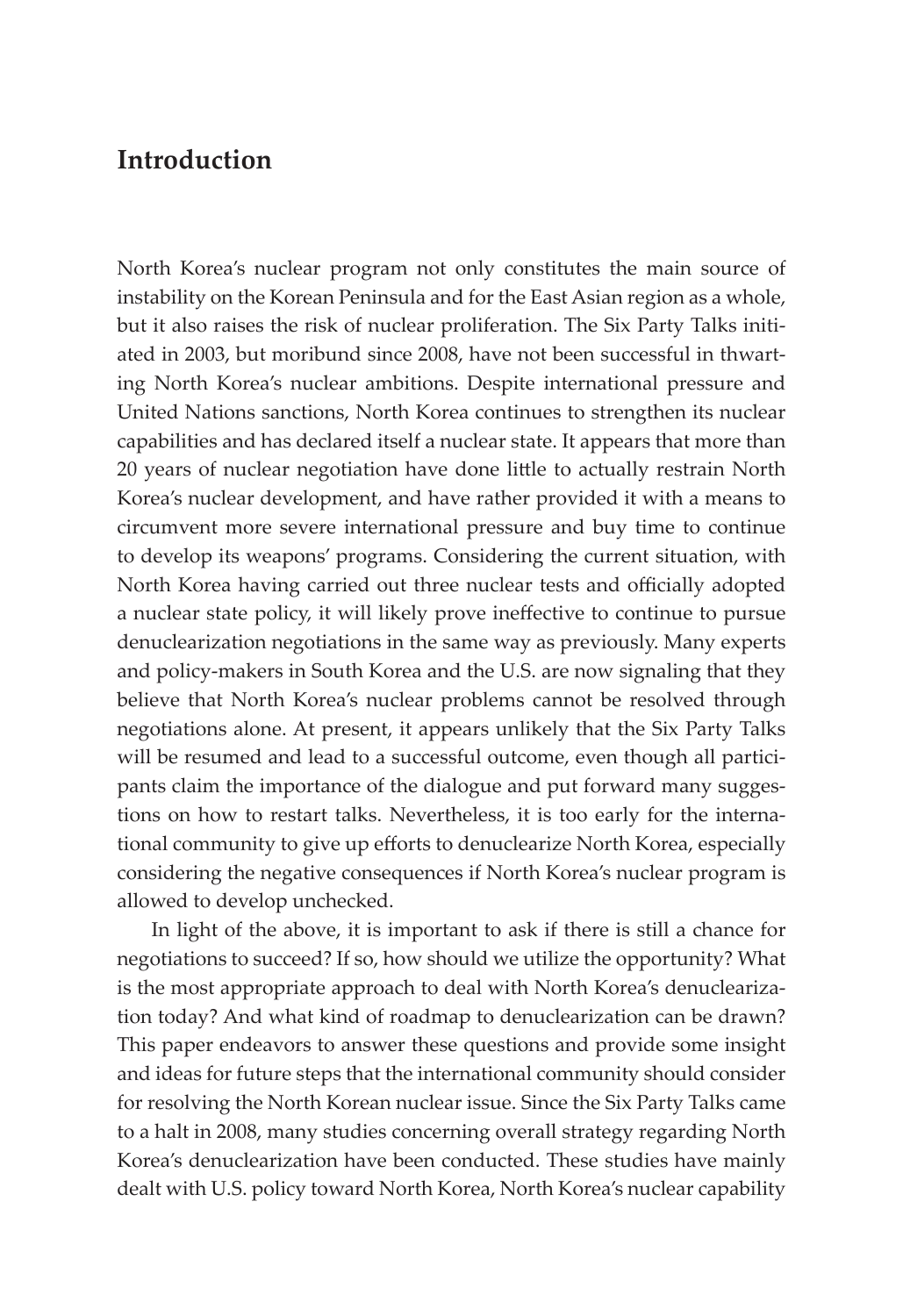and intentions, South Korea's North Korea policy, and the Six Party Talks. Fewer studies have actually attempted to outline practical steps which can be followed to achieve denuclearization. $<sup>1</sup>$ </sup>

This paper takes as a departure point the fact that North Korea's policy shows no sign of abandoning nuclear development nor signaling any change of attitude. Indeed, North Korea's continued nuclear tests narrow the room for continued negotiations and undermine the usefulness of those which have already taken place. In such a situation it is important to revisit and rethink the denuclearization issue on the basis of why previous negotiations have failed. In order to outline practical steps toward denuclearization, this paper first examines North Korea's nuclear capability, the relevant actors' positions on the denuclearization negotiations, and the lessons of previous denuclearization negotiations. These sections accordingly underpin the analysis for the second part of the paper which discusses a basic framework for North Korea's denuclearization, along with enablers and conditions necessary for successful denuclearization negotiations, before outlining a roadmap composed of different phases for implementing denuclearization measures.

<sup>&</sup>lt;sup>1</sup> One study in this regard is "Toward a Roadmap for Peace and Stability on the Korean Peninsula: Steps and Perspectives," *Asia Paper* (Stockholm: Institute for Security and Development Policy, May 2014), http://www.isdp.eu/publications/asia-papers.html?tas k=showbib&id=6381&return=.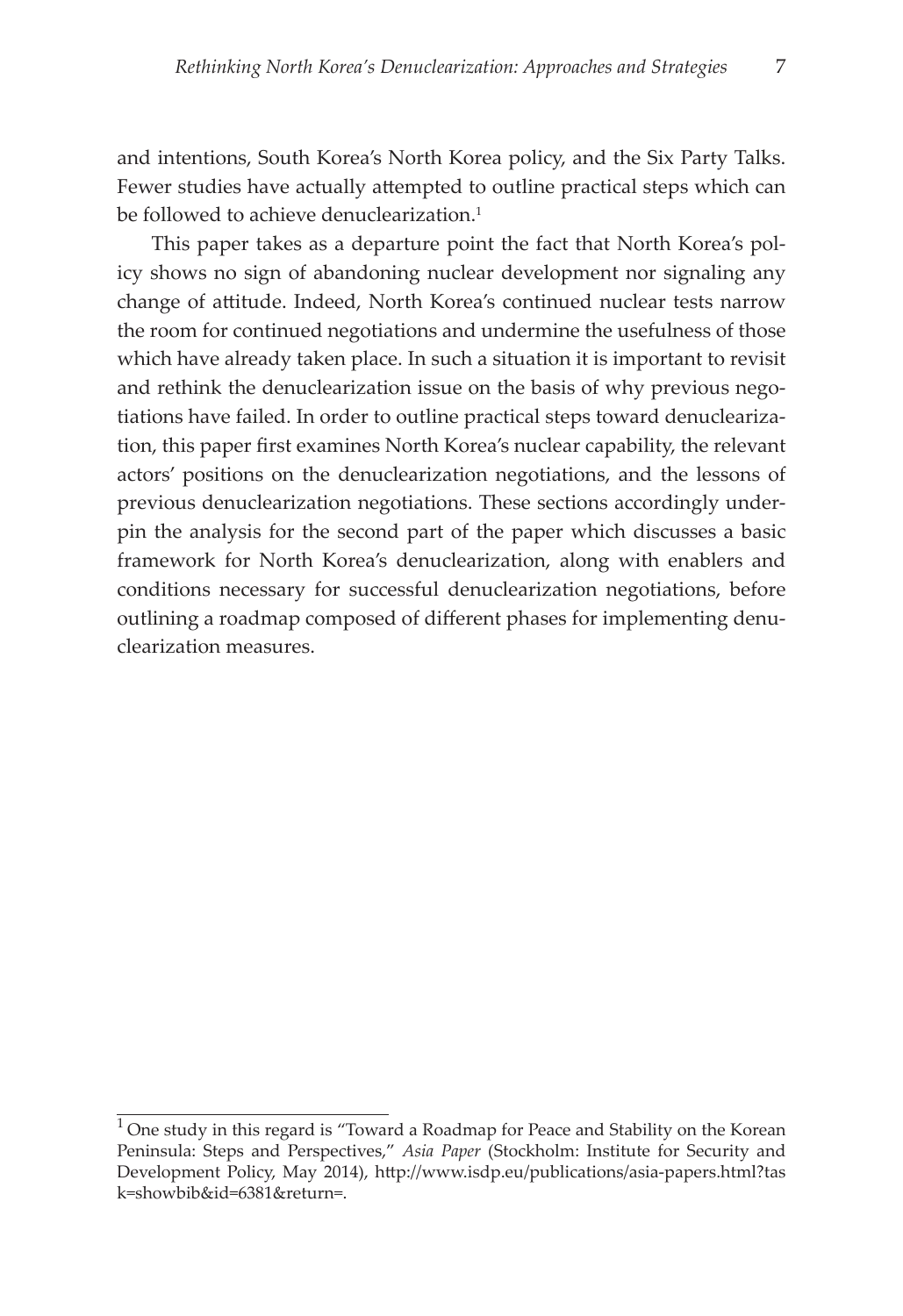# **North Korea's Nuclear Program**

Why does North Korea strongly adhere to its nuclear program instead of responding to international demands? And what stage is North Korea's nuclear capability currently at? This section explores the rationale and intentions behind North Korea's nuclear development along with examination of its current nuclear capability.

#### **Rationale and Intentions**

Nuclear capability has become the essential instrument of the North Korean regime for its survival, political and military prestige, exercising coercive diplomacy, and for achieving asymmetric military superiority over South Korea.<sup>2</sup> The Kim Jong-un regime has strongly reaffirmed its intentions to continue nuclear development rather than undertake denuclearization—as is evidenced by official statements, its nuclear policy, and in military parades and demonstrations. Indeed, in Kim Jong-un's 2015 New Year's Speech, statements of the National Defense Commission, as well as other official statements, it has been strongly emphasized that North Korea wishes to cement its role as a nuclear state and that it intends to further strengthen its nuclear deterrence capability. North Korean diplomats and media have also insisted that instead of continuing denuclearization negotiations, North Korea now wants to engage in arms control negotiations with the U.S. as a responsible nuclear state and that, as such, denuclearization negotiations are no longer useful.<sup>3</sup> The Kim Jong-un regime announced its new future policy guidelines (known as Byungjin roson) in which it will aim to pursue

 $2$  It is also important to understand North Korea's economic rationale for nuclear weapons. Considering that the cost of military modernization, including the acquisition of sophisticated weapons and equipment, is extremely high and UN sanctions prohibit North Korea's arms exports and imports, North Korea would find it almost impossible to maintain and build up *conventional* military forces comparable to South Korea's, even if excluding the supporting capabilities of U.S. forces. As such, its nuclear program appears to be the best strategic choice at a "lower" economic cost for the regime to boost its military capability against South Korea.

<sup>3</sup> 北대표 "우린핵보유국…핵군축노력" (in Korean), *Yonhapnews,* March 15, 2011, http://news. naver.com/main/tool/print.nhn?oid=001&aid=0004959993; *Joongang Daily,* October 3, 2013, http://article.joins.com/news/option/article\_printasp?ctg=10&total\_id=12754306.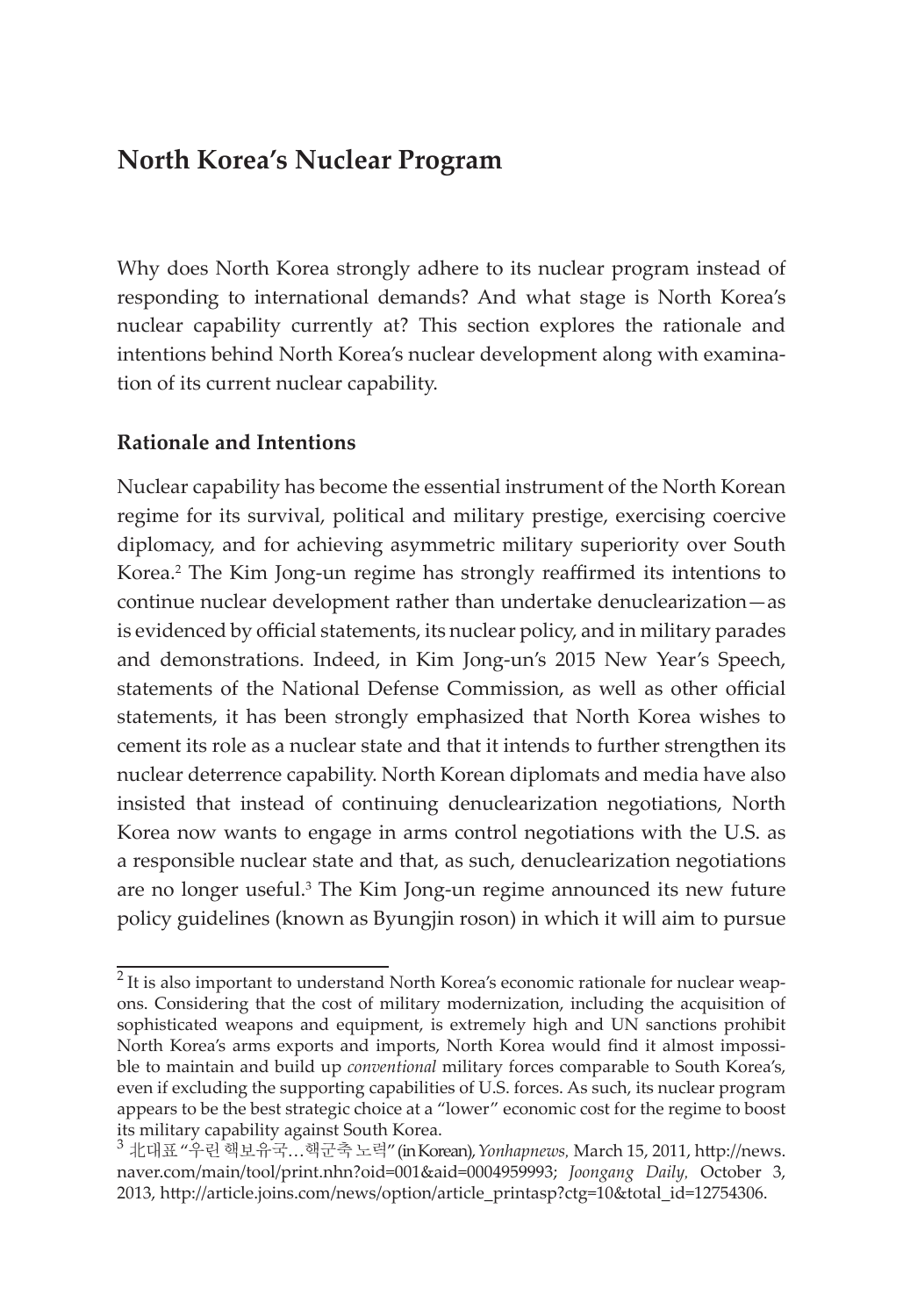economic development and enhanced nuclear capabilities simultaneously.4 In 2013, North Korea further enacted a law to consolidate its nuclear capabilities and committed to strengthening its nuclear arsenal, both in terms of quality and quantity. In addition, it directed the military to make nuclear forces a central pivot for war and military operations.<sup>5</sup> North Korea's threat and intention should be taken seriously. It has already conducted three nuclear tests (n 2006, 2009, and 2013) and threatened to carry out a fourth with new types of nuclear devices. Furthermore, it frequently resorts to issuing nuclear threats in its foreign policy rhetoric, for example threatening to launch nuclear strikes targeted at Seoul and Washington.

The actions of the North Korean regime would appear to confirm that it does not intend to denuclearize. Kim Jong-un's regime is well-acquainted with the fate of other dictatorial regimes in Iraq and Libya, and sees Russia's invasion of Ukraine as rendering useless the 1994 Budapest Agreement, which guaranteed the territorial integrity and non-intervention in Ukraine by the U.S., UK, and Russia in return for denuclearization measures.<sup>6</sup> These examples, together with the extant internal and external challenges to the regime, will reinforce Kim Jong-un's perception that maintaining a nuclear development policy is essential to regime survival. As a young leader pursuing the consolidation of his power, and attempting to build "legitimacy" for his regime, Kim Jong-un will want to show his strength rather than weakness in dealing with South Korea and the United States in all security issues, including any nuclear deal. In addition, Kim Jong-un holds power based on hereditary succession politics and regards the nuclear program as one of North Korea's greatest achievements and a crucial inheritance from his father Kim Jong-il. In fact, the North Korean constitution relates that the "great" leader Kim Jong-il propelled the country into becoming a nuclear state in spite of international pressure. Thus, it is also clear that Kim Jongun attaches great importance to the nuclear program as an important com-

<sup>4</sup>"Report on Plenary Meeting of WPK Central Committee," *KCNA*, March 31, 2013, http://www.kcna.co.jp/index-e.htm.

 $5$  Ibid.

<sup>&</sup>lt;sup>6</sup> Steven Pifer, "The Trilateral Process: The United States, Ukraine, Russia, and Nuclear Weapons," *Brookings Arms Control Series Paper* 6 2011, http://www.brookings.edu/ research/papers/2011/05/trilateral-process-pifer; Council on Foreign Relations, "Budapest Memorandums on Security Assurances, 1994," December 5, 1994, http://www.cfr. org/nonproliferation-arms-control-and-disarmament/budapest-memorandum-securityassurances-1994/p32484 .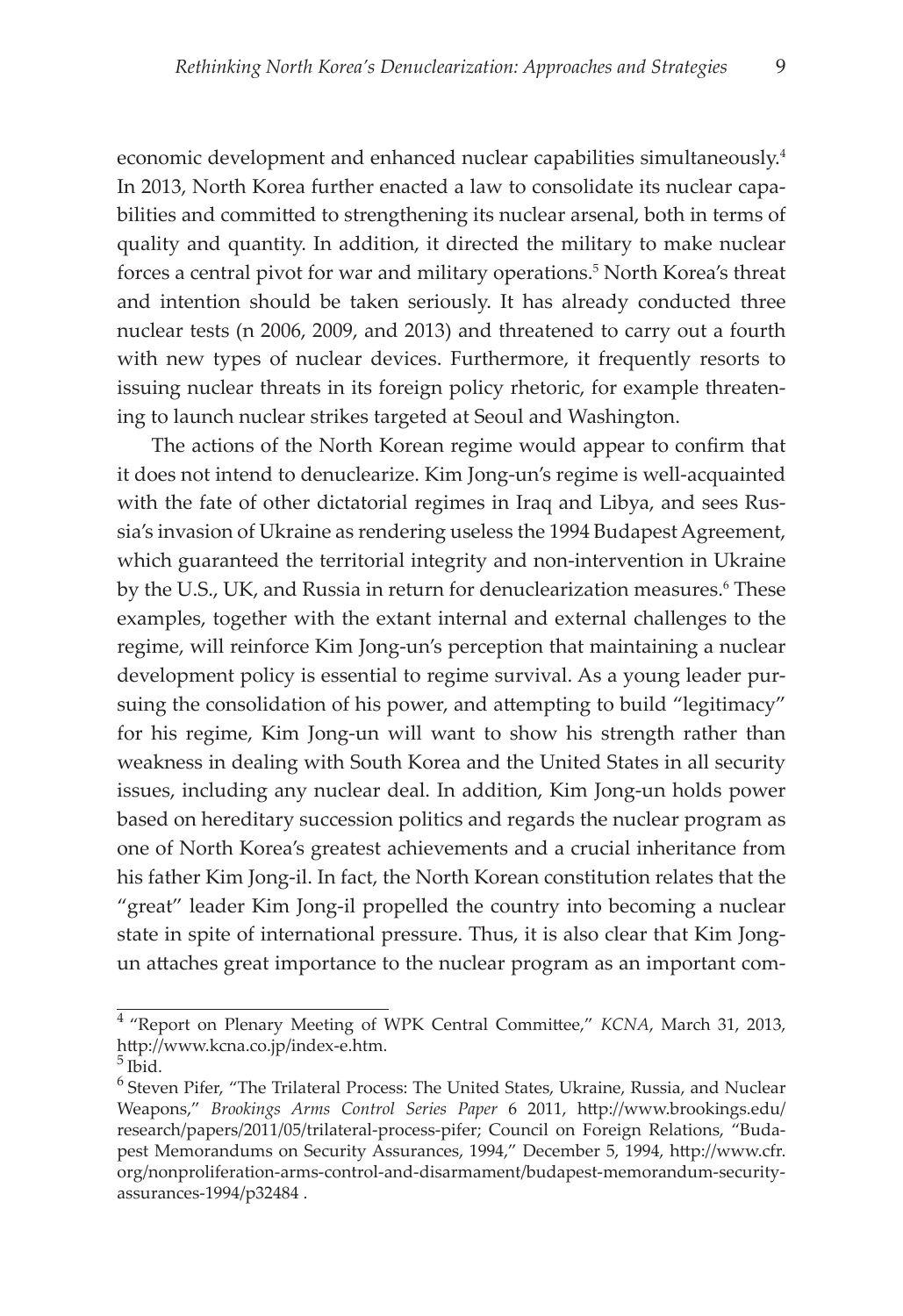ponent of the legacy politics which placed him in power, and as such will likely adhere strongly to his position of upholding the nuclear program.

#### **North Korea's Nuclear Capability**

North Korea's nuclear capability must be evaluated in terms of nuclear materials, miniaturization capabilities, means of delivery, and strategic and operational preparedness for the use of nuclear weapons. These are considered in turn below.

Currently, in terms of nuclear materials, North Korea operates not only plutonium but also enriched uranium programs which will allow it to produce sufficient nuclear materials to build as many nuclear bombs as it sees fit. The South Korean government believes that North Korea already possesses more than 40kg of plutonium (PU), which is sufficient to build around ten nuclear bombs.<sup>7</sup> Additionally, the 5 MWe nuclear reactor in Yongbyon which had been shut down since 2007 was restarted in September 2013, and will be capable of producing plutonium again after 2015. North Korea also operates enriched uranium facilities. According to Dr. Siegfried Hecker, an international expert in plutonium science and nuclear security, and who visited the enriched uranium facility in Yongbyon in November 2010, North Korea may have at least one other enriched uranium facility in a secret location, which may be capable of producing up to 40 kg of Highly Enriched Uranium (HEU) annually.<sup>8</sup> Unlike the plutonium production facilities, HEU production facilities can be more easily hidden from international observers. As we currently do not have much information about North Korea's enriched nuclear program, it is hard to precisely assess the full scale of North Korea's production capabilities for nuclear materials. Nevertheless, it is possible to assert that North Korea is capable of producing HEU materials sufficient for enhancing its stockpiles of nuclear warheads, particularly given its operation of Yongbyon and other secret facilities.

North Korea's miniaturization capability has been closely examined for a long time by experts because it provides an indicator as to whether North Korea possesses the capability to mount nuclear bombs onto its missiles.

<sup>7</sup> ROK Ministry of National Defense, *2014 Defense White Paper* (Seoul: Ministry of National Defense, December 2014), p. 28.

<sup>8</sup> Siegfried S. Hecker, "What I Found in North Korea: Pyongyang's Plutonium Is No Longer the Only Option," *Foreign Affairs* (December 9, 2010): 4.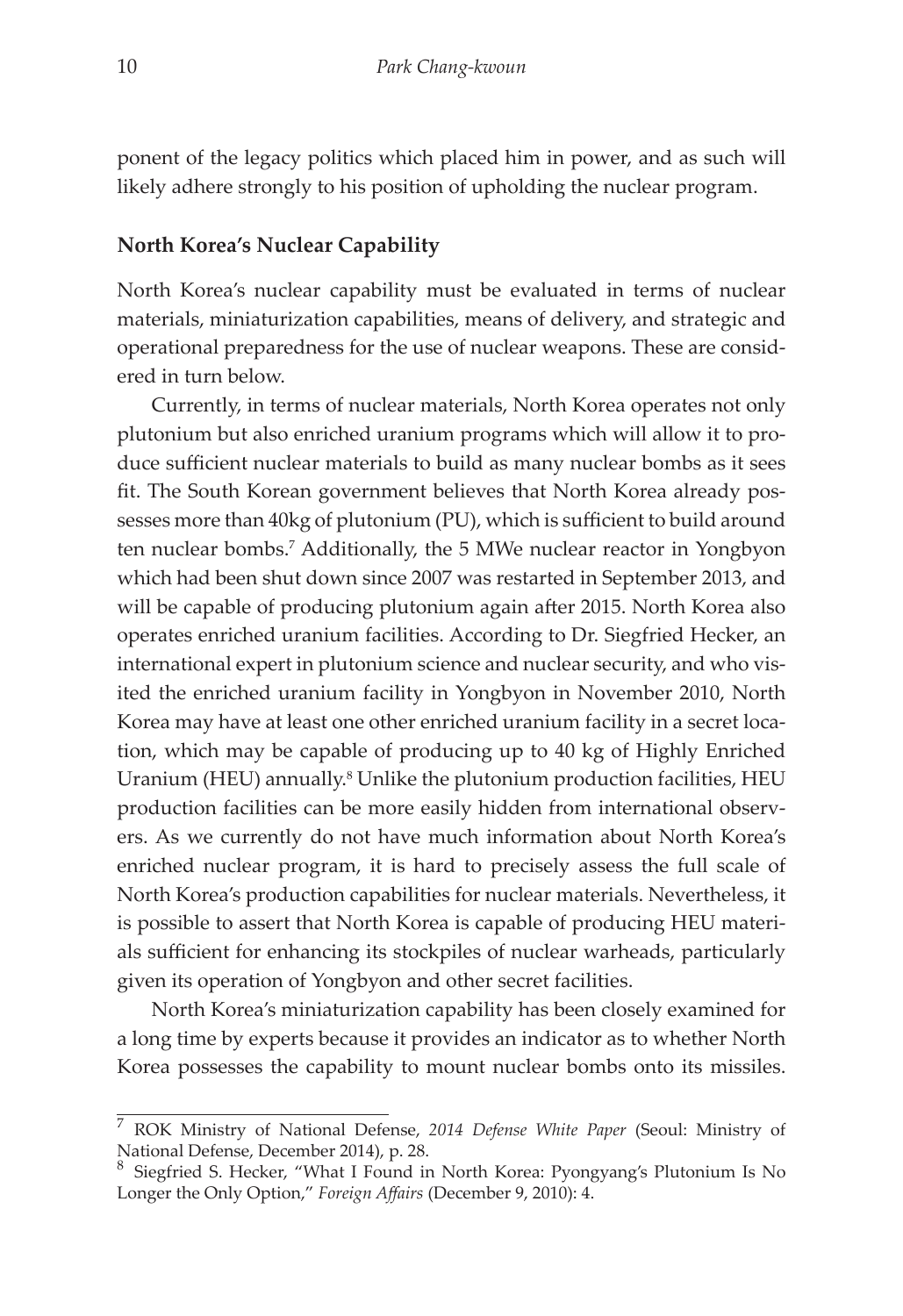The commander of the U.S. armed forces in Korea, General Curtis Scaparrotti, has stated that North Korea does possess miniaturization capability and technology enabling it to deliver nuclear devices.<sup>9</sup> South Korea also officially recognized North Korea's miniaturization capabilities in a 2014 Defense White Paper.<sup>10</sup> North Korea has frequently conducted high explosive device tests since 1983. Furthermore, it maintained close nuclear cooperation with Pakistan's Khan network, $11$  which provided access not only to HEU technology but also to other technologies including that of miniaturization. Most nuclear states take less than seven years to develop capabilities for the miniaturization of nuclear bombs, but North Korea has spent more time than other countries in pursuing these capabilities.<sup>12</sup> After the country's third nuclear test in February 2013, North Korea officially proclaimed that the test was conducted with a smaller, lighter bomb, and that its nuclear capabilities had become diversified.<sup>13</sup> In addition, one should not disregard the possibility that other nuclear delivery means such as aircraft and submarines can also be effectively deployed. Thus, it is reasonable to believe that North Korea now has the capabilities which allow it, at least to some extent, to mount nuclear bombs on ballistic missiles or deliver nuclear bombs by other means.

North Korea's missile capabilities are another important component of nuclear capability: missiles are crucial given that they constitute the delivery systems for nuclear devices. North Korea possesses a large number of Scud, KN-02, Nodong, Musudan, Daepodong-2, and KN-08 missiles, which include short-, medium-, and long-range models. North Korea demonstrated long-range striking capabilities by successfully launching the Unha-3 ballistic missile in December 2012; this after three rounds of failed tests in 2006, 2009, and 2012. In 2014, furthermore, North Korea launched

Jon Harper, "USFK Chief: North Korea has made crucial advance toward nuclear missile," October 24, 2014, *Stars and Stripes*, http://www.stripes.com/promotions/2.1066/ usfk-chief-north-korea-has-made-crucial-advance-toward-nuclear-missile-1.310175.  $^{10}$  ROK Ministry of National Defense, 2014 Defense White Paper.

<sup>&</sup>lt;sup>11</sup> Abdul Qadeer Khan was Pakistan's top nuclear scientist up until his arrest in 2004 and had provided technology and expertise to North Korea among other countries.

<sup>12</sup> David Albright, "North Korean Miniaturization," *38 North*, February 13, 2013, http://38north.org/2013/02/albright021313/.

<sup>&</sup>lt;sup>13</sup> "DPRK Will Defend Security and Sovereignty of Nation to Last: KCNA Commentary," *KCNA,* February 13, 2013, http://www.kcna.co.jp/item/2013/201302/news13/20130213- 25ee.html.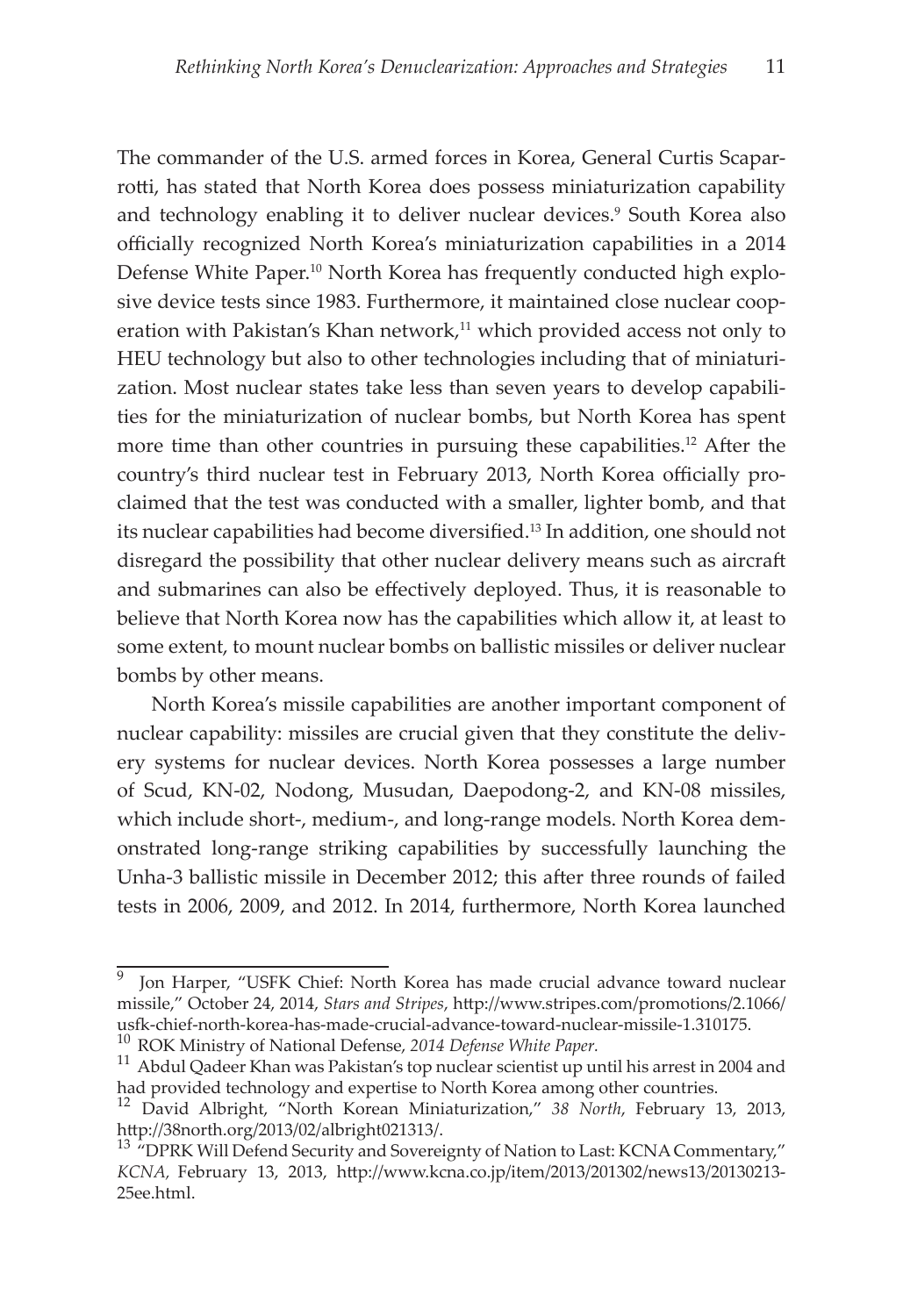a large number of short- and medium-range missiles which were intended to test and demonstrate its new capabilities to South Korea and the U.S. It also operationally deployed medium-range Musudan missiles, implying that its missile-range covers not only South Korea but also Japan and Guam. The U.S. believes that North Korea will be able to develop Intercontinental Ballistic Missile (ICBM) capabilities by 2024<sup>14</sup> and is now reportedly building Submarine-launched Ballistic Missile (SLBM) capabilities.15 These missile capabilities raise great concern about the seemingly rapidly changing characteristics of North Korea's nuclear threat, and about its scope to have sufficient technology to guard against precision strikes by, for example, the U.S. against its nuclear capabilities. In particular, North Korea possesses sufficient mobile launcher systems to guarantee the survival of the nuclear arsenal, as well as making possible the swift launch of missiles. The survivability of a nuclear arsenal is important given that it increases the scope for massive retaliation in the event of hostilities.

Strategic and operational preparedness has also been enhanced. In 2014 North Korea renamed its Rocket Force Command to Strategic Forces and conferred upon it the status as the country's fourth military force, equal to the Army, the Air Force, and the Navy. The creation of this new military organization clearly signals North Korea's political prioritization of its nuclear program, and the regime declared that it would strengthen its nuclear-centered military strategy. The Strategic Force would take responsibility to turn the county's military strategy into a new nuclear-centered strategy and carry out the measures necessary to speed up the acquirement of all levels of operational nuclear arms. Kim Jong-un attended a tactical missile firing drill of the Strategic Forces in June 2014, and ordered it to maximize its deterrent strategic capabilities and maintain conditions of high alert. Furthermore, he declared a new missile production policy to increase the production of short- and medium-range missiles and to renovate and

 $14$  U.S. Senate, Committee on Armed Services, "Department of Defense Authorization of Appropriations for Fiscal Year 2015 and the Future Years Defense Program," March 25, 2014, http://www.mcrmc.gov/public/docs/report/hb/DoD-Authorization-of-Appropriations-FY2015-and-Future-Years-Defense-Program\_MAR2014.pdf.

<sup>15</sup> Bill Gertz, "North Korea Building Missile Submarine," *The Washington Free Beacon*, August 26, 2014, http://freebeacon.com/national-security/ north-korea-building-missile-submarine/.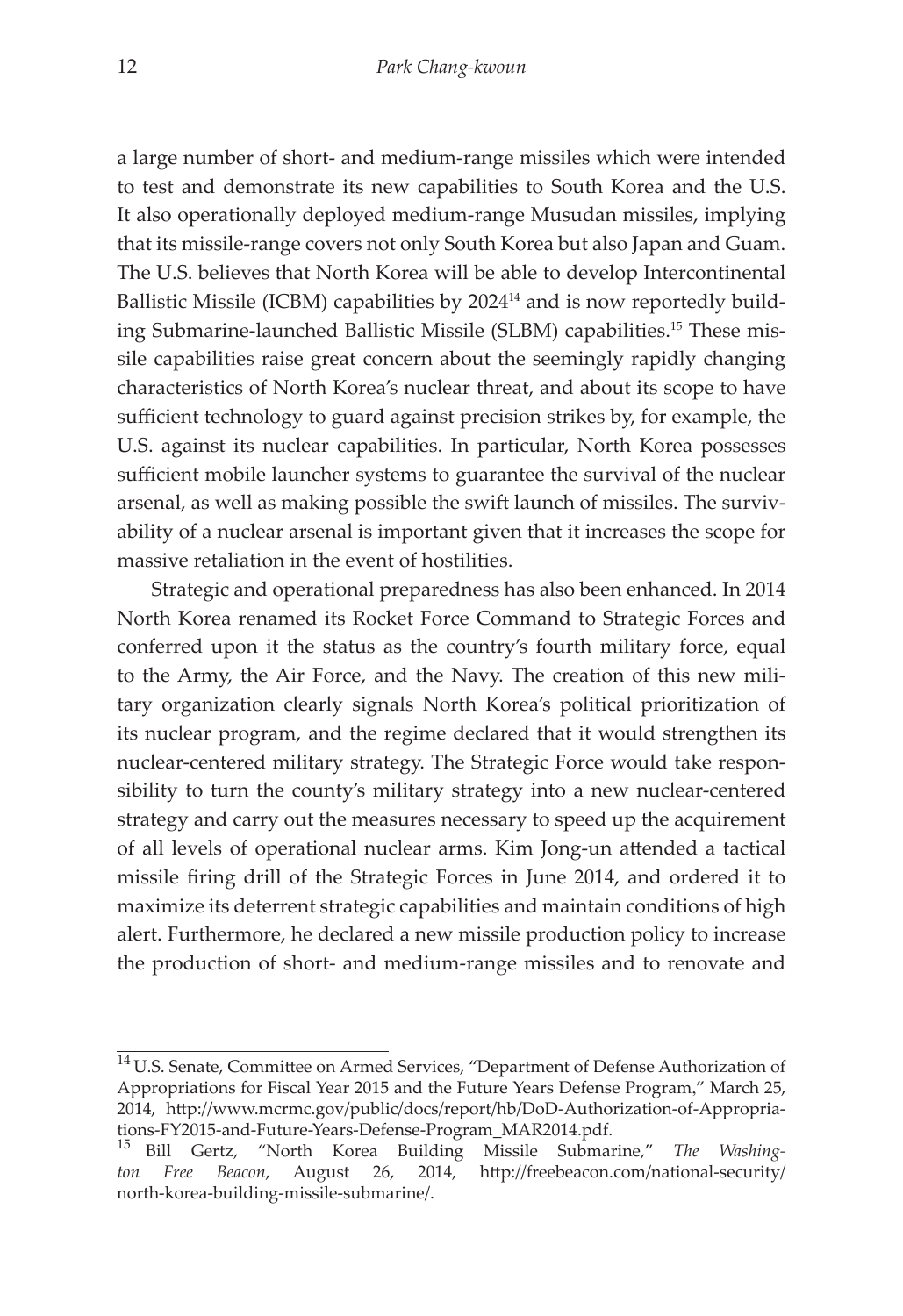upgrade the facilities and processes of a machine plant he visited in southern Pyongyang in January 2014.16

<sup>16</sup> Armin Rosen, "North Korea' Nuclear Weapons Program is booming," *International Business Insider*, February 26, 2015, http://uk.businessinsider.com/ north-koreas-nuclear-weapons-program-is-booming-2015-2?r=US.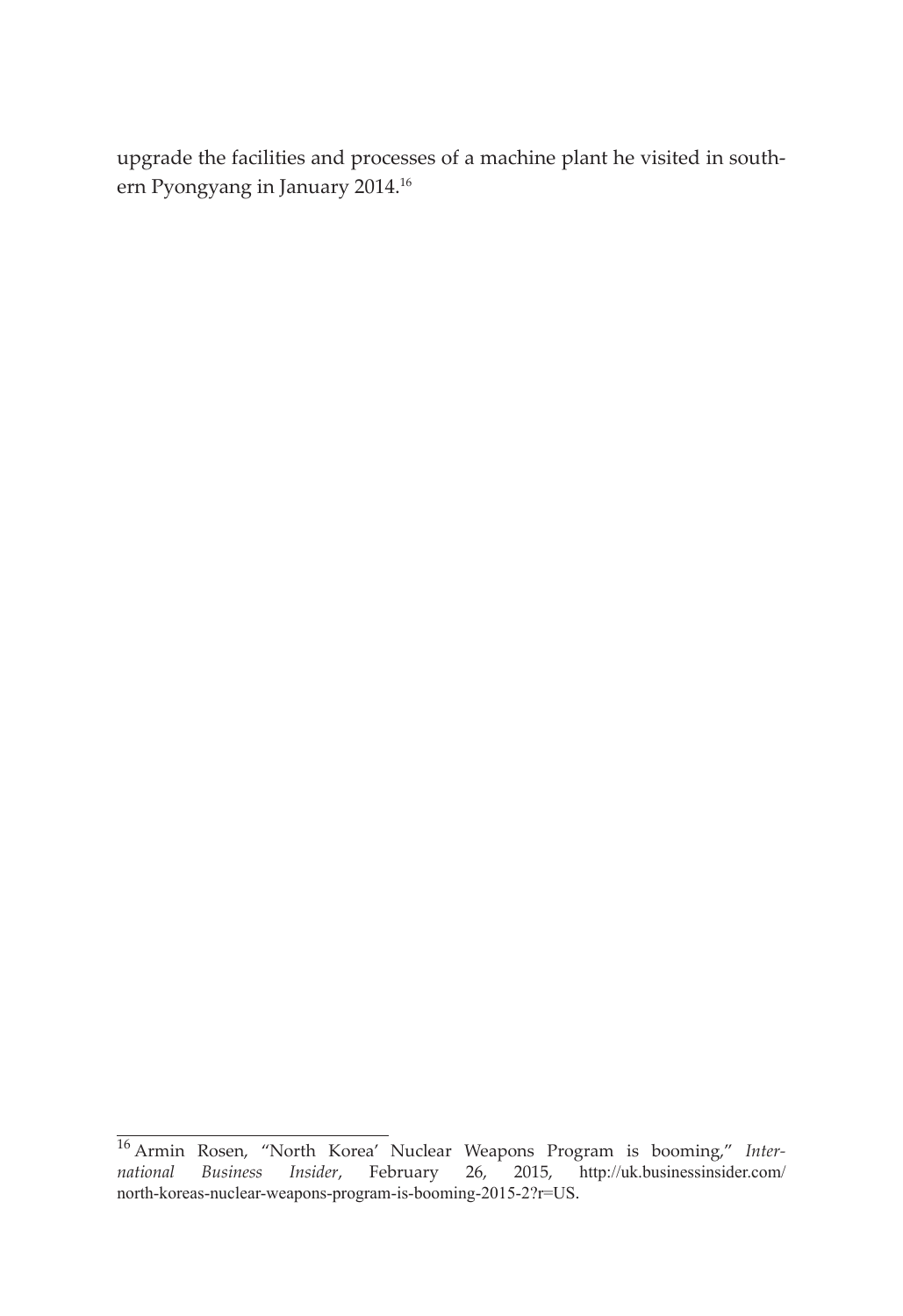# **The Positions of Major Actors on North Korea's Denuclearization**

The unsuccessful results of the Six Party Talks and the consecutive nuclear tests carried out by North Korea make the international community understandably skeptical regarding North Korea's actual intentions for denuclearization. The U.S., South Korea, and Japan do not want to repeat the same pattern of dialogues and negotiations—which North Korea has essentially exploited to gain economic assistance from the international community and to "buy time" for further nuclear development, rather than undertaking any significant denuclearization measures. There is an increasing consensus among the international community that dialogue and negotiation allied with strong international pressure is the only option which can be pursued in dealing with rogue states like North Korea. However, the geopolitical situation regarding the Korean Peninsula greatly constrains the options available for regional states to apply pressure on North Korea. Representatives of the Six Party Talks have frequently met to exchange and consult on their positions in order to resume the multilateral talks. However, success has so far been precluded by the fact that the parties have different views on the conditions for the resumption of the talks. On the one hand, the U.S., South Korea, and Japan demand that North Korea carry out practical action towards denuclearization as a precondition for resuming the talks and demonstrating sincerity about denuclearization. On the other hand, China and North Korea advocate that the talks should be resumed immediately without conditions. With little evidence that the main parties are likely to alter their position and stated preconditions, the prospects of the denuclearization talks restarting seem to be remote.

Notwithstanding, an important question is whether or not a window of opportunity still exists for the eventual resumption of talks. All of the participants to the Six Party Talks basically concede that the talks are the only effective mechanism to resolve the North Korean nuclear issue. And yet, looking more closely at the positions of the participants to the Six Party Talks, it can be easily understood why the talks are still in deadlock and what preconditions need to be met to restart the talks. In order to understand the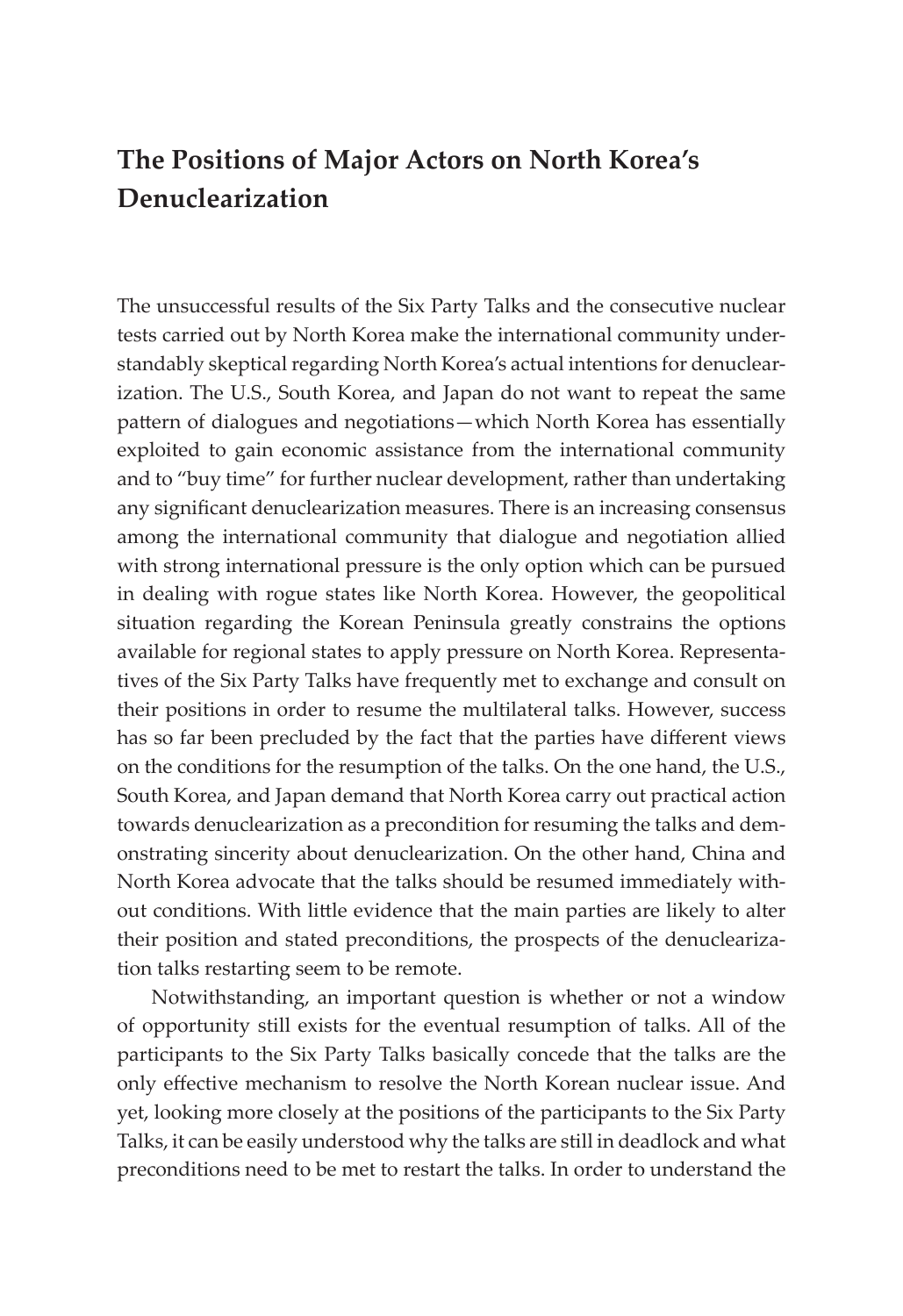prospects for the resumption of the Six Party Talks, therefore, it is necessary to give an overview of the four major actors' positions on the denuclearization issue: that is, the U.S., South Korea, China, and North Korea.<sup>17</sup>

#### **United States**

The U.S. currently holds to a dual-track approach which maintains openness for dialogues without conditions and constraints and at the same time puts strong pressure on North Korea. In fact, U.S. policy has vacillated between constructive engagement and taking a tougher position, as every incoming administration has attempted to adopt a new policy, or because North Korea's actions have necessitated a new approach. In particular, the Obama administration first endorsed diplomacy and engagement with North Korea but subsequently changed tack to applying pressure and "strategic patience" soon after North Korea had launched long-range missiles and undertook its 2009 nuclear test. The U.S. has also tried to mobilize likeminded states in enforcing bilateral and multilateral sanctions based on UN resolutions. It demands that North Korea come forward for "authentic and credible negotiations" and implement the September 19, 2005 Agreement which first requires sincere and practical actions on the part of North Korea for the resumption of the Six Party Talks. The U.S. repeatedly maintains that it will not accept North Korea as a nuclear state and resume talks for the sake of talks. North Korea's current nuclear development and the lessons of the previous nuclear negotiations with North Korea greatly limit the strategic options and maneuvering space for the U.S.18 As the U.S. sees little utility in repeating the same pattern of unsuccessful talks, it is highly likely that the dual-track approach will remain a guiding principle for U.S. policy toward North Korea, even under a new administration.

 $\frac{17}{17}$  Japan and Russia have a lesser stake on North Korean issues compared to the other major actors and thus usually side with the U.S. and China respectively, without taking the initiative or taking on a critical role in the talks themselves.

<sup>&</sup>lt;sup>18</sup> U.S. Department of State, Testimony of Sung Kim before the House Foreign Affairs Committee, "The North Korean Threat: Nuclear, Missiles and Cyber," January 13, 2015, http://www.state.gov/p/eap/rls/rm/2015/01/235888.htm .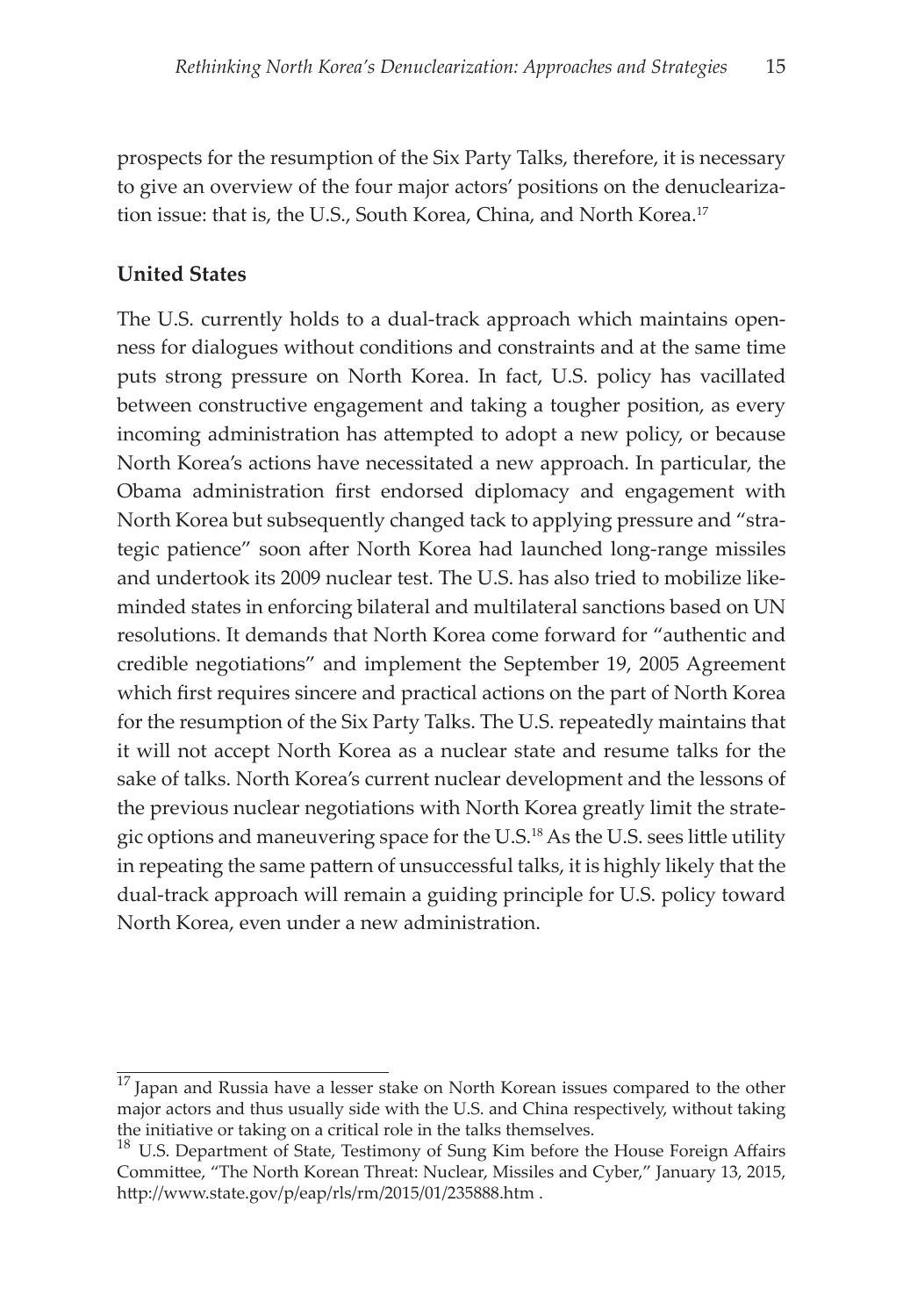#### **South Korea**

South Korea has adopted a clear position and principles in negotiations whereby North Korea's nuclear program is considered unacceptable. Furthermore, the South Korean government's policy regarding the resumption of the talks follows the same line as the U.S. position. Nevertheless, South Korea, as the biggest stakeholder vis-à-vis North Korea's nuclear threat, tends to follow a more balanced and flexible approach because the issue of denuclearization is also closely intertwined with re-unification as well as conflict management policies on the Korean Peninsula. Whereas South Korea has actively participated in the four UNSC resolutions on North Korea's provocations and fully implements the UN sanctions, it nevertheless believes that it is necessary to also build a peaceful environment through contacts, exchanges, and cooperation with North Korea with the aim of promoting denuclearization. Thus, every South Korean government has made it clear that it will pursue reconciliation and engagement as a basic principle of its North Korean policy.

However, similar to the U.S., the core of South Korean policies has to some extent switched from engagement to a more hardline position. The socalled sunshine and conciliatory policy of the Kim Dae-jung and Ro Moohyun governments from 1998 to 2007 saw a "softer" approach toward North Korea. It was hoped that this would attenuate mutual distrust and military tensions on the peninsula, and thereby, contribute to advancing denuclearization. The failure to achieve such led to the conservative Lee Myung-bak government adopting the "Denuclearization-Openness-3000 Initiative," which tied the provision of economic aid to tangible denuclearization measures on the part of North Korea. The Lee government demanded unflinchingly that North Korea implement denuclearization actions first, and Lee closely cooperated with the U.S. to apply pressure on North Korea. Even so, the conservative government continued to pitch many proposals to North Korea for engagement and cooperation in various areas.

The current Park Geun-hye government has also laid out a comprehensive North Korea policy the cornerstone of which is "trust-politics." It emphasizes trust-building processes in which each side keeps its promises and respects the other. This policy does not emphasize denuclearization measures as a condition for engagement, and so which differs from the previous Lee Myung-bak government. Instead, it regards the current hostile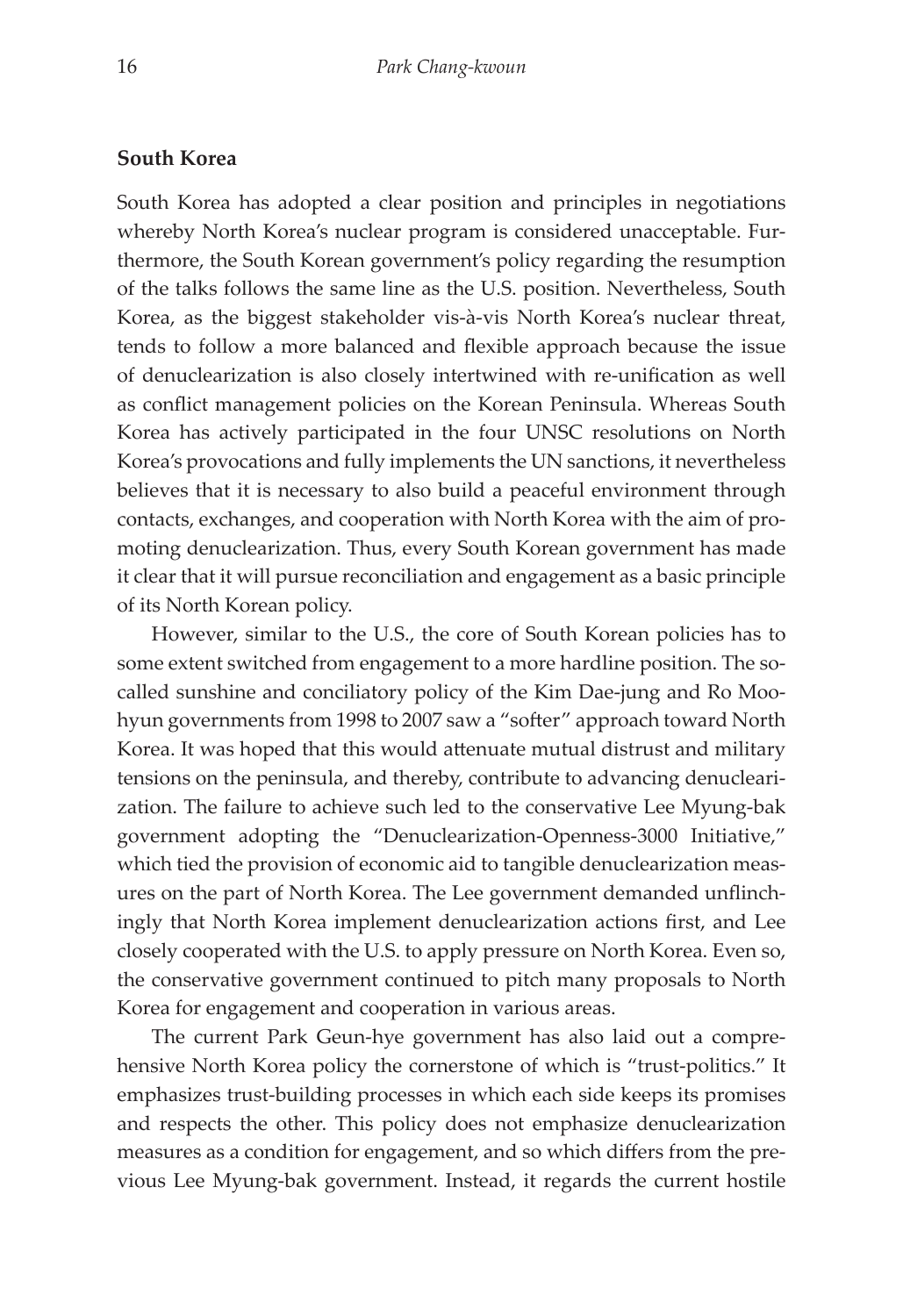inter-Korean relations as counter-productive and sees the improvement of contacts and exchanges as measures which can create a positive influence on relations with North Korea, and thereby persuade it to question the rationale of its nuclear program. Through this trust-building process, the Park government is attempting to end the vicious cycle of hostile activities and build an environment for peaceful re-unification on the peninsu- $Ia<sup>19</sup>$  Accordingly, the government has proposed many projects, including the internationalization of the Kaesong Industrial Complex and the creation of a DMZ "Peace Park." The president has emphasized that the two Koreas need to initiate and make progress in engagements with each other in socioeconomic, cultural, and environmental projects which both sides can easily agree and carry out.<sup>20</sup> The government has also committed to the enhancement of humanitarian assistance to North Korea, regardless of political conditions. In sum, President Park Geun-hye has laid out relatively practical approaches to improve inter-Korean relations.<sup>21</sup>

Nevertheless, it is clear that the Park government will continue to strengthen pressure on North Korea to adopt denuclearization policies based on the underlying principle that inter-Korean relations can only be significantly improved if North Korea completes its denuclearization. In addition, South Korea has also attempted to alter China's strategic appreciation of the situation on the peninsula through taking measures to enhance mutual trust and persuading China to play a more active role in promoting North Korea's denuclearization. The South Korean government has also tried to attain China's support for the unification of the two Koreas.

#### **China**

In its role as a mediator of the Six Party Talks, China advocates North Korea's denuclearization as well as the resumption of the talks as soon as possible.

<sup>&</sup>lt;sup>19</sup> Ministry of Foreign Affairs, Republic of Korea, Yun Byung-se, "Park Geun-hye's Trustpolitik: A New Framework for South Korea's Foreign Policy," September 30, 2013, http:// www.mofa.go.kr/webmodule/htsboard/template/read/engreadboard.jsp?typeID=12&b oardid=14137&seqno=312848..

 $20$  "Address by President Park Geun-hye on the  $69<sup>th</sup>$  Anniversary of Liberation," *Korea.net*, August 18, 2014, http://www.korea.net/Government/Briefing-Room/ Presidential-Speeches/view?articleId=121366.

<sup>21 &</sup>quot;Full Text of Park's Speech on N. Korea," *Yonhap News,* March 28, 2014, http://english. yonhapnews.co.kr/full/2014/03/28/40/1200000000AEN20140328008000315F.html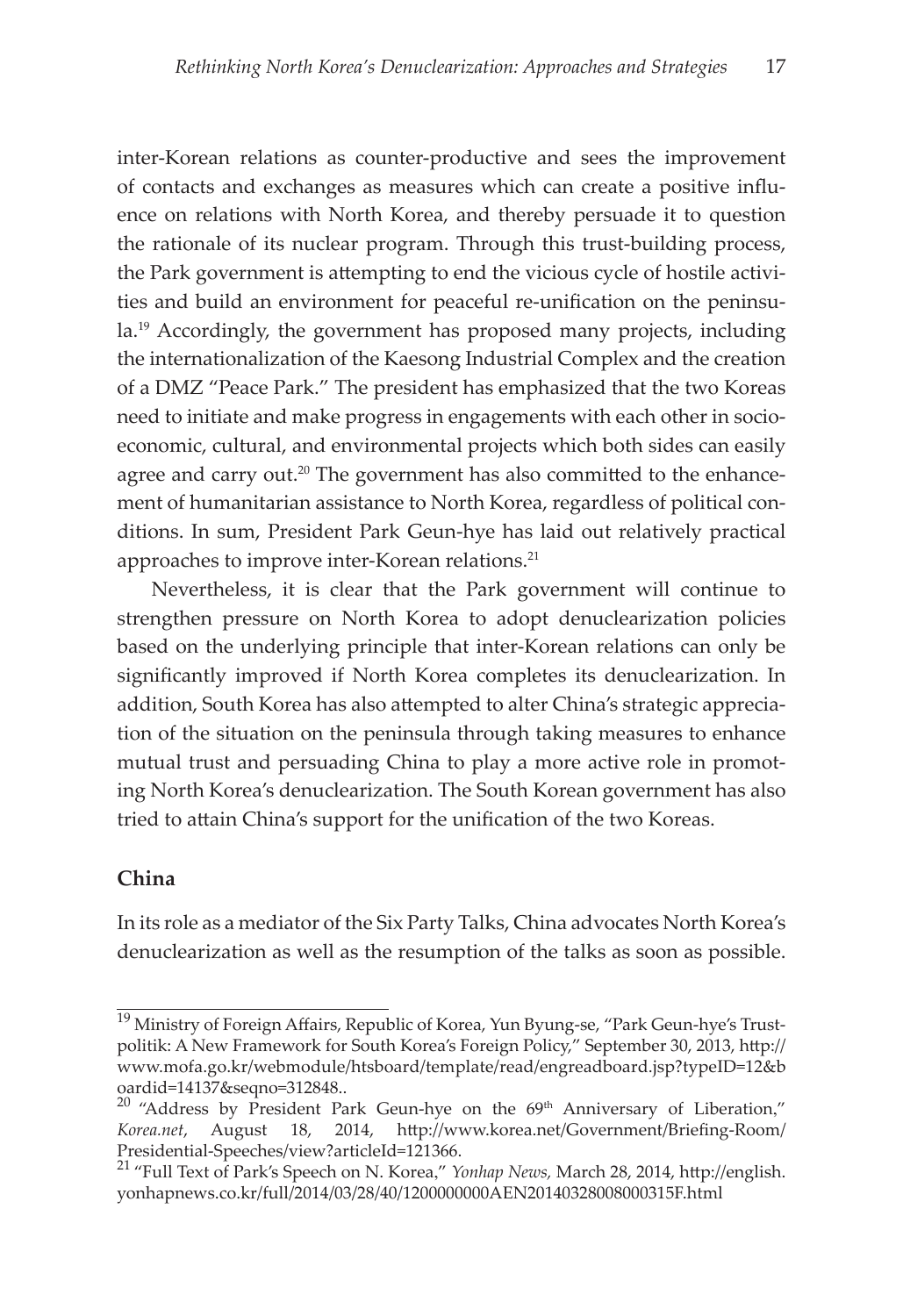Together with the U.S. and the international community, it shares the view that North Korea's nuclear program threatens to destabilize the regional order and the existence of the nonproliferation regime. Nevertheless, China's policy priority has been the stability of the North Korean regime, and it has prioritized this over denuclearization. It sees the North Korean issue in terms of its rivalry with the U.S., and regards North Korea as a strategic buffer zone important for its security. China is also concerned that instability in, or the collapse of, the North Korean regime may lead to a massive influx of refugees into China which may impact negatively its economy and security. China is also wary of developments which may allow for the U.S. to assert influence over the entire Korean Peninsula. In addition, the North Korean regime and the Chinese Communist Party fought together in the Liberation War in China and in the Korean War, a common legacy which has also served to underpin relations. This perception of the situation prevents China from taking a harder line towards North Korea, and leads it to put forward the following arguments elaborated below.

First, denuclearization should be pursued through dialogue and consultation, with China opposing strong sanctions and punishments which may cause instability in North Korea. Second that denuclearization negotiations should address the symptoms and root causes of the nuclear issue; that is, all of the relevant parties need to consider the security concerns of North Korea. Peace and stability on the peninsula is regarded as being closely interconnected with denuclearization. And thirdly, that the September 19, 2005 Joint Statement provides a guideline for the denuclearization talks which China stands by. This includes the stipulation that the Six Party Talks should be restarted without preconditions and should advance and actualize the goals and agreements of the Joint Statement. It emphasizes that the denuclearization process should be implemented in conjunction with peace building efforts.<sup>22</sup>

In spite of this, China has more recently shown a slight change in its position after North Korea's third nuclear test in 2013: it supported stronger UN sanctions on North Korea and undertook some measures to implement them. China also announced embargo lists for dual-use items being sent to

 $\overline{22}$  Wang Yi, "Stay Committed to the Six-Party Talks for Lasting Peace," November 13, 2013, China Institute of International Studies, http://www.ciis.org.cn/english/2013-11/13/ content\_6455051.htm.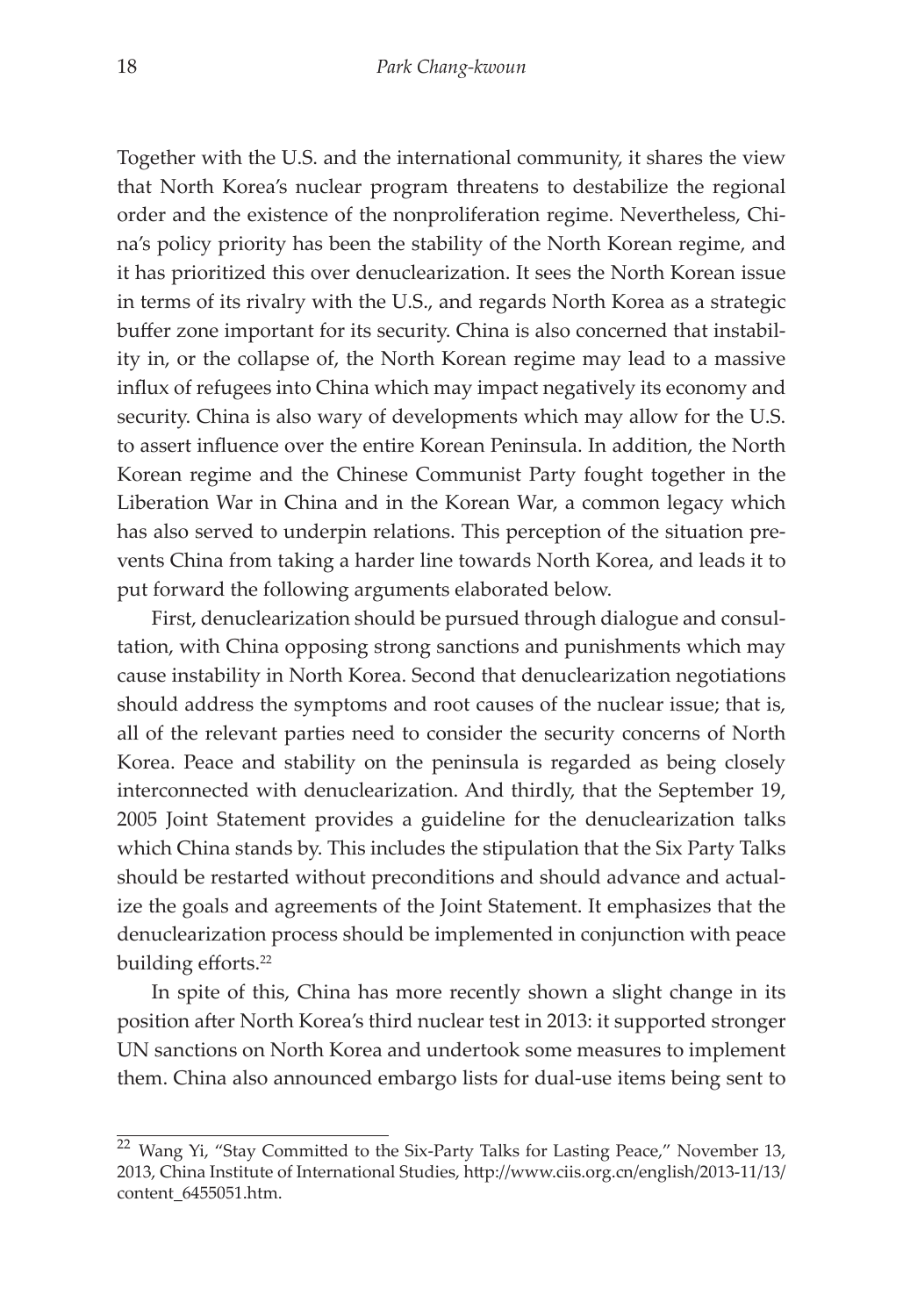North Korea in September 2013,<sup>23</sup> and the Bank of China suspended financial business with North Korea's Foreign Trade Bank when it was accused of financing missile and nuclear programs.<sup>24</sup> Of further significance too is the fact that President Xi Jinping made a state visit to South Korea and held a summit meeting with President Park in July 2014, but as of yet has not shown any intention to meet with Kim Jong-un.

#### **North Korea**

North Korea advocates the immediate resumption of the Six Party Talks but opposes any attachment of preconditions for restarting the talks. The North Korean strategy has been to negotiate with the U.S. and South Korea from a position of strength. Thus, after the failure of negotiations, it has tended to undertake new provocations and accelerate its nuclear development, so bringing new issues to resumed negotiations. There are nonetheless five critical positions that can be delineated regarding its position on denuclearization.

First, denuclearization measures should be implemented not in North Korea but on the whole Korean Peninsula, a position which seeks to include South Korea as an object of denuclearization and thus makes the negotiations more complicated.25 Second, the U.S. "hostile policy" should be stopped first in order to move forward with the denuclearization process. In North Korea's eyes, the hostile policy of the U.S. includes a long list of actions, including the stationing of U.S. forces in South Korea, U.S.- South Korea combined military exercises, demonstrations of U.S. strategic strength on or near the peninsula, and U.S. support and cooperation with the South Korean military and others. Third, international sanctions should be lifted before North Korea undertakes actual denuclearization measures. Fourth, nuclear arms control negotiations with the U.S. should be initiated

<sup>&</sup>lt;sup>23</sup> "China announces embargo list for dual-use items to North Korea," *World ECR*, Issue 26, October 2013, http://www.worldecr.com/archives/ china-announces-embargo-list-for-dual-use-items-to-north-korea/.

<sup>24</sup>"Bank of China cuts off N. Korea trade bank," *USA Today,* May 7, 2013, http://www.usa today.com/story/money/business/2013/05/07/bank-of-china-north-korea-tradebank/2140893/.

<sup>&</sup>lt;sup>25</sup> This despite the fact that South Korea as a NPT member has no military nuclear programs and the U.S. forces stationed in South Korea withdrew their entire nuclear arsenal in 1991.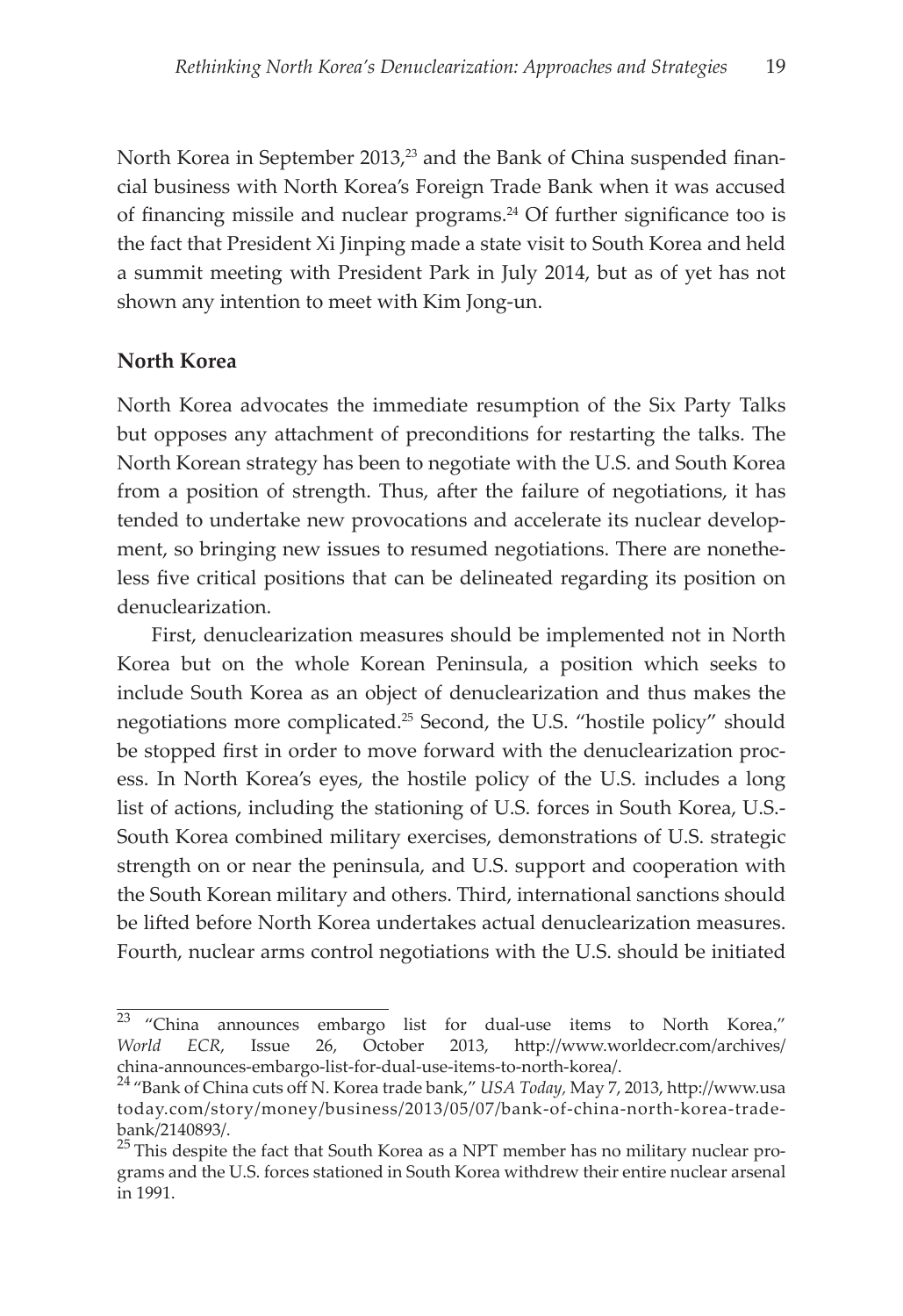in a new negotiation framework because it has already become a nuclear state. And fifth, before any denuclearization measures are carried out, a peace treaty with the U.S. should be signed to terminate the state of war on the peninsula, and which would replace the armistice agreement. In this regard, North Korea insists that the U.S.-South Korea alliance should also cease after the peace treaty. Invoking peace as a negotiating tool is tricky to deal with as it is frequently employed to justify either disarming South Korea, or for justifying North Korean nuclear activities against the U.S.'s perceived hostile policy based on its alliance with South Korea.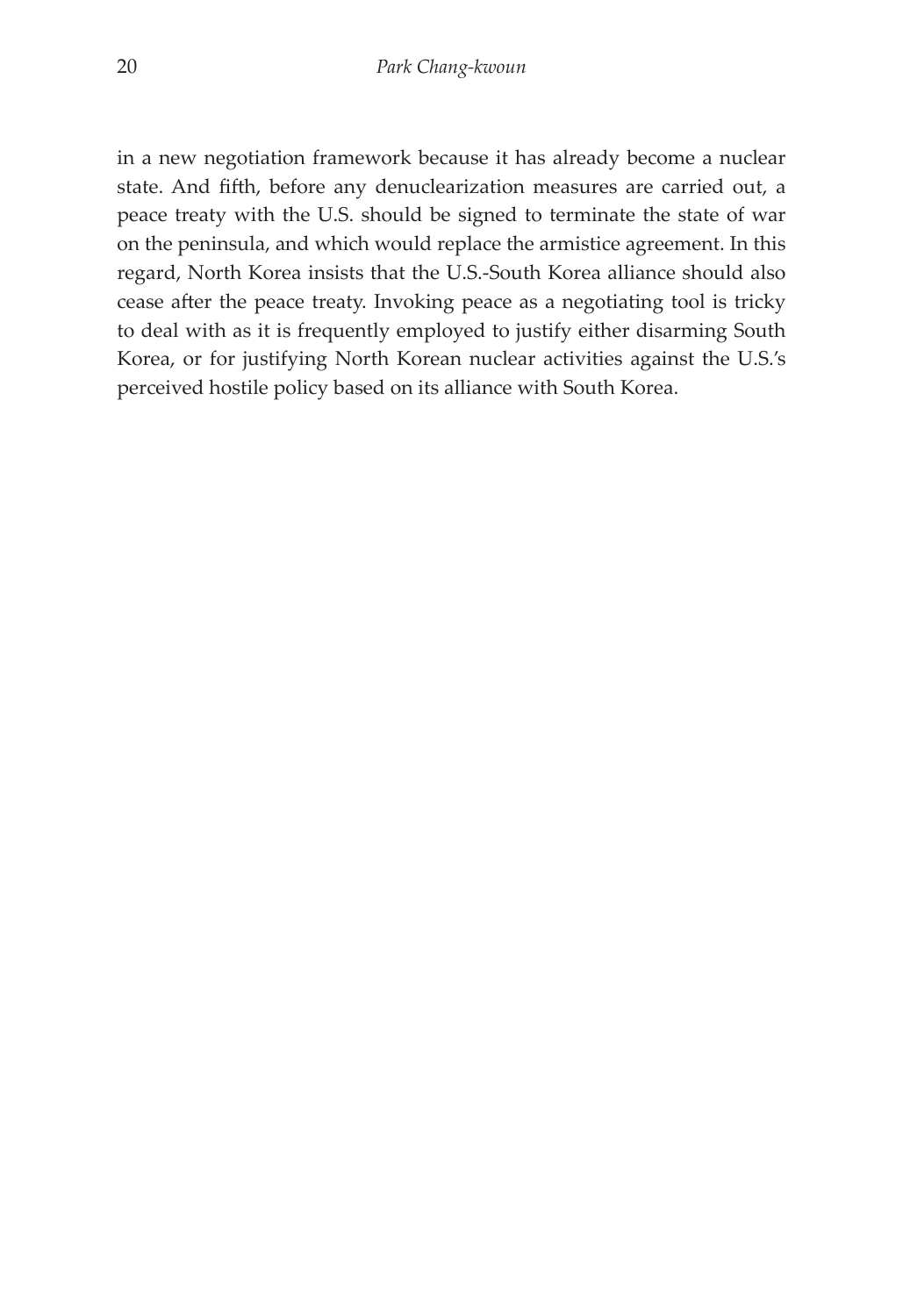# **The Lessons of Previous Denuclearization Negotiations**

Nuclear negotiations with North Korea have been ongoing since the early 1990s but have failed to reach any significant achievement in terms of actual denuclearization. Nor have sanctions or "stick-and-carrot" approaches been successful in persuading North Korea to abandon its nuclear policy. As such, it is now time to re-evaluate whether the denuclearization goal is achievable at all, or whether there is a problem in the strategy pursued by the international community. The latter still favors dialogue to restart the Six Party Talks and to pressure North Korea through economic sanctions, diplomatic isolation, and political punishment such as the referral of Kim Jong-un and North Korean elites to the International Criminal Court as well as the imposition of travel bans. Nevertheless, the reality is that North Korea has instead fortified its position as a nuclear state and strengthened its nuclear capability. As previously examined, North Korea has conducted three nuclear tests, developed short-, medium-, and long-range rockets, and operated HEU as well as plutonium programs. North Korea publicly positions itself as a nuclear threat, not only to South Korea, but also to the U.S., and wields the prospect of a fourth nuclear test as coercive leverage. In order to break the stalemate and find a new momentum for the denuclearization negotiations, it is necessary to thoroughly review the lessons of previous negotiations and design a more practical approach for future negotiations.

#### **Past Agreements**

#### *The 1994 Agreed Framework*

The first nuclear negotiations between the U.S. and North Korea produced the 1994 Agreed Framework,<sup>26</sup> which listed a series of required actions to be

 $\frac{26}{10}$  South and North Korea had previously made a joint statement in 1992 in which the two sides agreed to give up nuclear programs and pursue denuclearization on the peninsula. But the 1992 joint statement was a simple declaration of willingness by both Koreas without setting any practical constraints. Thus, North Korea soon dispensed with the spirit of the agreement and conducted "nuclear provocations" against the South which caused a nuclear crisis in 1993-1994, in clear violation of the 1992 statement.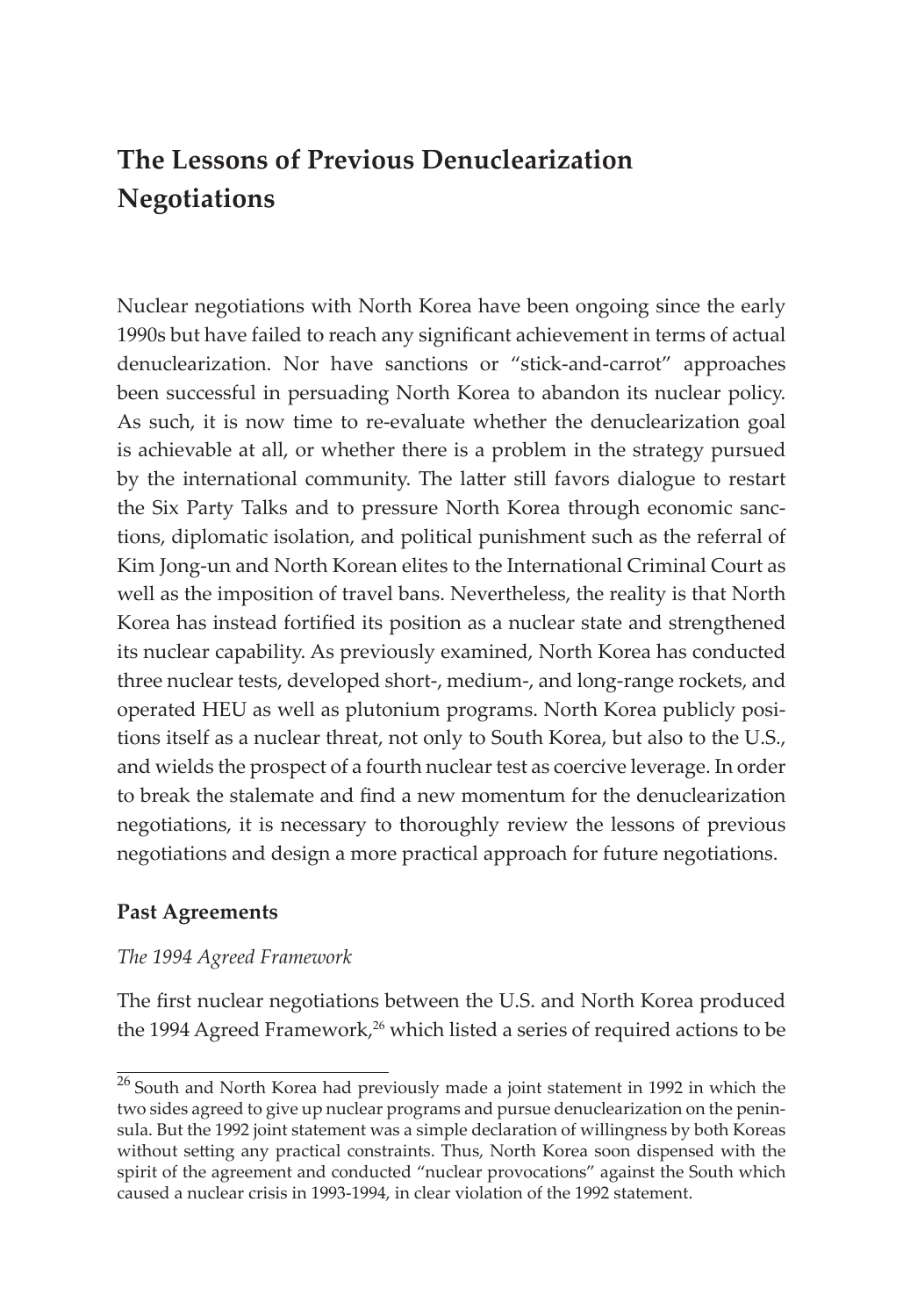undertaken by the United States and North Korea according to an agreed upon sequence. Above all, the U.S. demanded that North Korea remain in the NPT regime and dismantle its plutonium program and related facilities. North Korea agreed to freeze the 5MW nuclear reactor at Yongbyon, extract fuel rods from the reactor, and remove them from its territory. In return, the U.S. agreed to provide North Korea with a Light-Water Reactor, deliver heavy oil, and improve diplomatic relations.<sup>27</sup> Both sides proceeded to implement their parts of the agreement but, from the late 1990s, the U.S. began to suspect that North Korea might clandestinely be developing an enriched uranium program. During a meeting in 2002 between then-Assistant Secretary for East Asian and Pacific Affairs James Kelly and First Vice Foreign Minister Kang Sukjoo, Kang indirectly revealed that North Korea possessed an enriched uranium program. While there is speculation around what Kang's statement actually meant and whether or not a misunderstanding and miscommunication had taken place, the revelation led to the end of the Agreed Framework.<sup>28</sup>

Regardless of these questions, there were some inherent problems in the Agreed Framework which both sides did not consider thoroughly. Robert Gallucci, the head of the U.S. delegation for the nuclear negotiations with North Korea, admitted that the U.S. aimed rather at stopping North Korea's plutonium program than pursuing North Korea's denuclearization as a whole, and thus disregarded the issue of an enriched uranium program.<sup>29</sup> The U.S. later acknowledged the significance of North Korea's enriched uranium program. It is possible that the Clinton administration at the time may have engaged in wishful thinking about the collapse of the North Korean regime, and thus concentrated its nuclear negotiations on the immediate and visible issues. Moreover, the U.S. made a mistake in not recognizing the real intention behind North Korea's nuclear development. Indeed, North Korea had been developing nuclear technology and capabilities from the late 1950s. After the Cold War concluded, it witnessed the disintegration of

<sup>27</sup>Robert Carlin and John W. Lewis, *Negotiating with North Korea; 1992-2007*, Center for International Security and Cooperation, Freeman Spogli Institute for International Studies, Stanford University (2008), pp. 26-29.

<sup>&</sup>lt;sup>28</sup> Mike Chinoy, *Meltdown: The Inside Story of The North Korean Nuclear Crisis* (New York: St. Martin's Press, 2008), pp. 119-26.

<sup>29 &</sup>quot;Interview with Robert Galluci," *ABC Four Corners,* May 7, 2003, http://www.abc.net.au/4corners/ content/2003/20030602\_korea/int\_gallucci.htm.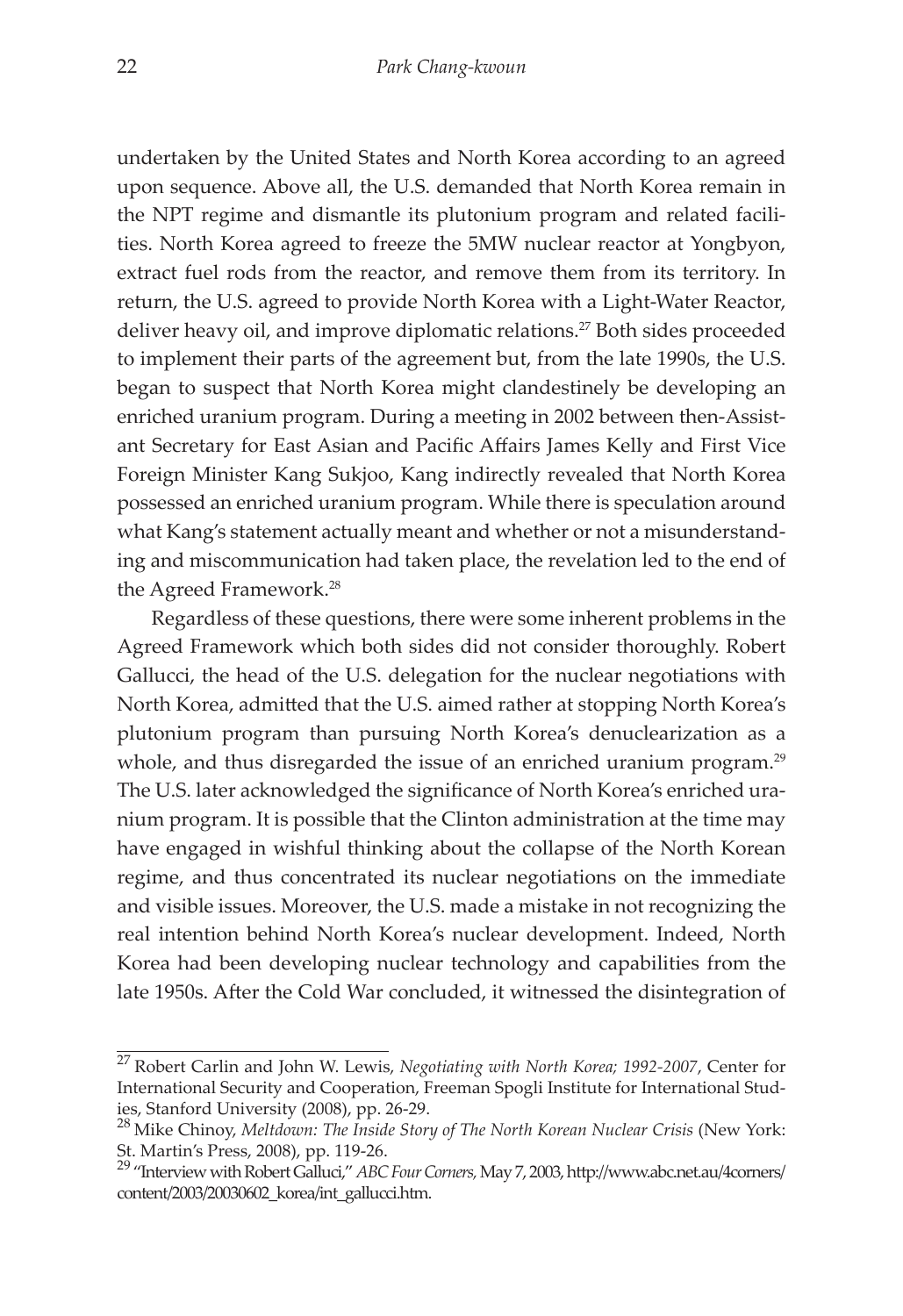the Soviet Union and the collapse of many communist regimes around the world. The security concern of North Korea may also have been heightened by the preponderance of U.S. military power as demonstrated in the 1991 Gulf War. It is natural to see that in the new security environment, the North Korean regime, which held great fears about a possible collapse, hence looked for an instrument to guarantee its survival. That is, North Korea's nuclear program became an inherent interest for regime survival no matter what challenges it might encounter. The U.S. did not seriously recognize this intrinsic desire on the part of North Korea and failed to create a more comprehensive mechanism for denuclearization. On the other hand, North Korea underestimated the U.S. resolve on non-proliferation and its ability to detect North Korean nuclear activities.<sup>30</sup> Notwithstanding, North Korea pursued a secret enrichment program by circumventing the Agreed Framework while at the same time as trying to gain benefits.

#### **Six-Party Talks and the September 19, 2005 Joint Statement**

The Six Party Talks<sup>31</sup> started in 2003 and produced the Joint Statement of September 19, 2005, which aimed to resolve the North Korean nuclear issue. In fact, the Joint Statement entailed a comprehensive approach not only to resolve North Korea's nuclear issues but also to build permanent peace on the peninsula based on the principle of commitment for commitment and action for action. In fact, the September 2005 Statement satisfied all the participants by reflecting most of their concerns. It included what the U.S. considered important issues in which the objective of the negotiations to fully denuclearize North Korea was underlined, and practical actions and inspections were to be carried out to this effect. Also, North Korea successfully incorporated into the statement its own goals, such as diplomatic normalization with the U.S. and other countries, packages of economic assistance, and the development of a peace structure on the peninsula. The parties moved forward by agreeing on the implementation plan in 2007 and North Korea carried out the agreement in part by freezing its nuclear activities and

 $30$  The U.S has tracked secret proliferation activities worldwide very closely and accorded them with high security priority. The U.S. has strongly punished and opposed any proliferatory activities, regarding them as a direct threat to U.S. and international security.  $31$  The multilateral negotiations brought together representatives from the United States, North Korea, South Korea, China, Japan, and Russia.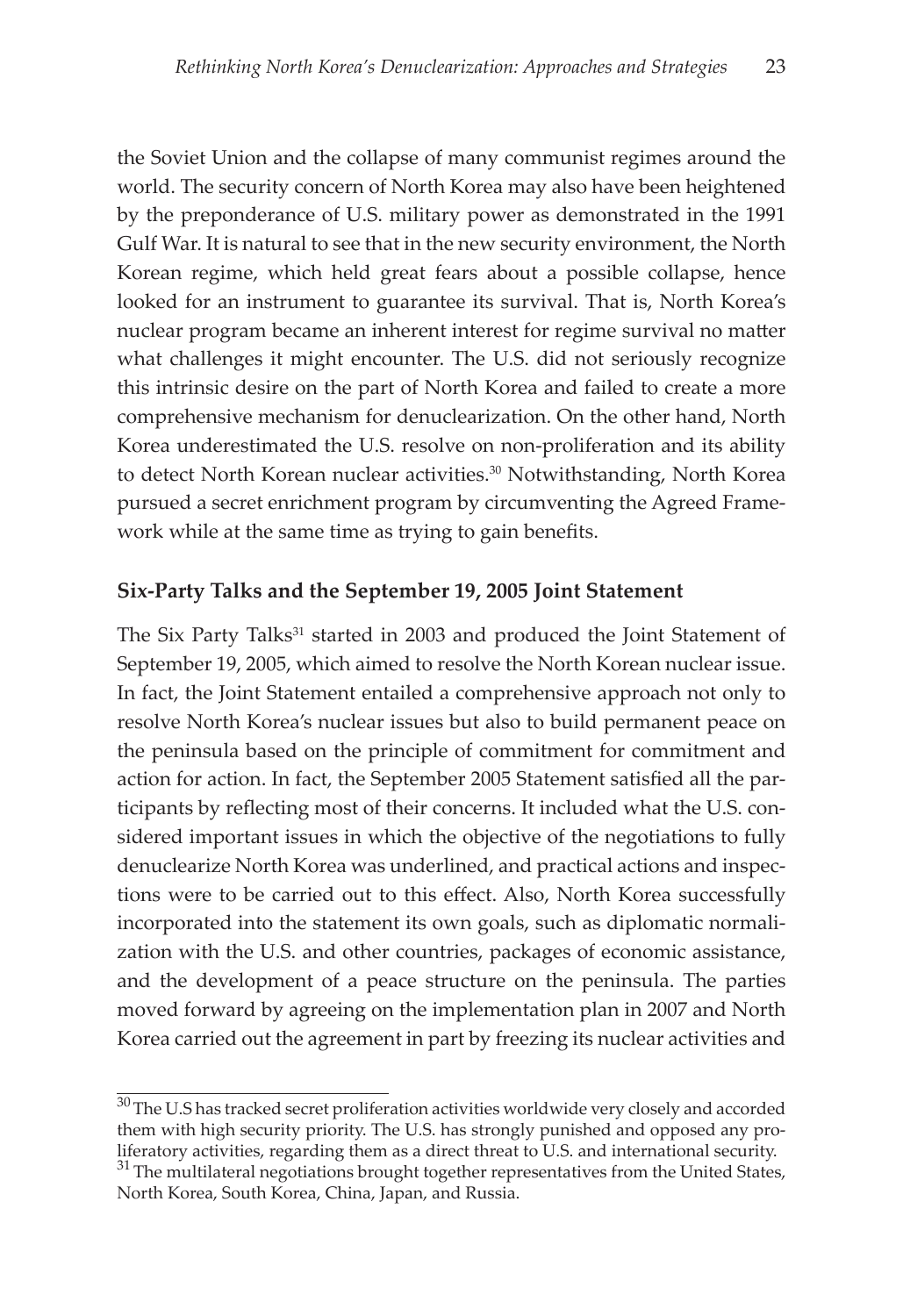dismantling the 5 MW nuclear reactor.<sup>32</sup> Nevertheless, both sides' differing perspectives on denuclearization and mutual distrust made it impossible to keep the process going long enough for the full implementation of the Joint Statement to be achieved. The process stalled in 2008 when North Korea rejected the scientific sampling of its nuclear sites for the verification of the decommissioning of its nuclear activities. While all of the Six Party participants ostensibly remain committed to the principals of the Six Party Talks, there is a lack of consensus on how to reconcile the inherent differences in each side's position and the preconditions for the resumption of the talks.

#### **Leap-Day Agreement**

After the death of Kim Jong-il, his son and North Korea's new leader Kim Jong-un pledged in the February 29, 2012 Agreement with the U.S. that North Korea would stop carrying out long-range missile launches as well as conducting nuclear tests and nuclear activities, including uranium enrichment. It was also agreed that International Atomic Energy Agency (IAEA) inspectors would return and monitor the moratorium. In return, the U.S. committed itself to providing 240,000 metric tons of nutrition assistance aid and improving relations generally.<sup>33</sup> However, the North Korean regime broke the agreement by launching a long-range missile less than two months later in April 2012 and resuming its nuclear provocations. While there had been an expectation that Kim Jong-un might be more amenable to nuclear negotiations than his father, such hopes were quickly dashed. Instead it was clear that the Kim Jong-un regime had elected a strategy of consolidating its de facto nuclear state status rather than sincerely pursuing a path of denuclearization.

#### **Lessons**

The experience of nuclear negotiations with North Korea holds many lessons for future denuclearization talks. First of all, it is clear that the Kim Jong-un regime will not abandon its nuclear program unless it recognizes that denuclearization is essential and urgent for its survival. North Korea

<sup>&</sup>lt;sup>32</sup> Robert Carlin and John W. Lewis, *Negotiating with North Korea*; 1992-2007, pp. 46-50.<br><sup>33</sup> U.S. Department of State, "U.S.-DPRK Bilateral Discussions," February 29, 2012, http:// www.state.gov/r/pa/prs/ps/2012/02/184869.htm.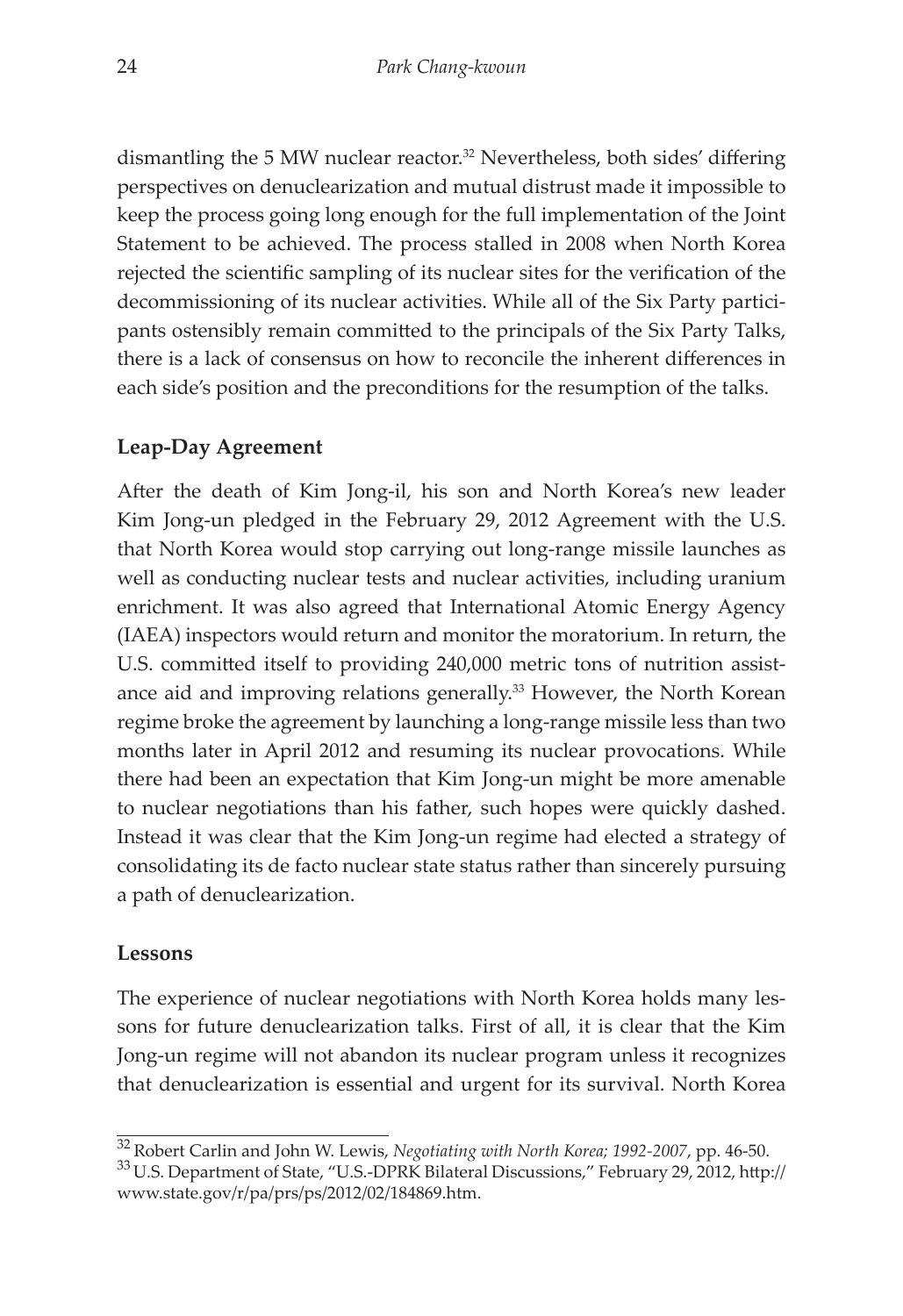perceives instead that the Libyan and Iraqi regimes of Muammar Gadaffi and Saddam Hussein were deposed because they did not possess nuclear deterrent capabilities. Furthermore, North Korea now observes Russian military intervention into Ukrainian territory, and these events strengthen its belief that nuclear capabilities will not only prevent foreign intervention but also effectively coerce the U.S. and South Korea to take a more compliant approach towards the regime. The North Korean regime itself claims that its nuclear forces represent the state's most important source of legitimacy and can never be abandoned. $34$  Kim Jong-il set as a national goal the achievement of a strong country ideologically, politically, economically, and militarily, but the regime currently has little to demonstrate as successes in these regards, with the crucial exception of nuclear capabilities. For the regime, the prospect of internal stability is an ever-present threat due to economic difficulties, weakened legitimacy and the perceived possibility of foreign intervention. In addition, North Korea knows well the differences of the major parties' interests regarding their respective North Korea policies and the vulnerability of South Korea's security. Thus, North Korea could indeed have some confidence in being able to counter and contain international pressure for denuclearization by manipulating the prevailing security environment.

Second, unless there is a sudden change in North Korea's behavior, denuclearization measures will entail a lengthy and comprehensive process. The 1994 Agreed Framework took more than eight years from the start of the negotiations to its final, and unsuccessful, termination. Six years of the Six Party Talks produced only the September 2005 Agreement but still failed to stop and dismantle North Korea's nuclear program. North Korea has now added new leverages including its HEU program, mid- and long-range missile programs, and potential nuclear weapons, all of which make the negotiations increasingly complex. North Korea has long employed "salami tactics" in nuclear negotiations to maximize its leverage and to ensure a long, drawn-out process for denuclearization measures. If it is assumed that nuclear negotiations and agreed actions would be taken according to a step-by-step process, a considerable amount of time will be needed to complete the whole process from signing an agreement, implementing the promised actions, and verifying the denuclearization measures. In addition,

<sup>34</sup>"Report on Plenary Meeting of WPK Central Committee."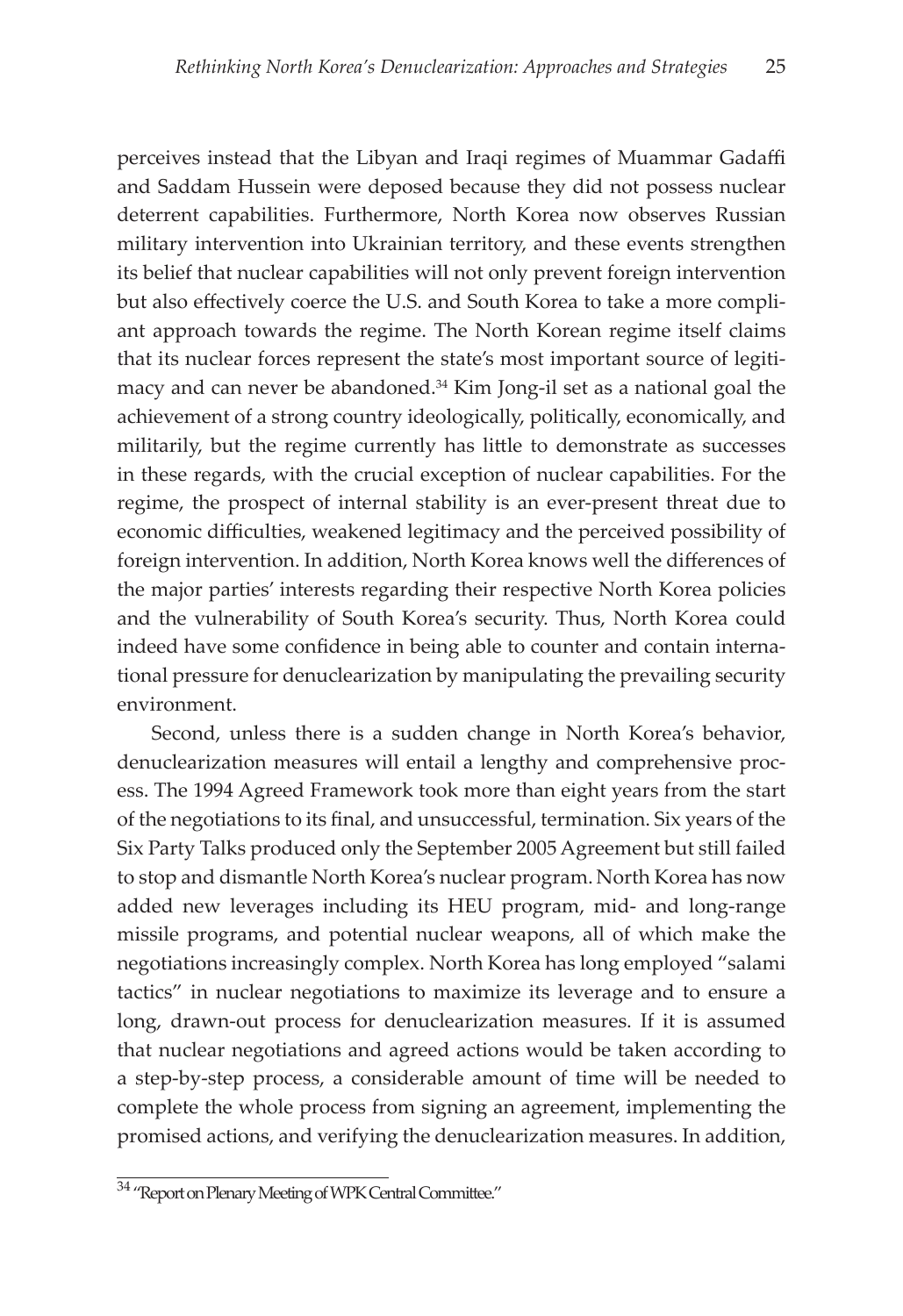resolution by negotiation and dialogue will require the international community to consider the conditions and incentives for the denuclearization of North Korea. As mentioned before, these conditions include the signing of a peace treaty, the halting of the U.S. hostile policy, the guarantee of North Korean regime security, economic assistance, and diplomatic normalization. Notwithstanding the international community's positions on the issues, they clearly require a long period of time consuming efforts to deal with, especially if they all are regarded as interrelated in the eyes of the North Korean regime.

Third, the international community needs to develop a new approach towards negotiations. Not only have all previous nuclear negotiations been nullified in large part by North Korea's insincerity, but it has also managed to carry on and advance its nuclear program during the period of denuclearization negotiations. In other words, diplomacy based on punishment and incentives has not been effective at inducing change in North Korea's mindset and behavior. North Korea has clearly committed itself to not bargaining its nuclear programs for economic assistance. Another alternative, military options, cannot even be put on the table due to the vulnerable security environment existing on the Korean Peninsula. North Korea knows, furthermore, that it can constrain the U.S. and South Korea's actions by exploiting the U.S.-China rivalry and South Korea's security concerns. North Korea continues to apply a strategy of brinkmanship to coerce the U.S. and South Korea and to try and change the negotiation framework in a way which is favorable to its own interests. This coercive diplomacy and China's support to North Korea impedes the imposition of strong "sticks" and the maintenance of a consistently hardline denuclearization policy towards North Korea. For instance, the Bush administration at first adopted a tough position and rejected bilateral talks but later switched to engagement and accepted bilateral talks within the Six Party framework. For its part, South Korea adopted a benign policy to defuse North Korea's nuclear and military provocations and to try to ensure stability on the peninsula. Such shifts in policy produced little in the way of progress on the denuclearization issue. Thus, it is essential not to repeat the similar pattern of negotiations used to this point. In particular, any new approach should effectively counter North Korea's coercive diplomacy and prevent it from diplomatically exploiting its new nuclear capabilities.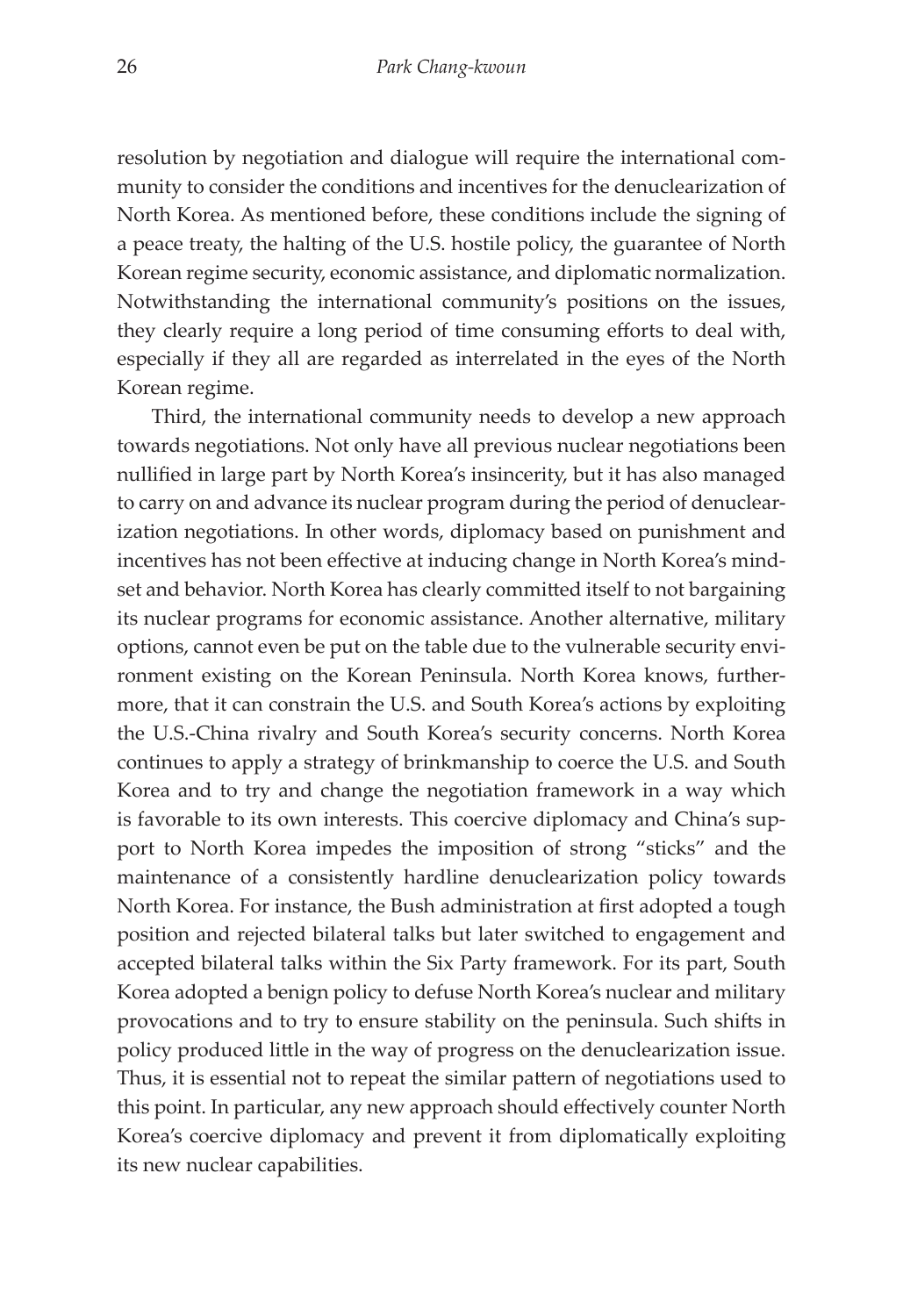Fourth, U.S. leadership and international coordination, and especially China's support, is instrumental to resolving the North Korea problem. All of the nuclear agreements with North Korea—the 1994 Agreed Framework, the September 19, 2005 Joint Statement, and the February 29, 2012 Agreement—have been achieved through the initiative of and major role played by the U.S. The U.S. leadership has made it possible not only to mobilize international support and assistance but also to impose costs on North Korea. North Korea also views the U.S. as its chief interlocutor. It insists that nuclear negotiations are a bilateral issue with the U.S. because the U.S. hostile policy is what has led to its nuclear development. Even though South Korea is the direct target of North Korea's nuclear threat, North Korea has not been willing to directly talk with South Korea on nuclear issues. The U.S. is the only country which possesses sufficient resources for nuclear negotiations, values nonproliferation as a key priority for its security, and maintains a strong engagement in support of its interests on the peninsula and in the wider region. Nevertheless, the U.S. has a great limitation in its leverage on North Korea because the latter is very isolated and disconnected from the international community and the global economy. Indeed, U.S. sanctions and pressure have not been effective at persuading North Korea to change its policies over the last 20 years. Thus, international coordination is essential to bring together "like-minded" countries so as to augment influence over North Korea's behavior and calculus. In particular, China wields the strongest leverage on North Korea given its position as a traditional ally and neighbor, and its role as North Korea's largest trading partner. Thus, it is essential to examine how China's policy towards North Korea can be changed in order to maximize leverage in future denuclearization negotiations.

#### **Successful and Failed Nuclear Negotiations with Other International Proliferators**

The non-proliferation regime and the international community has mostly successfully contained nuclear proliferation except in a few cases. International nuclear activities have been closely monitored and potential proliferators dissuaded through the varied employment of coercive leverage. Nevertheless, in looking at previous non-proliferation and nuclear negotiation cases, it is clear that the international community has failed to dissuade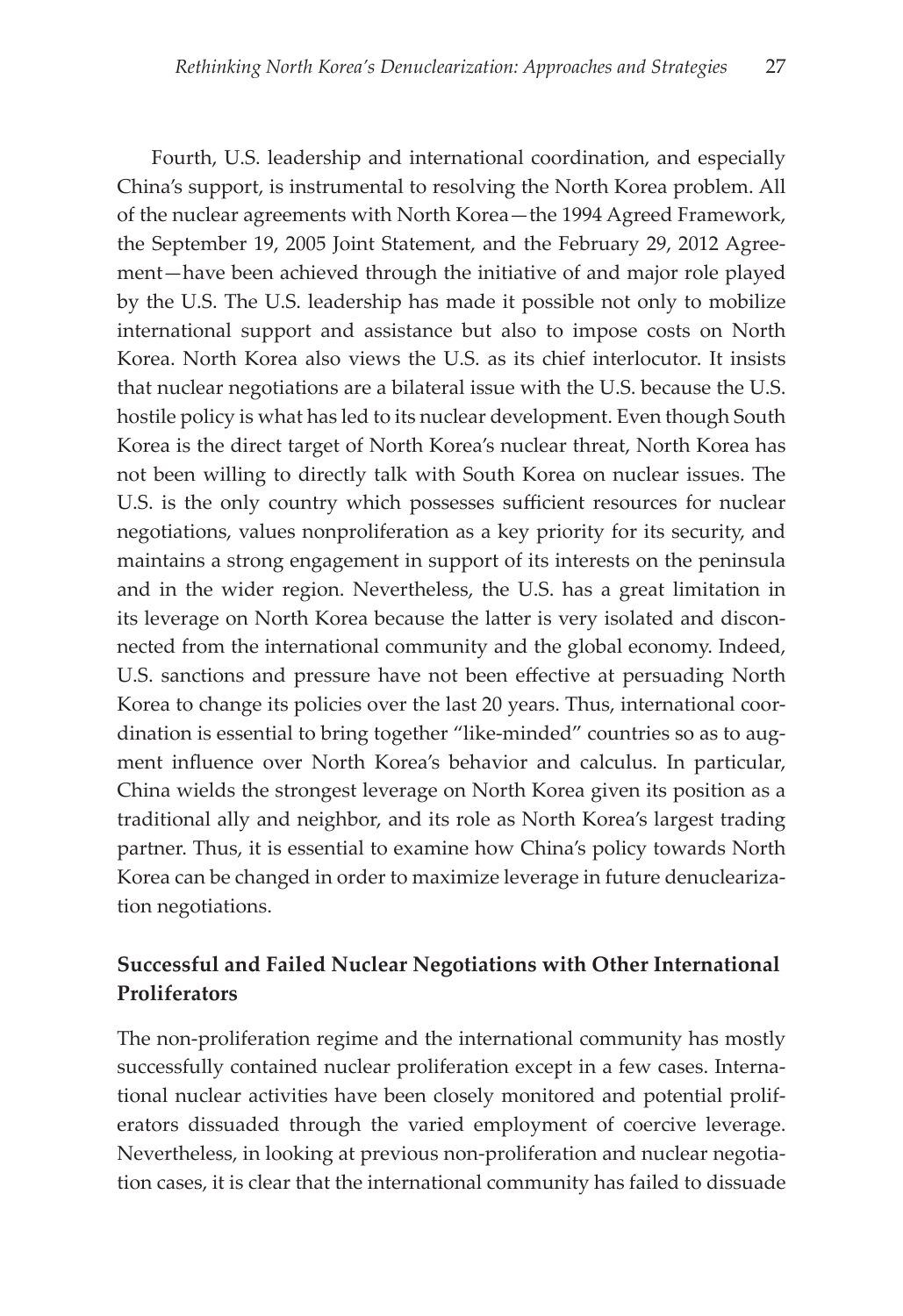those countries holding the strongest desire and motives for establishing a nuclear program from doing so. By comparison those countries which came to the negotiation table and surrendered their nuclear programs had relatively weak motives for developing nuclear weapons, or were subject to strong pressure which proved sufficiently disadvantageous to the regimes in question so as for them to abandon their programs.

Examples of failure in this regard include India and Pakistan, both of which achieved nuclearization. Israel too achieved nuclear capabilities by successfully avoiding international monitoring and exploiting the "apathetic" attitude of the United States. South Africa produced nuclear weapons through a secret program but later dismantled this by its own will. On the other hand, strong international pressure including close international monitoring and the indirect threat of military measures coerced Libya to completely give up its nuclear programs. Syria also failed to pursue its nuclear program because of international monitoring and preventive measures including Israel's direct military attacks destroying its nuclear facilities. Myanmar also committed in public to not pursue nuclear programs after its secret nuclear corporation with North Korea was disclosed. Iraq agreed to dismantle its nuclear program under the supervision of international inspectors after the 1991 Gulf War, but its nuclear ambitions had arguably not been fully surrendered until the U.S. undertook military actions in 2003. Tough international sanctions including financial transaction bans has forced Iran to come to the negotiation table with the P5+1 (the U.S., UK, France, China, Russia plus Germany). While a Joint Comprehensive Plan of Action was agreed to in April 2015, at the time of writing a final deal has not yet been reached.

Successful and failed international efforts at denuclearization and nonproliferation hold many lessons and implications for the prospect of North Korea's denuclearization and the path and processes to achieving such. Notwithstanding, it should be recognized that North Korea's situation is quite different from most other cases. Like India and Pakistan, North Korea has already successfully conducted nuclear tests and possesses the full fuel cycle for the production of nuclear weapons. Conversely, all of the countries which gave up their nuclear programs through negotiations had never reached the same level of nuclear capability, and operated within a security context characterized by vulnerability to international pressure.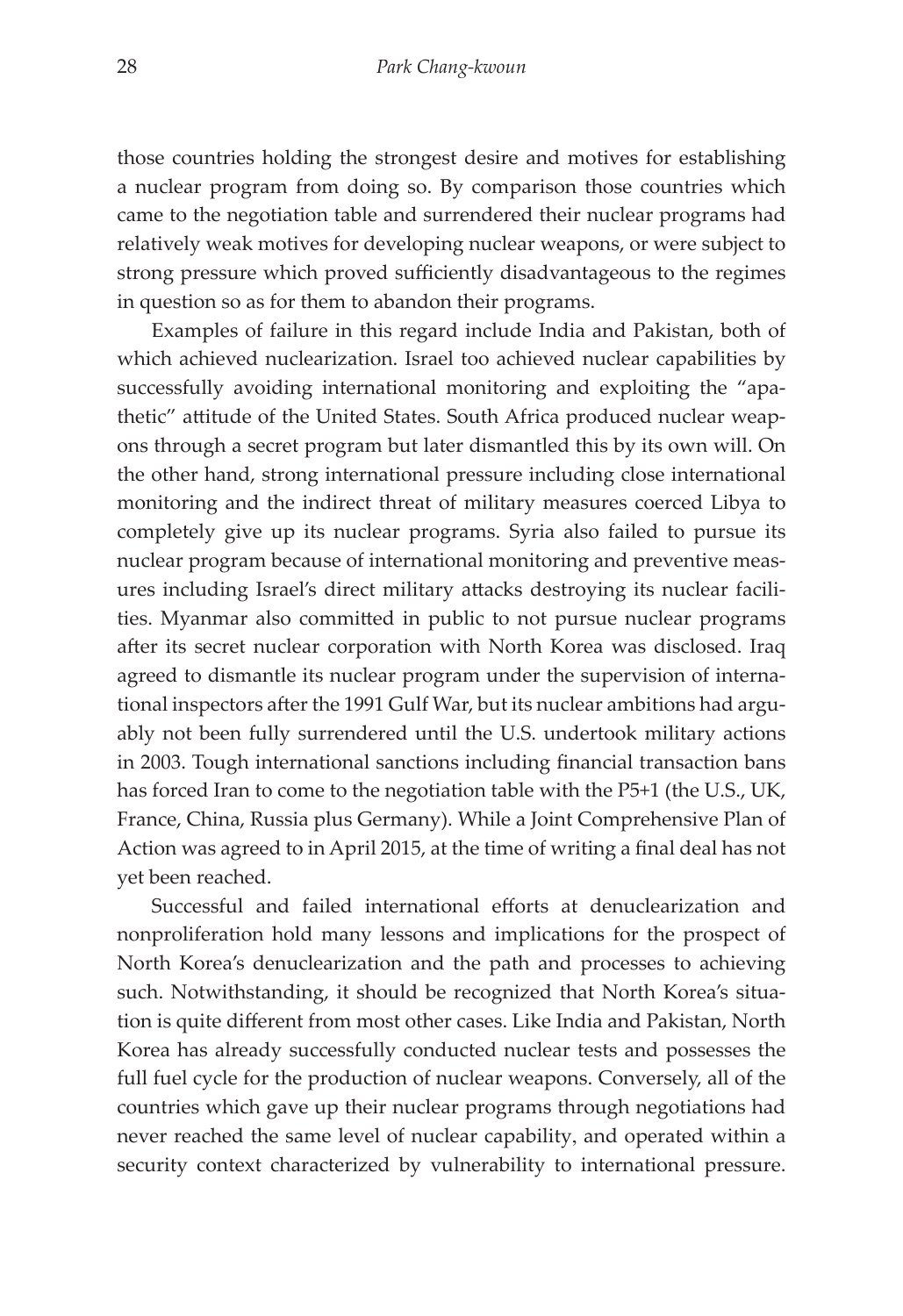Nevertheless, these denuclearization efforts provide good insight into possible outcomes for the denuclearization negotiations with North Korea, as well as some strategic guidance on how to successfully manage and move forward with denuclearization processes.

It can thus be argued that there exist several factors which may determine the success of denuclearization and non-proliferation negotiations. These are explored below.

#### *Regime Strategy*

Above all, regime change or transition of government is likely to yield the biggest impact on existing nuclear programs, often being a catalyst for the implementation of denuclearization measures. For instance, South Africa secretly developed its nuclear programs from the 1970s onwards without exposure to international monitoring. It had mastered all the capabilities of the nuclear fuel cycle, built six gun-type HEU nuclear devices by 1989, and possessed fully-functioning HEU production facilities. However, the newly established liberal De Klerk government opted for nuclear disarmament in 1989 because it considered not only the high costs of the nuclear programs to be prohibitive, but also out of great concern for the future political situation of the country should the incoming African National Congress (ANC) government take over the nuclear capabilities.<sup>35</sup> Iran also changed its mind on its nuclear program and started nuclear negotiations in November 2013 with the P5+1 after the moderate Hassan Rouhani government replaced President Mahmoud Ahmadinejad's more hardline regime. These cases indicate that progress on achieving denuclearization can strongly depend on what political calculations and perceptions the government in question has of its own nuclear ambitions.

#### *Tailored Punishments and Incentives*

Well-tailored punishments and incentives to abandon nuclear weapons are essential in order to produce a significant impact on the cost-benefit calculations of aspiring nuclear states. Smartly targeted punishment can be

 $35$  Maria Babbage, "White Elephants: Why South Africa Gave Up the Bomb and the Implications for Nuclear Nonproliferation Policy," *Journal of Public and International Affairs* 15 (Spring 2004): 1-20; Peter Liberman, "The Rise and Fall of the South African Bomb," *International Security*, 26, no. 2 (2001): 45-86.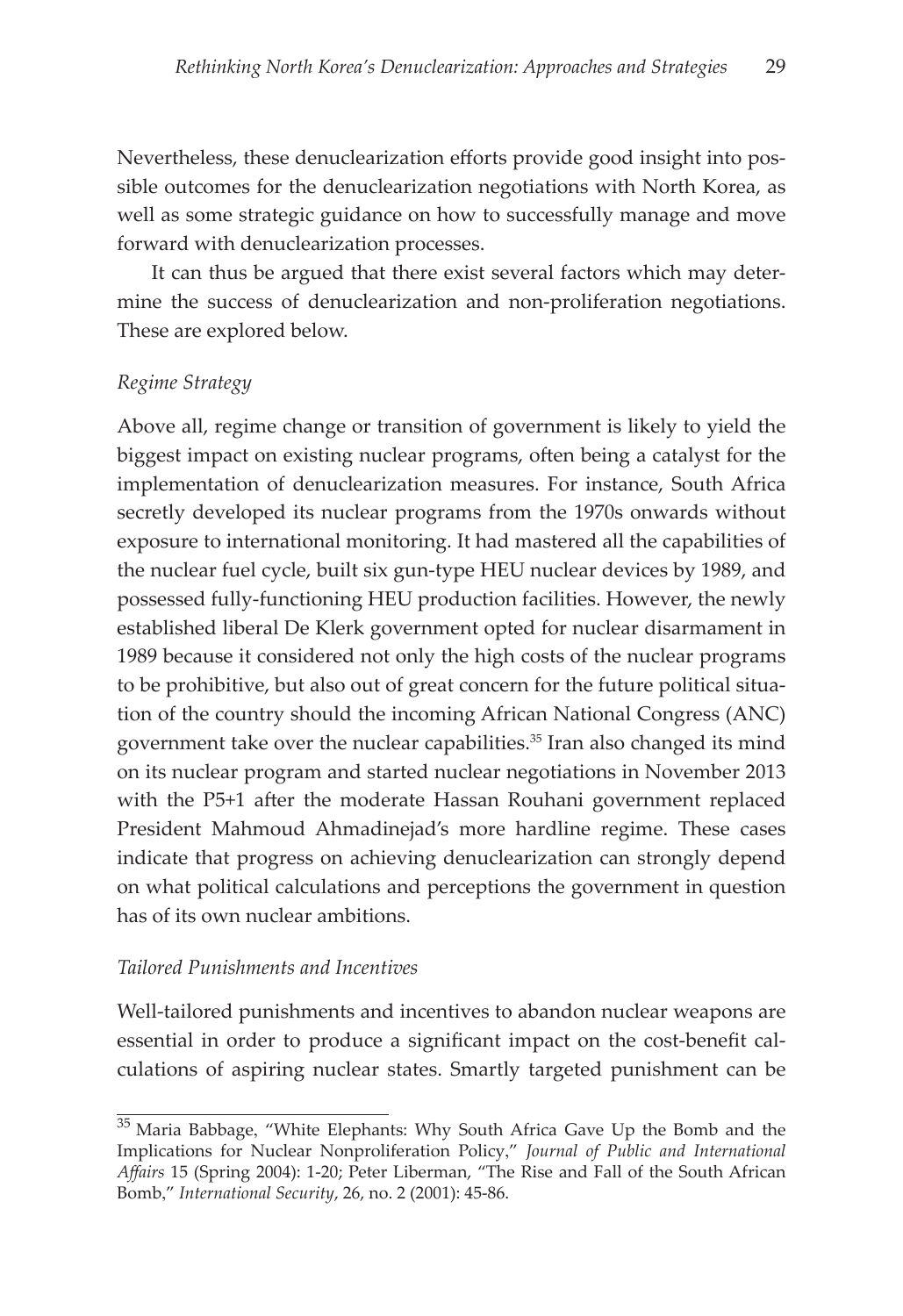aimed directly at vulnerable areas in such states. Libya and Iran are cases in point of how important well-formulated international measures are. After Iran's nuclear program was discovered in 2002, the United Nations Security Council adopted six resolutions, including four which consisted of strong and extensive sanctions. Also, unilateral punishment has been imposed on Iran by the U.S. and EU. These sanctions prohibited much of the commercial trade and many financial transactions for materials, technology, and equipment related to the construction of missiles, the oil and gas industry, and dual-use goods. Additionally the West froze overseas bank accounts so that Iran could not use its ample oil revenues in foreign banks. These punishments induced significant costs on Iran's economy and had a negative impact on the lives of people in the country to the extent where debates about the merits of the nuclear program between moderates and hardliners within Iran became heated. In addition, ongoing nuclear negotiations made it possible for Iran and the international community to identify each other's concerns and enabled both parties to adjust their positions accordingly. In consequence, the new moderate government that came to power in 2013 changed its policy and decided to take part in nuclear negotiations and ostensibly commit (a final agreement is yet to be signed) to a nuclear program for peaceful purposes. 36

In the case of Libya, the U.S and the UN had imposed strong sanctions on Libya based on its support for terrorism since the early 1980s, and this crippled its oil-export based economy. Also, the U.S. and other partners closely traced and acquired evidence on Libya's efforts to create a secret nuclear program and successfully intercepted the German-registered ship BBC China during its passage to Tripoli, seizing a large number of centrifuge components in October 2003. The series of international measures and incentives proposed by the U.S. forced Muammar Gaddafi to surrender Libya's whole nuclear program and accept complete verification by international organizations.<sup>37</sup> Furthermore, it is important to recognize that Libya

<sup>36</sup> Kelsey Davenport, "UN Security Council Resolutions on Iran," Arms Control Association, August 2012, www.armscontrol.org/factsheets/Security\_Council\_Resolutions-on-Iran; Kelsey Davenport, "History of Official Proposals on the Iranian Nuclear Issue," Arms Control Association, January 2014, www.armscontrol.org/factsheets/Iran\_Nuclear\_Proposals;, "Statement by H.E. Dr. Hassan Rouhani President of the Islamic Republic of Iran at the Sixth-eight Session of the United Nations General Assembly," September 25, 2013, http://gadebate.un.org/sites/default/files/gastatements/68/IR\_en.pdf.

<sup>37</sup> Norman Cigar, *Libya's Nuclear Disarmament: Lessons and Implications for Nuclear*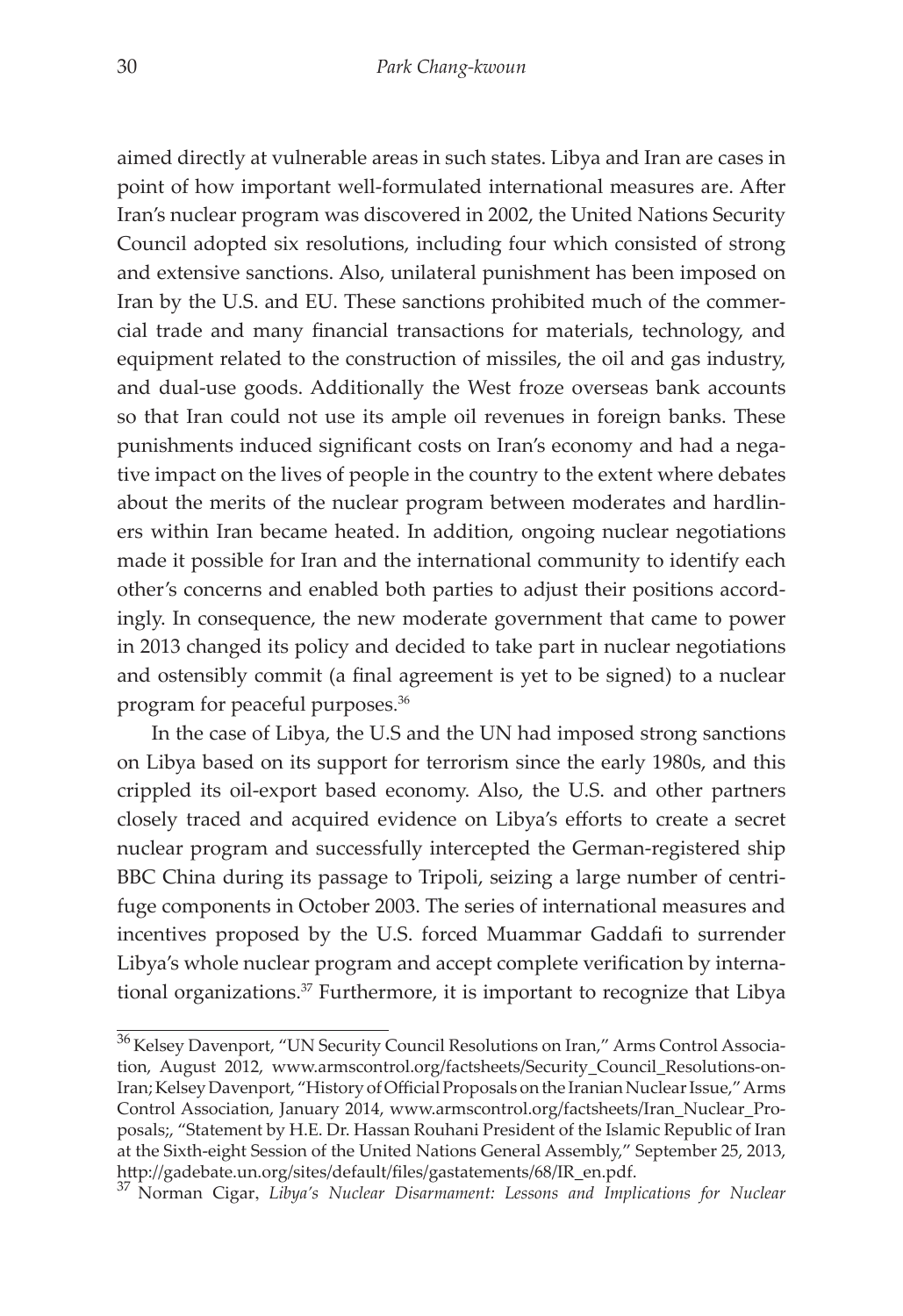and Iran were also strongly pressured by the possibility that direct military attacks on nuclear facilities, as often announced by Israel, would ensue were they not to soften their stances on their nuclear programs.

#### *Limited Nuclear Resources*

The limitations of available resources for nuclear development also have an important impact on the outcomes of nuclear development. International monitoring and coercive measures on secret nuclear programs were not particularly strong during the 1960s and 1970s compared to today. South Africa successfully completed its nuclear program without external exposure because it possessed indigenous resources of uranium ore, secretly conducted nuclear cooperation with Israel, and exploited advances made in its civilian nuclear program which was supported by Western countries.<sup>38</sup> The international community did not know the exact scope of South Africa's nuclear program until it made a voluntary disclosure. Israel also completed its own nuclear program in concert with advances made in civilian nuclear technology and via secret deals for the acquisition of nuclear materials from Argentina and South Africa.<sup>39</sup> Pakistan further exploited nuclear scientist Abdul Qadeer Khan's knowledge and technological materials acquired from the URENCO Group in the Netherlands, as well as through China's support for its nuclear development. These countries were able to exploit their own scientific and technological capabilities and international networks without much international oversight until they had already completed their nuclear programs. On the contrary, however, Iran and Libya had to import all the necessary resources, including nuclear materials and technology, in an environment of extensive international sanctions and monitoring. The U.S. and the international community were able to track all nuclear activi-

*Proliferation* (U.S. Marine Corps University, MEM Monographs, No. 2, January 2012); Paul Kerr, "News Analysis: Libya's Disarmament: A Model for U.S. Policy?," Arms Con-

trol Association*,* June 2004, http://www.armscontrol.org/act/2004 o6/NewsAnalysis. 38 Peter Liberman, "Israel and the South African Bomb," *The Nonproliferation Review* (Summer 2004), http://www.qc.edu/political\_science/profmat/Israel%20and%20the%20 South%20African%20bomb.pdf; "Israel and the South African Nuclear Bomb Documents," *The Nonproliferation Review* (Summer 2004), http://whatreallyhappened.com/ WRHARTICLES/israel\_south\_african\_nuclear\_bomb\_documents.html.

<sup>&</sup>lt;sup>39</sup> William Burr and Avner Cohen, "Israel's Secret Uranium Buy: How Argentina fueled Ben-Gurion's nuclear program," *Foreign Policy,* July 2, 2013.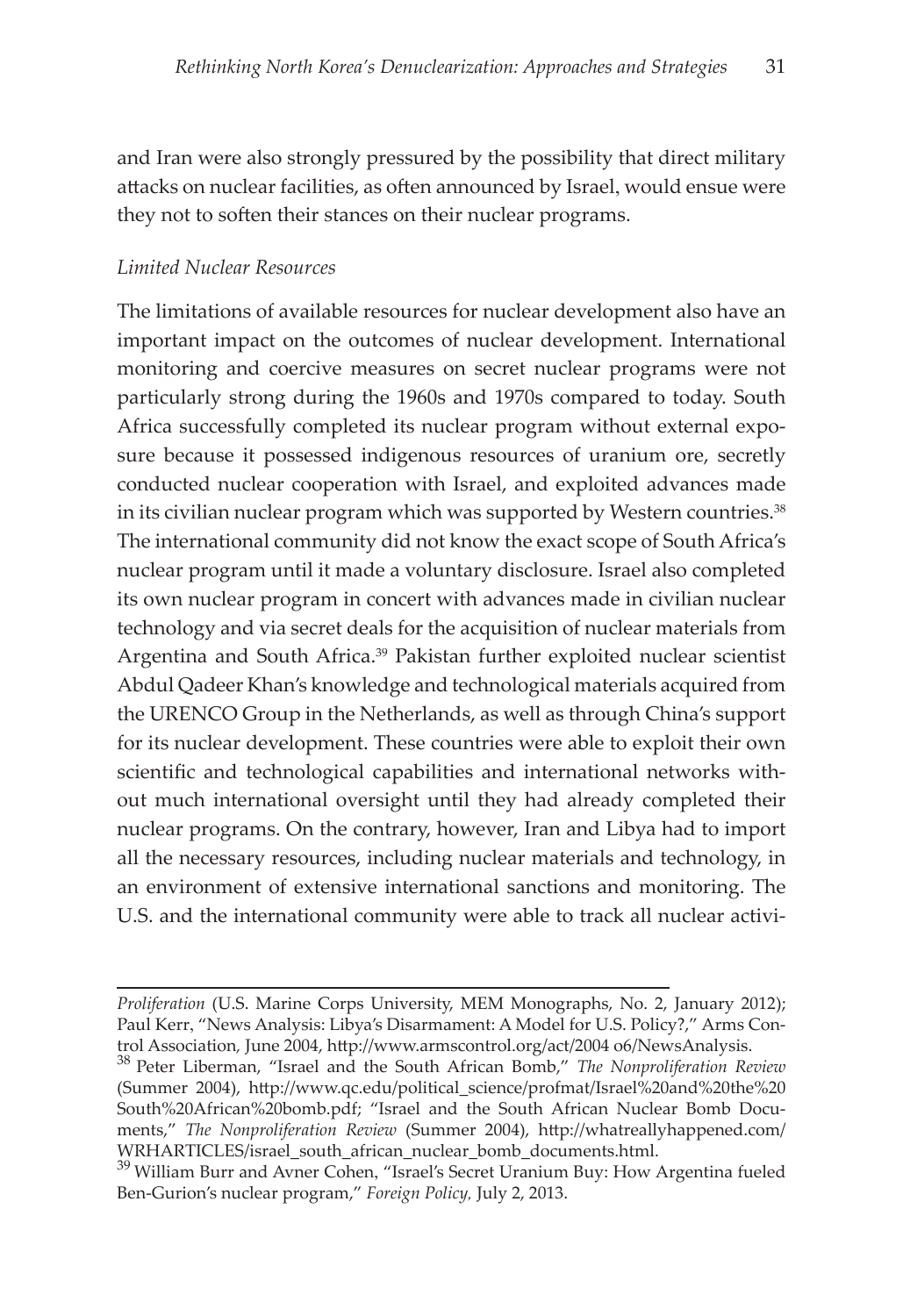ties and moved to implement timely coercive punishments and place clear demands for denuclearization.

#### *A Question of Survival*

In addition to the above lessons of successful denuclearization, there are many lessons to be learned from failed nuclear negotiations. First of all, it is difficult to successfully coerce target states which consider their nuclear programs as a means of survival essential to counter existential threats. Existential threats can in turn be "exploited" as arguments to bolster national sentiment and internal political support for nuclear programs, which can prove durable even in the face of pressure and incentives. India's nuclear program started when China undertook nuclear tests and became a nuclear power in spite of strong opposition. During its engagement in localized war with China as a result of territorial disputes, India came to fear China's nuclear deterrent which drove New Delhi to recognize the need for its own nuclear capabilities; such was also viewed as an essential component for international power status akin to that of other nuclear powers.<sup>40</sup> Similarly, after Pakistan lost East Bangladesh in its 1971 war with India, and, in particular, after the latter's nuclear test in 1974, Pakistan was propelled to develop nuclear deterrence capabilities against India. Thus, in spite of international sanctions both Pakistan and India declared themselves to be responsible nuclear states after successfully completing nuclear tests in 1998.<sup>41</sup> Israel is also another case demonstrative of an existential threat motivating a nuclear program. Surrounded by Arab powers with larger conventional forces, Israel has experienced several wars with its neighbors. Thus, Israel strongly and systematically pursued a secret nuclear plan to acquire deterrence capabilities, based on arguments for guaranteeing its own survival.<sup>42</sup> In sum, a lesson is that the other potential proliferators which surrendered their nuclear programs were not exposed to direct existential threats from

<sup>40</sup> Sharif. M Shuja, "India's Nuclear Decision," *Contemporary Review* (2002): 335-46.

 $41$  William Burr, "China, Pakistan, and the Bomb: The Declassified File on U.S. Policy, 1977-1997," The National Security Archive Electronic Briefing Book No. 114 (March 2004), http://www2gwu.edu/~nsarchiv/NSAEBB/NSAEBB14; Carey Sublette, "Pakistan's Nuclear Weapons Program, The Beginning," January 2, 2002, http://nuclearweaponarchive.org/Pakistan/PakOrigin.html.

<sup>42</sup> Avner Cohen, "Before the Beginning: The Early History of Israel's Nuclear Project(1948-1954)," *Israel Studies* 3, no.1 (1998); Avner Cohen, "The Last Taboo: Israel's bomb Revisited," *Current History* 104, no. 681 (April 2005): 169-75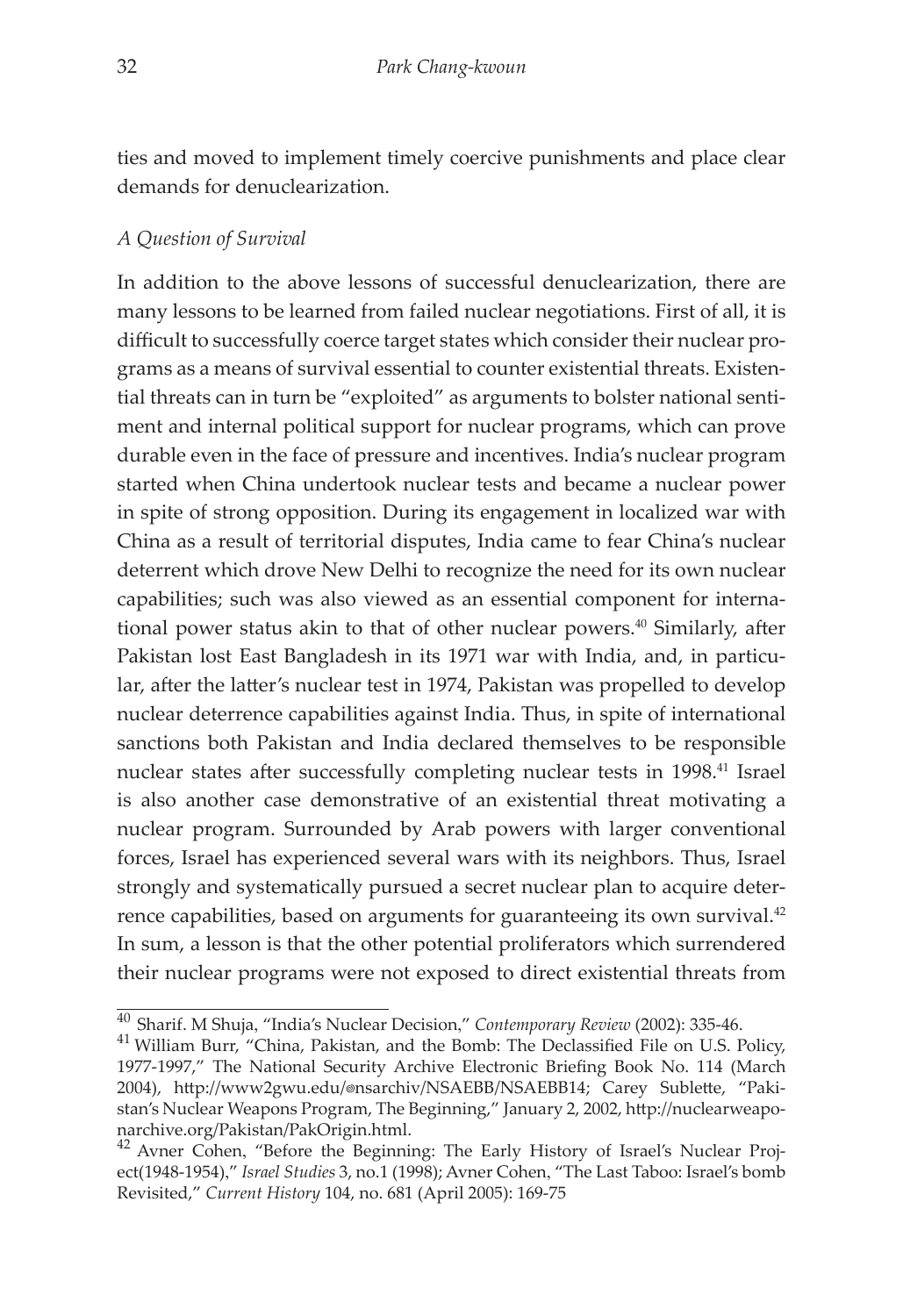other powers at the time when they started their nuclear programs, even though indirect threats may have been perceived.

#### *Inconsistency and Lack of Coordination*

Furthermore, the inconsistency of U.S. policy and a lack of international coordination have made it hard for the international community to dissuade states with nuclear ambitions. The U.S. and other global powers have adopted to some extent what can be termed a discriminatory policy while displaying a more "tolerant" attitude towards the nuclear programs of allies and partners. As a longstanding ally of Israel, for example, the U.S. did not take strong punitive measures to stop its nuclear program, even though it detected Israel's nuclear program in its early stages.<sup>43</sup> By exploiting civilian nuclear programs, India continuously maintained and developed its nuclear program through the 1980s and the 1990s with relative impunity.<sup>44</sup> In fact, in October 2008 the Bush administration signed a nuclear cooperation agreement with India which implicitly recognized India's nuclear status. China meanwhile actually supported Pakistan's nuclear program thereby disregarding international efforts for non-proliferation. The U.S's own posture towards Pakistan has fluctuated since the Soviet invasion to Afghanistan in 1979, during which the U.S. imposed sanctions to deter Pakistan's nuclear program, but at the same time provided support for a secret war against the Soviet occupation forces. The Bush administration lifted its sanctions on India and Pakistan in 2001, which were imposed after their nuclear tests in 1998 because the U.S. needed the support of those countries for the war on terrorism in Afghanistan. In fact, the U.S. provided large-scale economic and political assistance to Pakistan despite the existence of its nuclear program.**<sup>45</sup>** China continues to oppose the imposition of more stringent sanctions and other measures on North Korea which may threaten the stability of the regime. Given North Korea's dependence on China, this weakens the effectiveness of international punitive measures. It is clear that any future denuclearization negotiations in North Korea will experience difficulty in

<sup>43</sup> Avner Cohen, "The Last Taboo: Israel's bomb Revisited."

<sup>44</sup> David Albright and Mark Hibbs, "India's Silent Bomb," *Bulletin of the Atomic Scientists*  (1992): 27-30.

<sup>45</sup> Sharon Squassoni, "Closing Pandora's Box: Pakistan's Role in Nuclear Proliferation," *Arms Control Today* (April 2004): 8-13.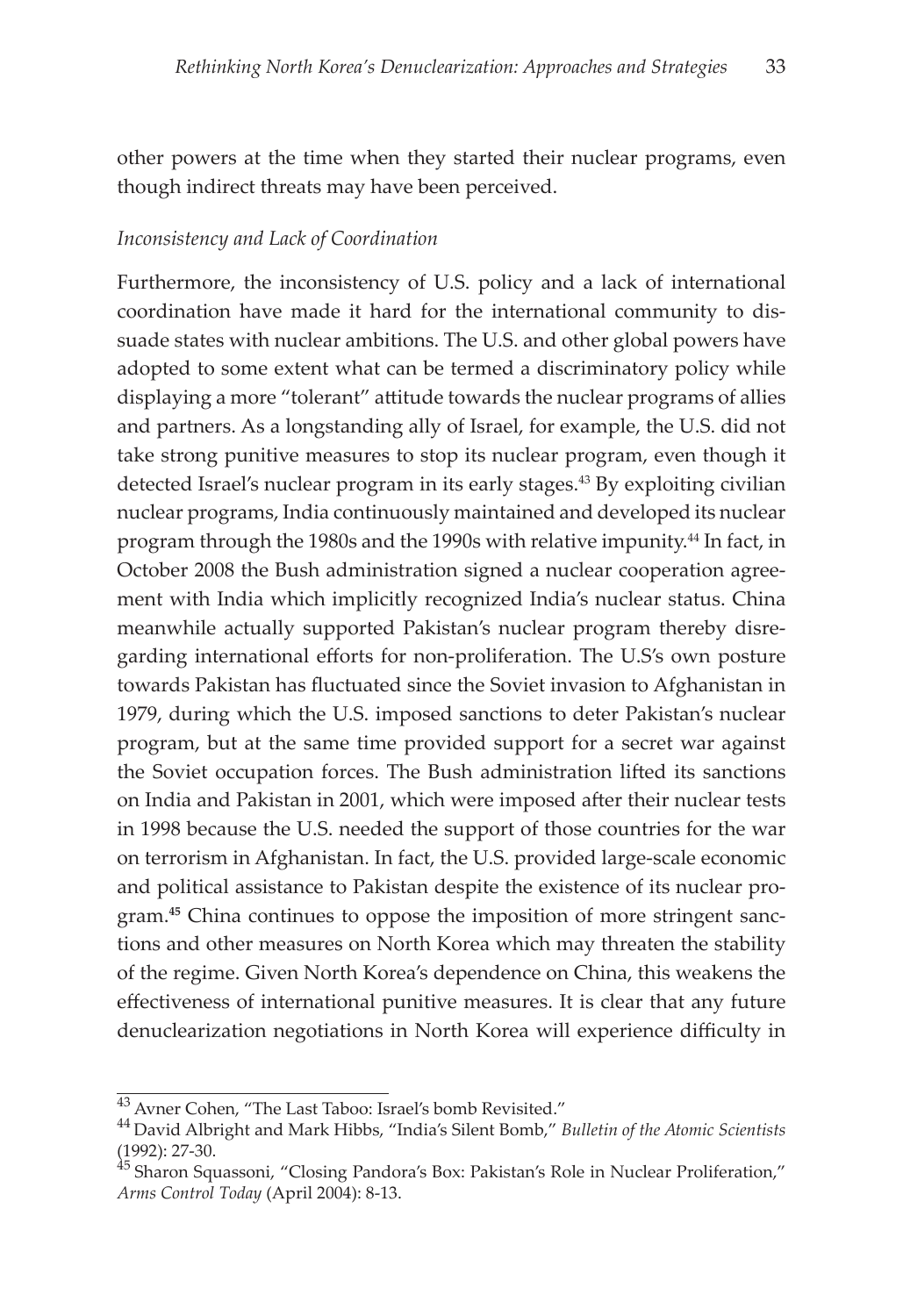making headway unless international coordination and the consistency of non-proliferation policy can be assured.

It is likely to be hard to persuade target states by using coercive measures. Negotiation theory tells us that deterrence is easier than coercion. This principle also holds true in denuclearization negotiations. In examining the history of nuclear negotiations, there are no countries (with the exception of South Africa) which surrendered their nuclear capabilities through negotiations once they had succeeded in completing the development of nuclear weapons. International measures such as monitoring, sanctions, and interdictions are designed mainly to prevent nuclear development in the first place. Once target states actually succeed in developing nuclear weapons, international options for thwarting the continued progress of their nuclear programs become more limited. Having achieved nuclear status, a state will place more value on its nuclear status and integrate it with its own interests, making it hard to reverse de facto nuclearization. In particular, the option of military intervention is not available in dealing with most nuclear states. Israel, India, and Pakistan all started and completed their nuclear programs in the early age of the NPT regime before the international community had fully mobilized its coordination efforts to prevent and dissuade proliferation of nuclear weapons. Since its third nuclear test in February 2013, North Korea possesses a more enhanced nuclear capability. Whereas negotiations before this test were aimed at dissuading further development of its capability, the situation now necessitates that denuclearization negotiations focus on not simply dissuading but actually seeking to *reverse* North Korea's nuclear capability. This means that the context of the negotiations has changed to become more difficult and complex.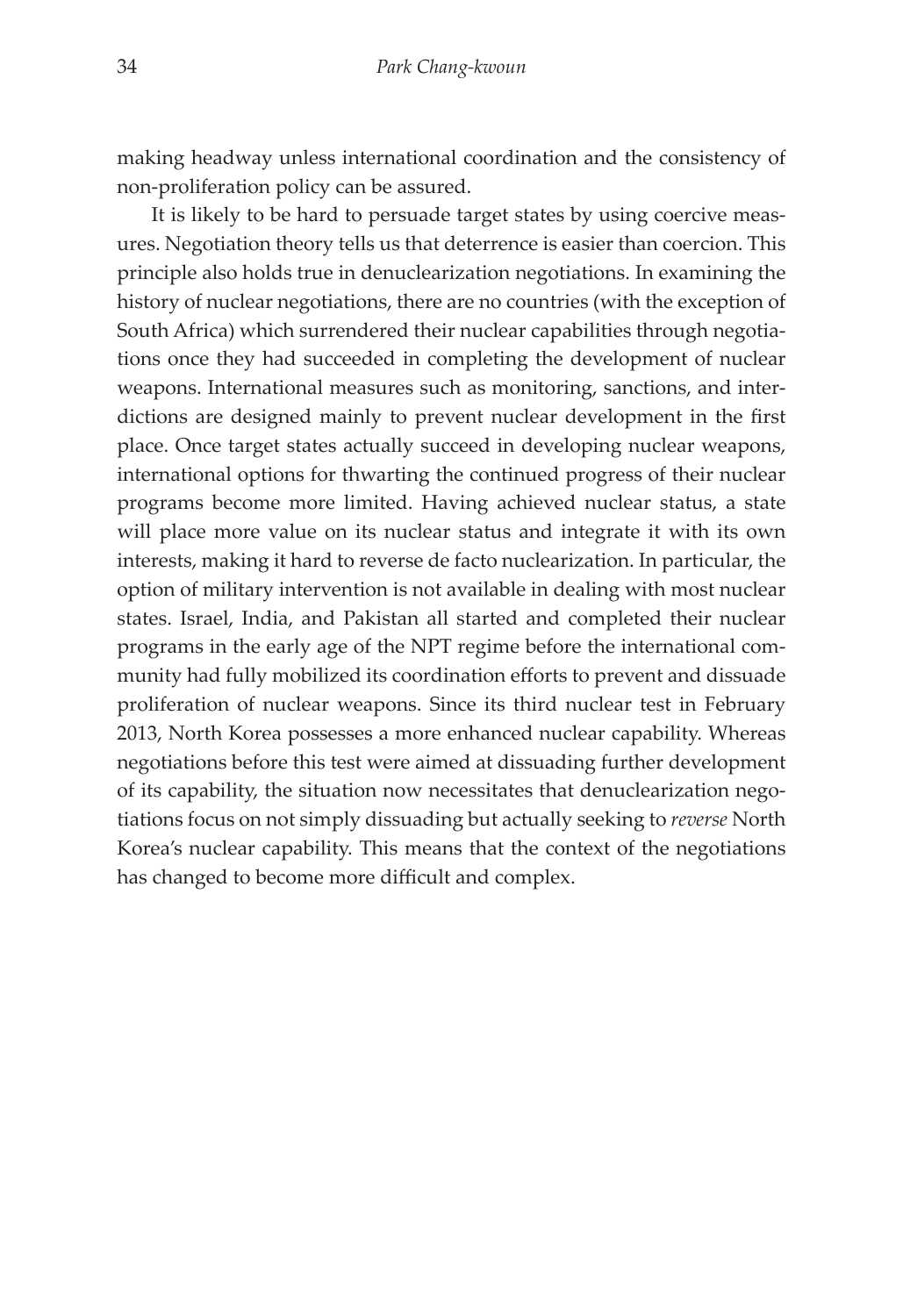## **Towards a Framework for New Negotiations**

In this second part of the paper, a basic framework for denuclearization negotiations with North Korea is outlined. In so doing, it is recognized that previous negotiations have failed to achieve their goal and there is a need for new thinking grounded in the reality that North Korea is highly unlikely to voluntarily abandon its nuclear program. What is proposed here does not intend to be a comprehensive roadmap, indeed many question marks and issues remain, but rather it sketches out the main principles and approaches that could be utilized.

#### **The Starting Point for Renewed Negotiations**

From where do we restart denuclearization negotiations with North Korea? Firstly, we must consider the question of whether or not the international community should implicitly or explicitly recognize the realities of North Korea's nuclear status. After its second nuclear test in 2009, North Korea has continued to strongly insist that it has become a de facto nuclear state and that future negotiations should be concerned with nuclear arms control and not denuclearization. In fact, the international community believes that North Korea sooner or later will achieve actual nuclear missile capabilities unless its nuclear program is constrained. North Korea argues that it would act as a responsible nuclear state, complying with international norms such as those India and Pakistan have committed to; indeed, it claims to want to pursue India and Pakistan's model where a legitimate nuclear status is recognized. However, the U.S. and the international community both make it clear that they will not accept North Korea as a nuclear state. They retain non-negotiable interests on non-proliferation which preclude them from recognizing North Korea's claims.

Moreover, there are other barriers to the restart of denuclearization negotiations with North Korea. In this regard, it is impossible to disregard the lessons of previous denuclearization negotiations and agreements with North Korea which were skillfully manipulated, and subsequently broken, by North Korea for its own objectives. It is thus highly likely that resumed denuclearization negotiations—if carried out as before—will only result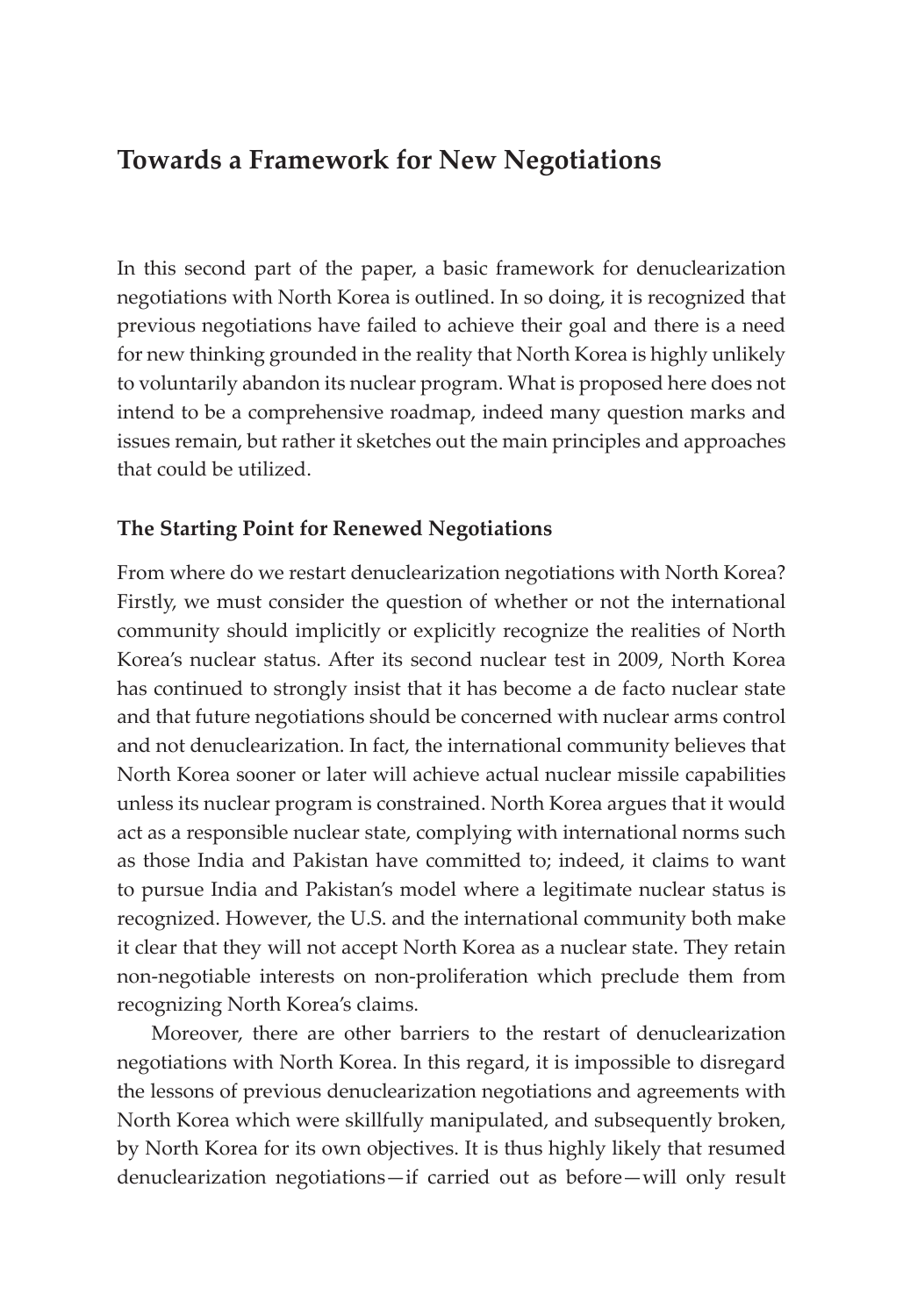in North Korea stalling for more time as well as demanding concessions. Repeating such a scenario is therefore not viable for the negotiating parties—principally the U.S., South Korea, and Japan. Furthermore, considering North Korea's commitment to its nuclear policy, there is no great hope that future denuclearization negotiations will produce a high payoff in such a short timeframe that would stop North Korea from fully developing its nuclear weapons capability.

Thus, if denuclearization negotiations are to be restarted and guided in a more strategic direction, the status of a de facto nuclear state should not be implicitly conferred on North Korea, even though it is important to recognize the realities of North Korea's current nuclear capability. In order to prevent repeating previous mistakes, therefore, it is essential to enforce basic conditions for the denuclearization negotiations, which should ensure North Korea's sincere attitude and behavior before the parties reconvene at the negotiation table. If negotiations are started without the proper conditions, it will likely be impossible to achieve the desired objective of denuclearization. Enforcing a set of conditions carries risks, however, since waiting for North Korea to "implement" the conditions could increase the risk that the international community stands idly by while North Korean nuclearization is accelerated. The international community needs to avoid these dilemmas to the extent possible. Therefore it is necessary to lay down a set of preliminary conditions which can be strengthened as the negotiations move forward. As the course these negotiations will take will likely present considerable difficulties, the international community should do its utmost to mobilize the support of all like-minded states.

#### **Liberal, Realist, and Constructivist Approaches to Negotiations**

The international community has applied what can be described as liberal, constructive, and realist approaches together in a complex manner in order to work towards North Korea's denuclearization. This has been done in accordance with the demands of changing security situations. Each approach has revealed its own advantages and limitations during previous negotiations. As the North Korean nuclear situation becomes more complicated, the menu of policy options available becomes narrower. The success of future negotiations depends not only on what kind of conditions are set for negotiations but also how negotiations with North Korea are to further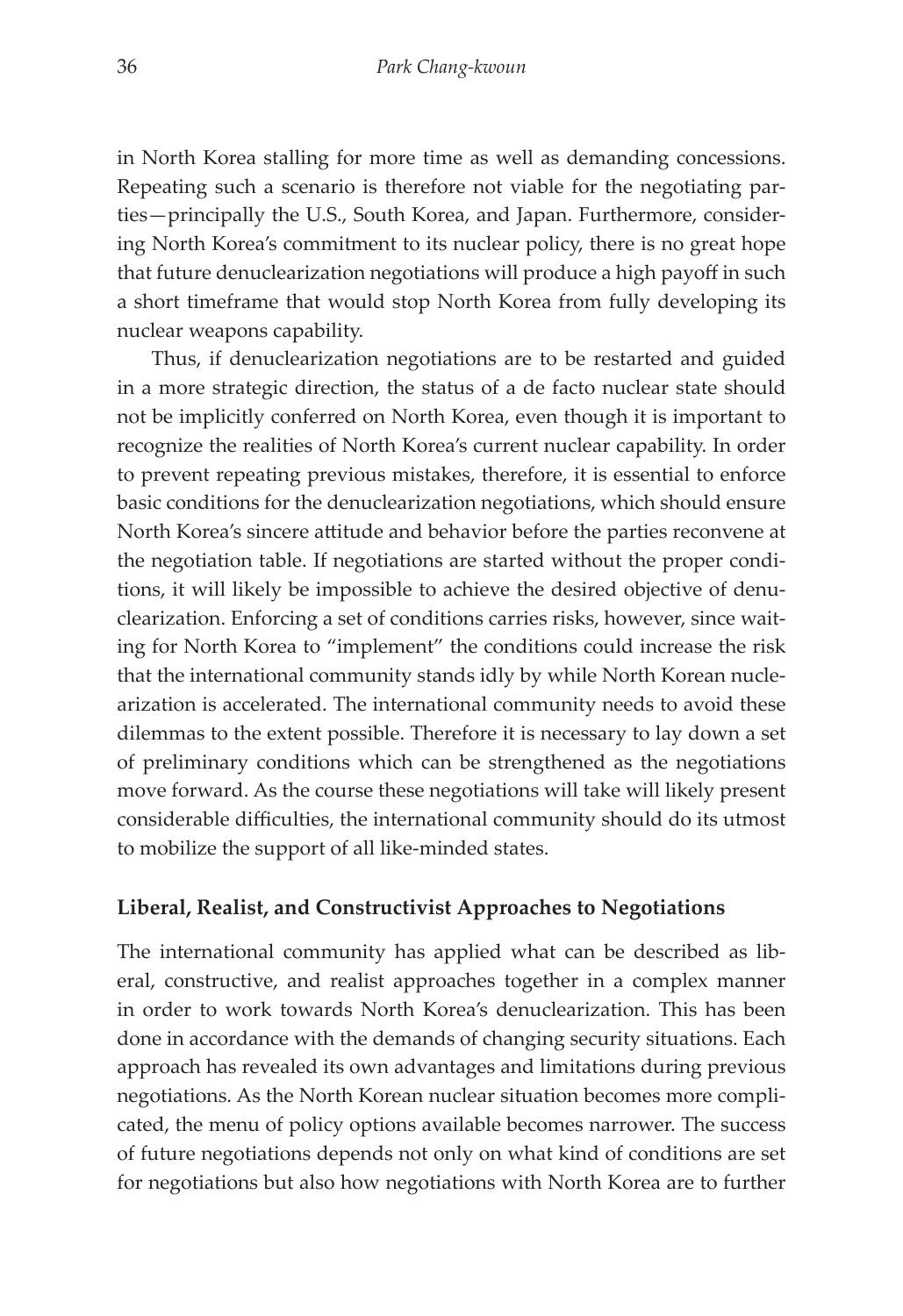proceed. More tailored and refined denuclearization approaches are essential. With this in mind, it is necessary here to evaluate the major characteristics (and limitations) of the above three approaches to engaging with North Korea and their implications for denuclearization negotiations.

The liberal approach emphasizes the importance of confidence-building measures and social and economic interactions with the aim of building trust. Accordingly, it is argued, a more "benign" policy of engagement can contribute positively towards denuclearization. In fact, two liberal South Korea governments from 1998 to 2008 adopted such a policy (the so-called sunshine and reconciliation policy) towards North Korea with the hope that it would relieve military tensions and distrust on the peninsula, and thus, contribute positively towards denuclearization. The Clinton administration in its second term also adopted a policy of engagement to assuage mutual distrust, making it possible for high-level officials to exchange visits in October 2000: then U.S. Secretary of State Madeleine Albright visited Pyongyang, and North Korea's Director of the Korean People's Army General Political Bureau Jo Myong-rok visited the White House. North Korea has faced great economic difficulties under international sanctions, with Kim Jong-un stressing that he is strongly committed to improving living conditions for North Koreans—a situation necessitating an easing of sanctions, provision of economic aid, and undertaking cooperative projects with other countries. Notwithstanding, pro-engagement policies with the provision of economic benefits in return for denuclearization measures have, in the end, proven unsuccessful. Rather Pyongyang has exploited such policies and further augmented its nuclear program. This is not to say that such an approach is redundant; indeed, building trust and interactions with North Korea will be essential if it is to complete denuclearization. However, it should not be wielded as a carrot before measures are undertaken.

Currently the international community prefers a realist approach and recognizes implicitly that North Korea will not give up its nuclear program and that without a fundamental change in North Korea's calculations regarding its nuclear program, desired outcomes from negotiations cannot be achieved. After the third nuclear test in 2013, increased sanctions were imposed on North Korea in attempt to inflict economic damage on the regime. The only feasible strategy according to the realist approach is to employ coercive diplomacy to make North Korea rethink the costs of its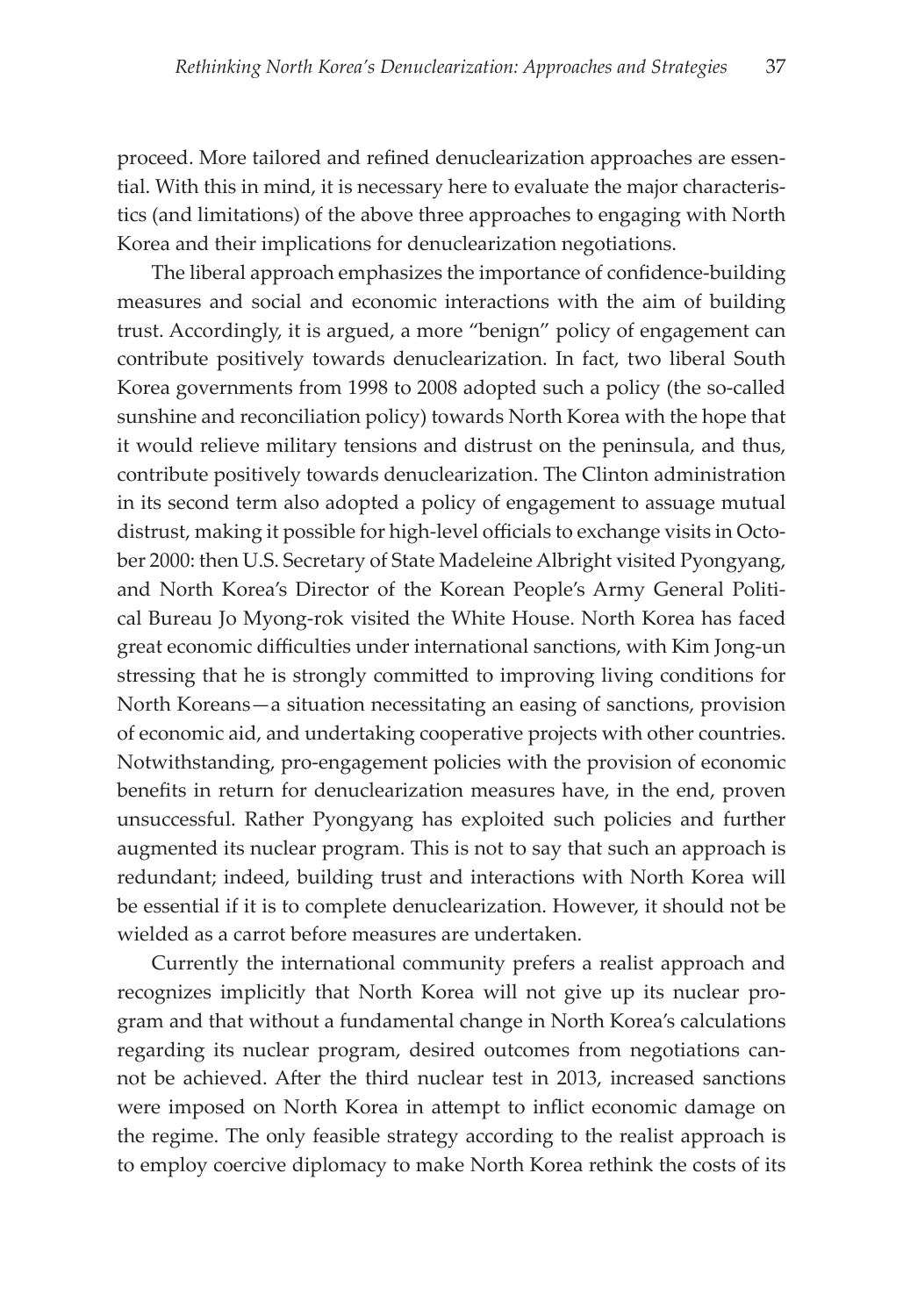nuclear program. There are also limitations to this, however. First, China continues to provide an economic lifeline and political support for North Korea. Second, North Korea frequently exploits brinkmanship and a coercive strategy against South Korea and the U.S. through military and nuclear provocations which raise military tensions on the peninsula. Moreover, North Korea is more easily able to justify its nuclear program as countering a perceived hostile international environment.

The constructivist approach provides a middle ground to some extent between the realist and liberal approaches. It advocates a policy of fundamentally changing North Korea's perception, identity, and behavior related to its nuclear program through long-term interactions and reciprocal measures. Unlike the realist approach, it prefers multi-level engagement with North Korea. On the other hand, it opposes a "benign" policy in which North Korea may manipulate policies of engagement without undertaking any productive measures for denuclearization. Accordingly, engagement policies can help North Korea see the benefits of denuclearization and to understand the real intentions of South Korea and the U.S., allowing for these to be reappraised instead of being point blank dismissed as insidious. At the same time, punishment can be utilized to make North Korea reconsider its calculations on the benefits and costs of its nuclear program and of provocations. The constructivist approach does have limitations, however, and it does not specify how to translate its concepts into actual applied policy, nor does it detail what is a reasonable timeframe for the apparent change in North Korea's perceptions and behavior to take place. Because changes of perception, identity, and behavior demand long-term interactions, it is hard to tell when these will occur and whether or not we can be sure of the occurrence of change at all.

How should the different "theoretical" approaches to denuclearizing North Korea be applied in practice? Above all, it is necessary to adopt a more nuanced approach which combines the constructivist and the realist measures into a coherent negotiation strategy. Such an approach would ideally weigh up and navigate the advantages and limitations which the realist and the constructivist approaches entail. First and foremost, it is necessary to mainly focus on realist policies which strongly punish North Korea's "bad behavior" on the basis of its violation of the UNSC resolutions and to strengthen punitive measures whenever North Korea violates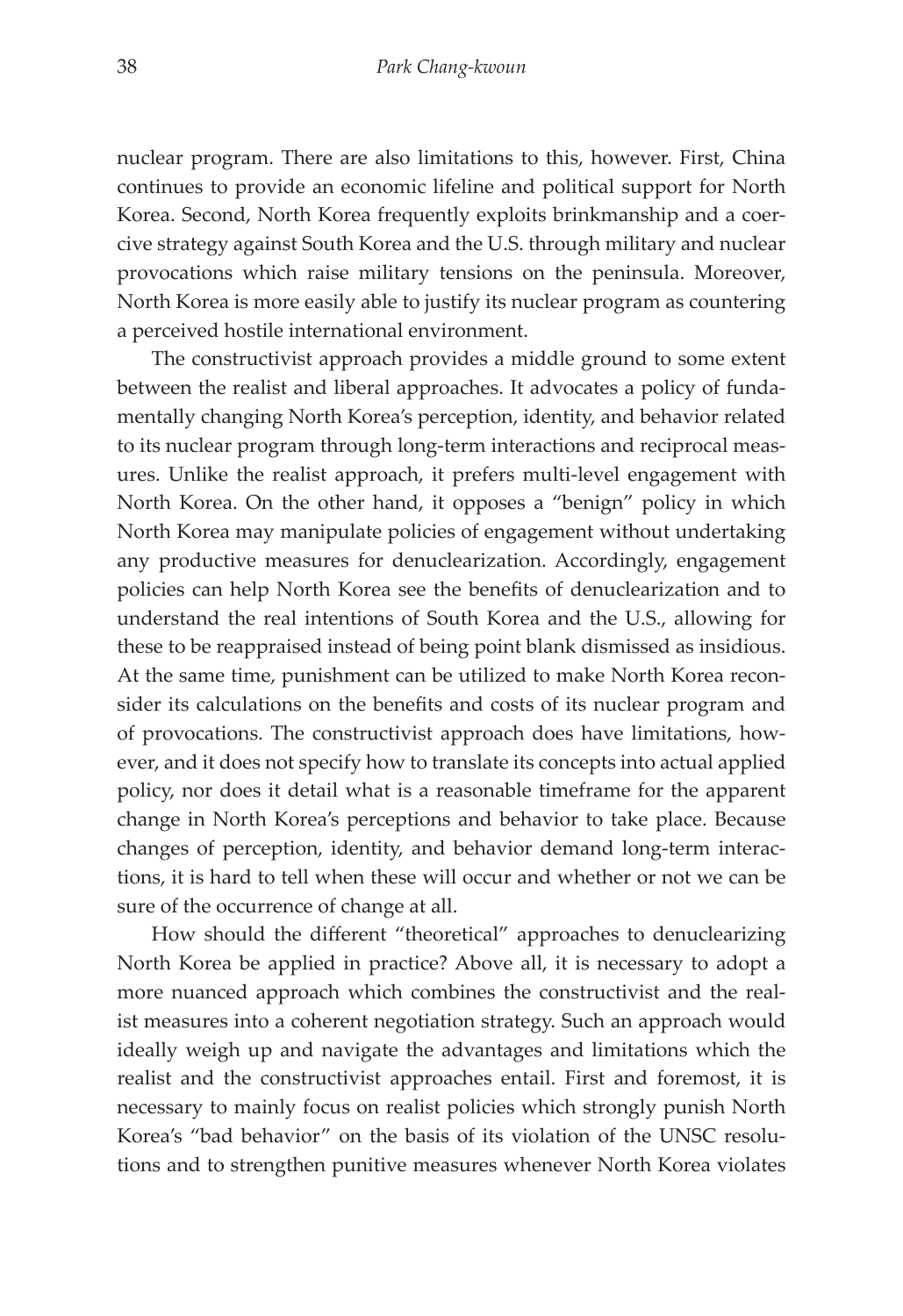the resolutions and undertakes nuclear provocations. This should underpin the whole process of denuclearization negotiations. In turn, "constructivist" policies need to supplement more punitive measures. Contacts and exchanges can help relieve the distrust and fear of the North Korean leadership and make them more aware of the advantages of denuclearization. Furthermore, it is especially important to manage peace and stability on the peninsula through the use of constructivist policies in order to reduce animosity and provocation. If North Korea successfully undertakes denuclearization measures and fully complies on the requirements of the NPT regime, the international community can initiate trust-building and peacebuilding processes more effectively within the framework laid out by the liberal approaches.

#### **Aims and Objectives**

Negotiations should aim for the complete and verifiable denuclearization of North Korea. Nevertheless, the international community needs to consider different options to achieve this objective. In order to pursue the denuclearization of North Korea in the short term, which is the most desirable objective, the structure of the negotiations should be such that they create a situation whereby North Korea must make a choice between regime survival and complete denuclearization. That is, the international community should mobilize sufficient leverage and pressure to enforce a change in North Korea's calculations. In this situation, North Korea can be led to the conclusion that there is no other option for regime survival except compliance with international demands. Notwithstanding, it is unrealistic that such leverage can be mobilized in the short term.

On the other hand, if the complete denuclearization of North Korea is viewed as a longer term objective, then more flexible approaches—ones more effectively combining sticks and carrots—can be considered.46 Under this approach, two main options can be considered. First, the whole process of negotiation can be focused on from the start, something which implies that the conditions are set for a fundamental change in North Korean behavior before pressing for complete denuclearization. Nuclear negotiations can

 $46$  However, this approach has problems too, as well runs the risk that the international community may signal its "tolerance" of a nuclear North Korea in the short term.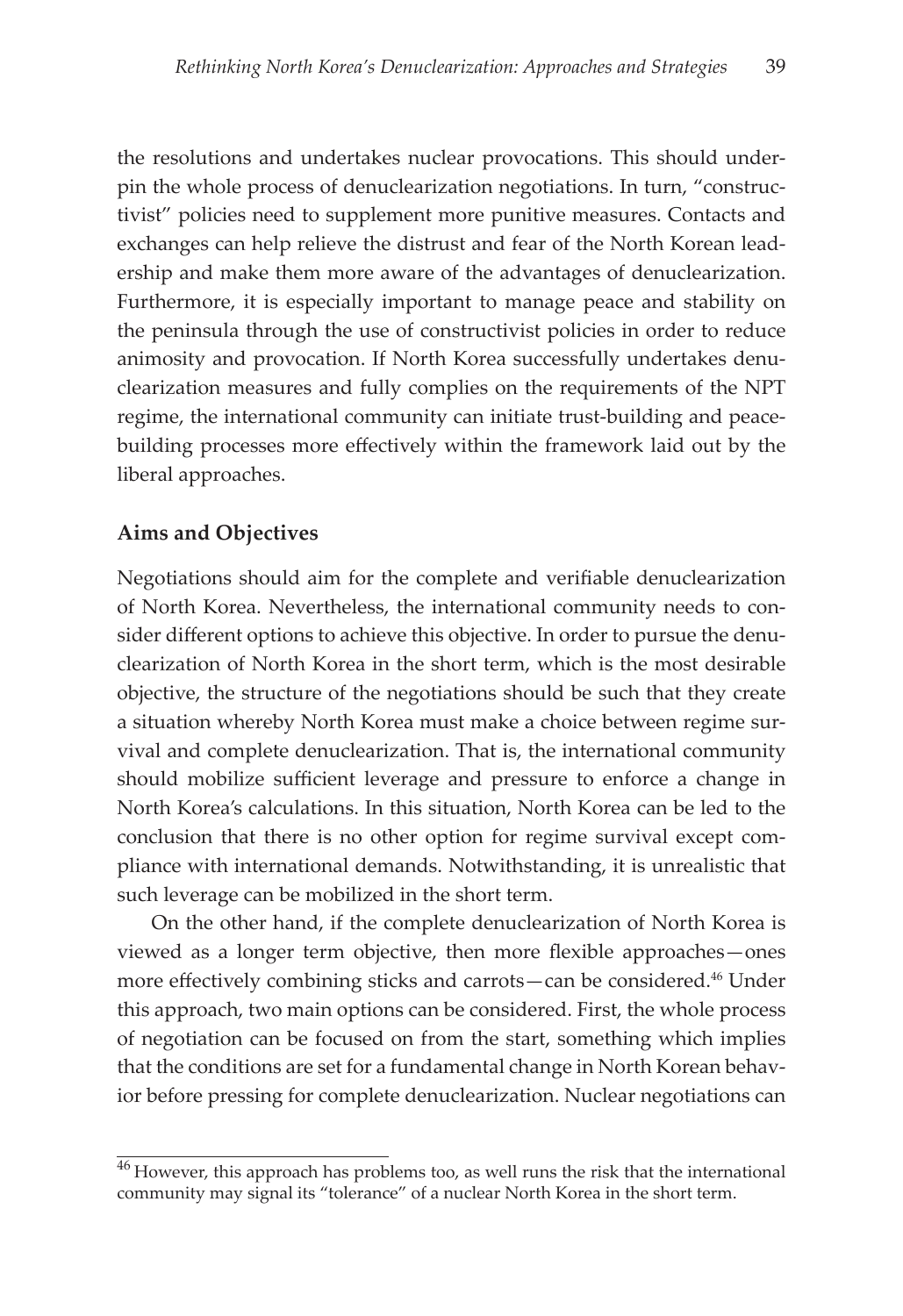then be pursued on the basis of strict principles in which reward for partial denuclearization measures can be limited and strong punishment continuously imposed unless fuller measures are adopted. This approach would require both strategic patience as well as the "construction" of a suitable environment for the denuclearization negotiations.

Second, the international community can undertake a step-by-step process. The first is achieving the objective of managing and reducing the threat posed by North Korea's nuclear program and the risks therein. Denuclearization demands in this step would take the form of more "moderate" measures, including the freezing of nuclear programs, a moratorium on nuclear and missile tests, and the dismantling of its 5MW nuclear reactor and HEU facilities. Subsequently, complete denuclearization measures can be negotiated in a "phased-in" manner. This approach may satisfy North Korea's demands to some extent and can thus facilitate agreement more easily. Because all of the denuclearization measures and incentives for the first step have been discussed and agreed in the previous negotiations, the new agreement can probably be signed within a short time. However, it also possesses an inherent problem because the negotiation repeats the same kind of deal with North Korea which has failed and North Korea exploited for its nuclear development. This is especially as it may create the perception and precedent that the international community "rewards" the provocative behavior of North Korea, such as the breach of bilateral and multilateral agreements, nuclear tests, and the violation of the UNSC resolutions. Furthermore, if the limited objective of "putting out the immediate fire first and then resolving the other issues later" is pursued, then the achievement of the ultimate objective of full denuclearization may become more uncertain. Indeed, North Korea may perceive this approach as demonstrating the weakness of the international community's resolve and as vindicating the success of its own strategy based on aggressive provocations.

Considering the advantages and weaknesses of each option in the denuclearization negotiations, it would be best to adopt a strategy which pursues complete denuclearization in the long term, and which should be propelled by the efforts of strategic patience as well as strategic shaping through international coordination. Nevertheless, this approach needs to be combined with a phased approach in order to reduce its weakness. That is, even though perfect negotiation conditions are not present, the international community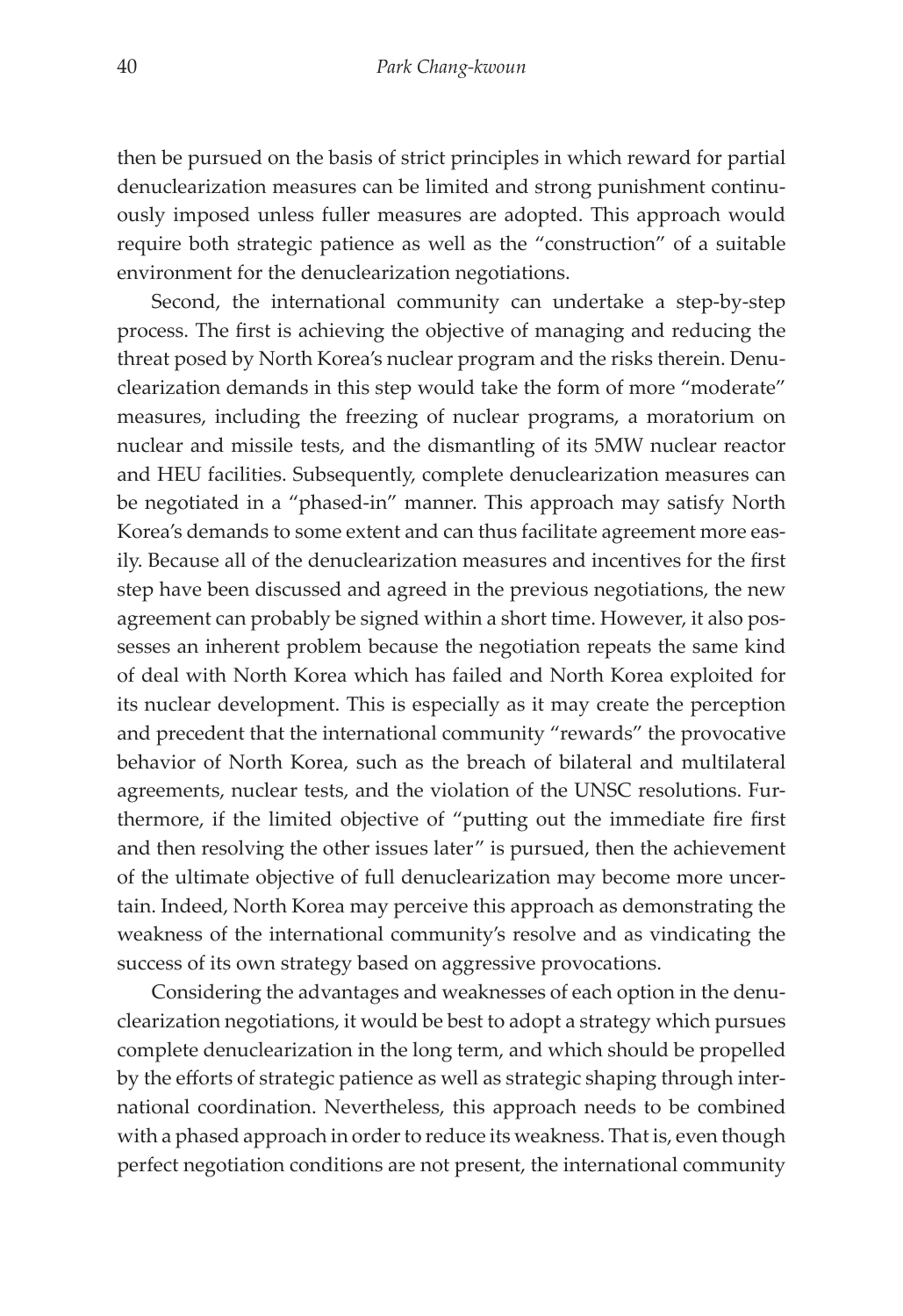can under certain conditions start negotiations with the principle of complete denuclearization and continue to strengthen these conditions during the negotiations. This complementary approach would provide flexibility for starting the negotiations earlier, allow for mobilizing available leverages in time, and enable reaching compromise more easily. However, it also carries with it the risk that too much focus will be placed on partial achievement, rather than complete denuclearization. Thus, clear objectives and a roadmap for full denuclearization based on international coordination and consensus is necessary to successfully conduct negotiations.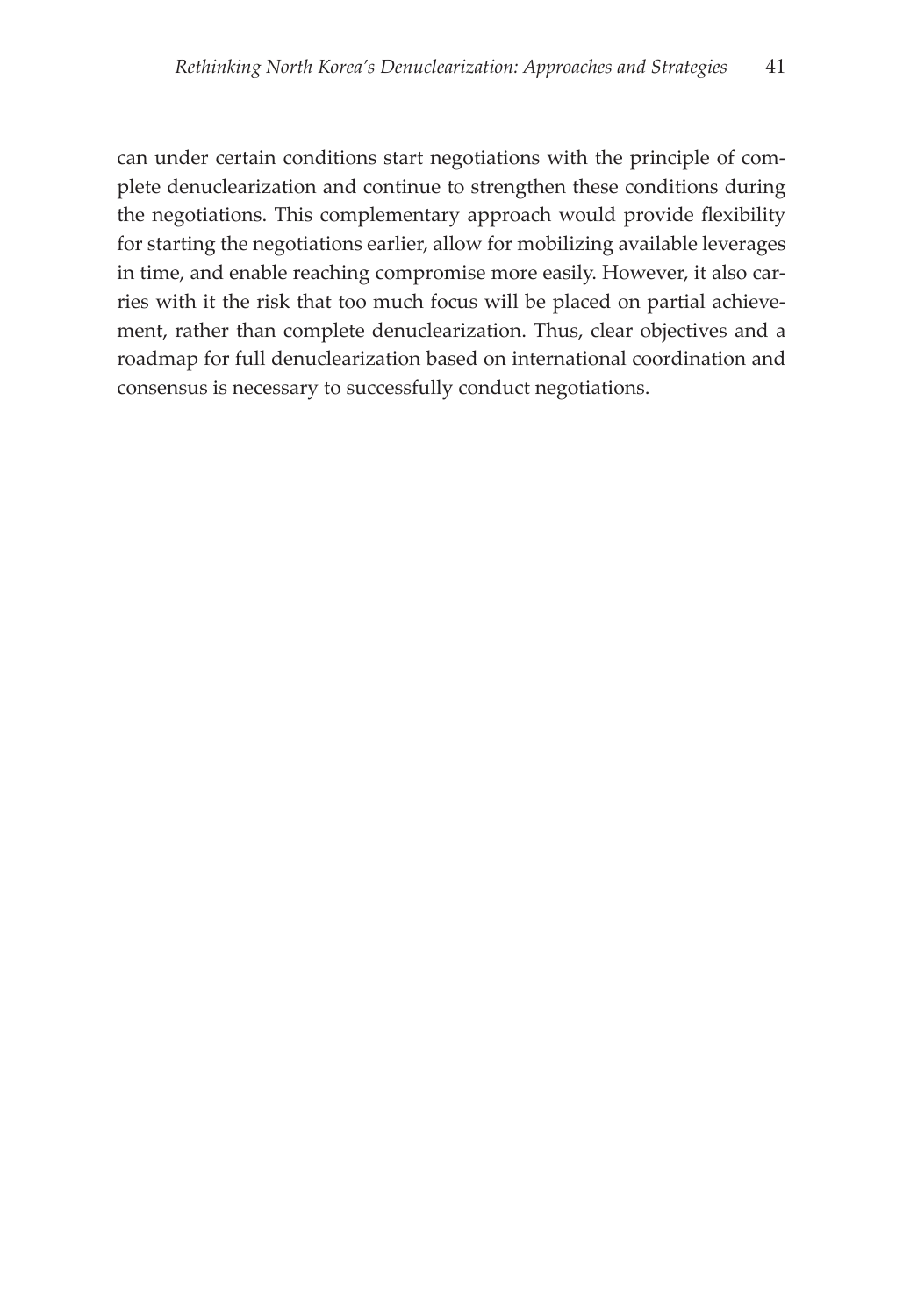# **Building and Enabling Denuclearization Negotiations**

Firm conditions for the denuclearization negotiations should first be imposed which can only be commenced when North Korea shows a sincere change in its attitude and actions. Accordingly, efforts should be focused on building the proper conditions, that is, an enabling environment for successful denuclearization negotiations to take place. Without these in place, resumed negotiations would be less likely to succeed. The key components for designing and enabling such negotiations are analyzed below.

#### **China's North Korea Policy and International Coordination**

As an ally and the most important trade partner of North Korea, China holds the greatest leverage among the relevant parties regarding the North Korean nuclear issue. Its economic clout over North Korea is substantial, with all North Korean oil and gas imports coming from China and more than 90 percent of North Korean exports going to China. Without China's support, international leverage cannot be effectively imposed. However, as previously examined, China is reluctant to wield this leverage concerned as it is by potential instability that may ensue from any regime collapse and the implications for the U.S.-China geo-strategic rivalry. As North Korea is well aware of China's position, it has little concern for the costs imposed by international sanctions. Thus, it is clear that unless China's position can be changed to bring more pressure to bear on North Korea, little headway towards denuclearization can be made.

There are two ways to circumvent this dilemma and change China's standpoint. First, the U.S. needs to make an implicit and explicit agreement with China on North Korean nuclear issues. The U.S. may coerce China by "threatening" to redeploy nuclear weapons in the region, strengthening the regional military alliance structure, and creating a regional missile defense architecture. On the other hand, the U.S. can assuage China's concerns about the expansion of its influence on the peninsula by making a commitment that it will not exploit North Korean territory for military purposes against China. Also, both the U.S. and China can agree on an international coordination system for handling North Korea problems properly and in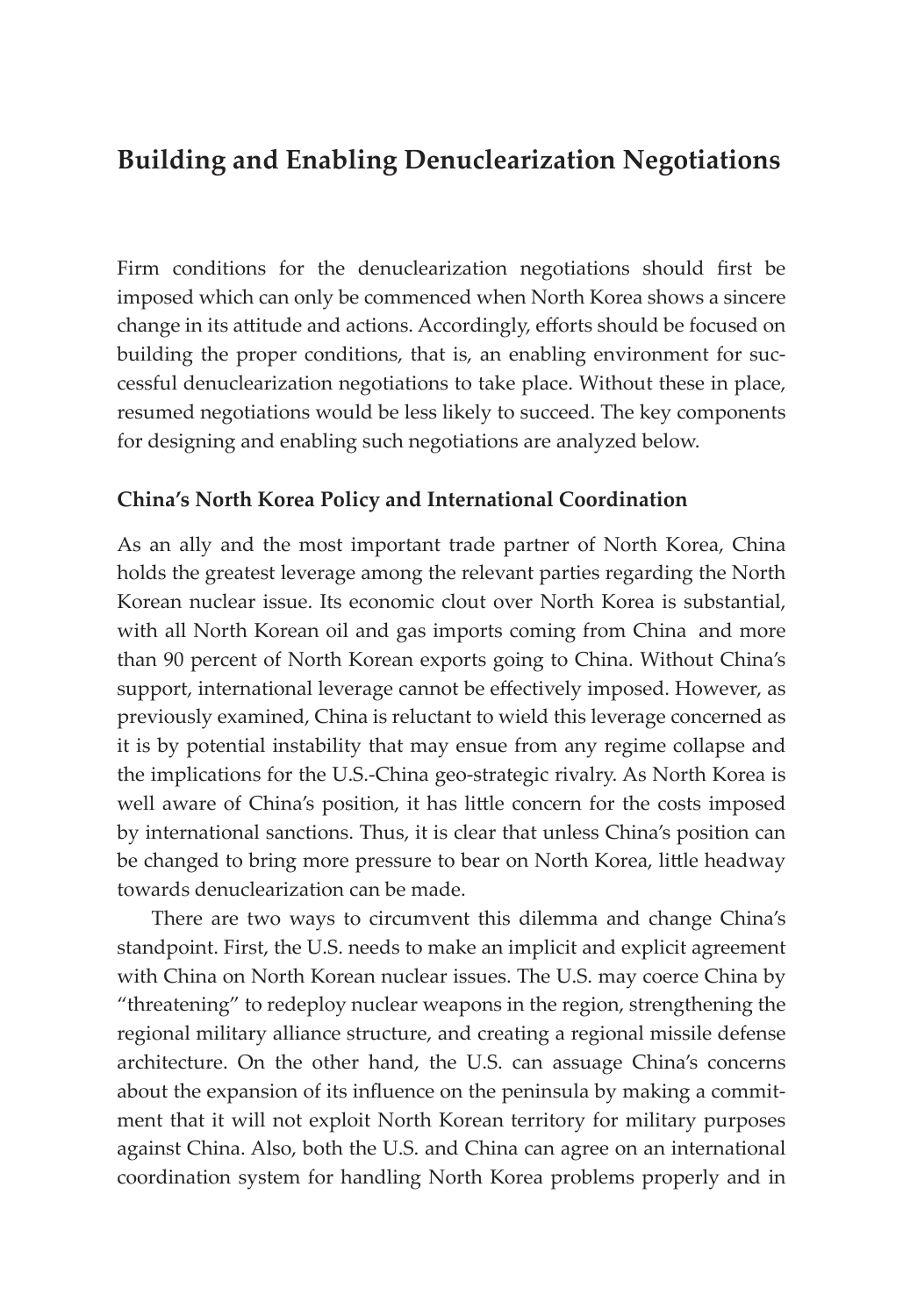a timely manner if instability occurs. South Korea can also make efforts to address China's concerns and change its perception on the future of the Korean Peninsula. Indeed, China-South Korea relations are rapidly transforming to that of interdependent strategic partners. Furthermore, relations have matured enough for South Korea to be able to talk directly with China on North Korean issues and about future relations. Thus, through dialogues and interaction, South Korea should imprint a new perception that denuclearization measures would have a favorable impact on the interests of China.

In addition to China's support, there are other nations whose cooperation is required. Russia and Japan are key participants in the Six Party Talks and are important regional actors. The European Union also possesses an interest in North Korea's denuclearization as well as humanitarian issues in the country. North Korea is pursuing a strategy to diversify its own diplomacy away from reliance solely on China. In particular, it has been looking to enhance its cooperation with Russia and Japan as means to complement its China dependence and to try to assure China's continuing support by manipulating power competition among those countries. Such diplomacy runs the risk of dividing the international community. It is therefore necessary to improve international coordination by developing a common line among the main parties to ensure greater leverage and that denuclearization efforts are more effective.

#### **Smart, Tailored Punishments and Incentives**

How can we more effectively utilize punishment and incentives to induce changes in North Korean behavior? The UNSC has made four resolutions including Resolution 2094 in March 2013, according to which North Korea is required to abandon all nuclear activities and nuclear weapons, cease trading in conventional weapons and materials related to nuclear and missile programs, as well as undergo inspections of cargo in transit suspected of containing illicit materials.47 Moreover, the U.S. unilaterally imposes punishment on entities which engage in WMD and missile programs, arms trafficking, and illicit activities such as counterfeiting and money laundering.<sup>48</sup>

 $47$ United Nations Security Council, Security Council Committee established pursuant to resolution 1718 (2006), http://www.un.org/sc/committees/1718/.

<sup>48</sup> U.S. House of Representatives, "U.S. House PassesSweeping North Korea Sanctions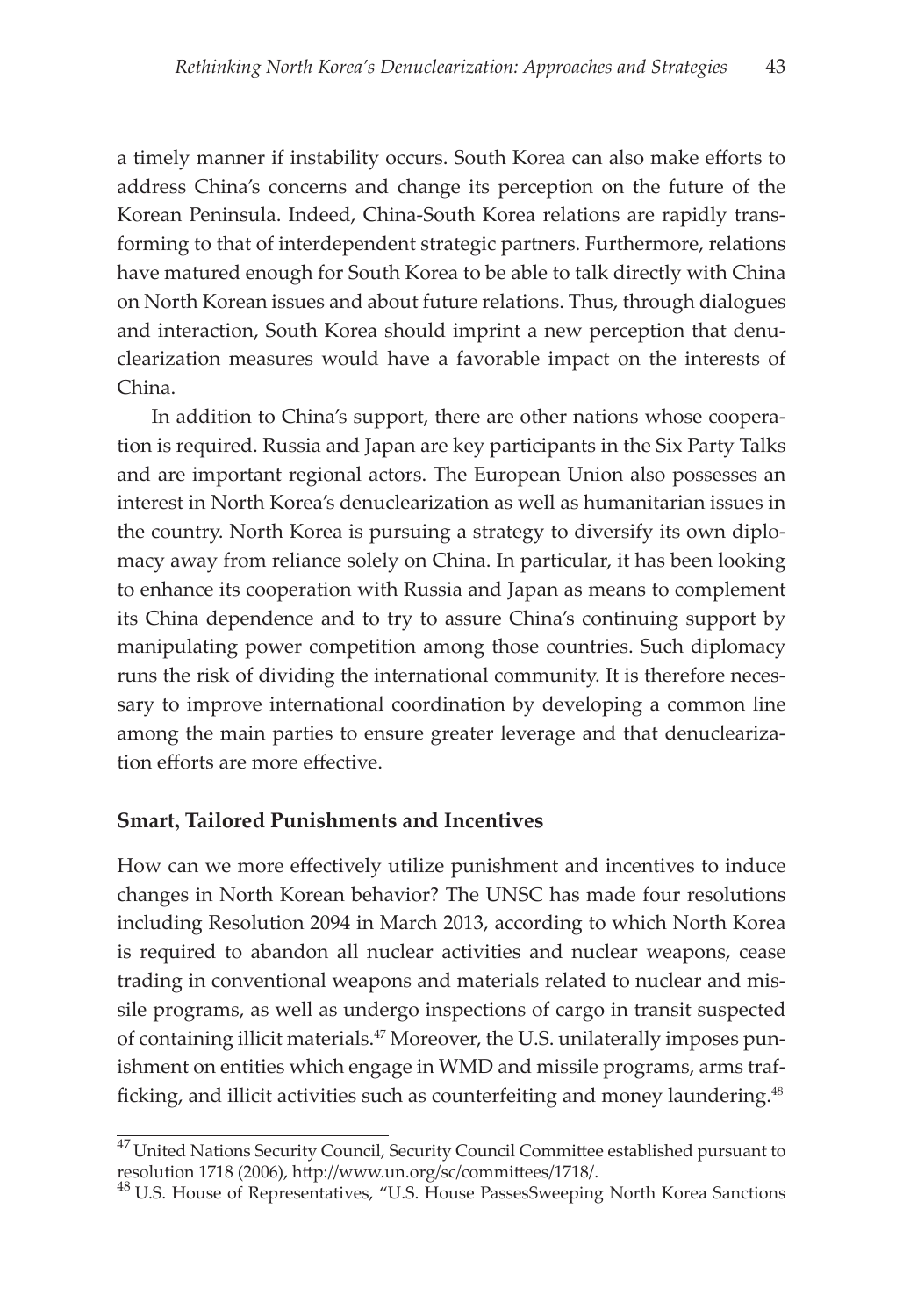In January 2015, President Obama imposed additional sanctions on North Korea because of its cyber-attack on Sony Pictures. After the Cheonan incident in 2010, in which a North Korean miniature submarine torpedoed a South Korean patrol ship, South Korea imposed not only the UNSC resolutions but also bans on all social contacts and trade with North Korea except for businesses in the Kaesong Industrial Complex. Japan too has imposed its own sanctions on North Korea on account of the latter's kidnapping of Japanese nationals, though some of these have been eased since discussions to resolve the issue were held last year. The United Nations General Assembly has also adopted a resolution on the abuse of human rights by the North Korean regime and the UNSC discussed the issue in spite of China and Russia's opposition. In addition, the U.S. and the international community closely monitor North Korea's WMD-related trade through proliferation security initiatives.

Although North Korea is a very isolated and closed society, UN sanctions and other punishments inflict considerable damage on North Korea's economic and diplomatic activities. As a result, North Korea's dependence on China has deepened and its economy faces serious difficulties. It cannot resolve chronic food shortages and many people go hungry. Nevertheless, its economy is now in relatively better shape compared with the past, and North Korean society has demonstrated great endurance in the face of sanctions. North Korea further exploits the loopholes in UN sanctions, for example such as registering its trade entities in foreign countries as well as through illicit border trade with China. Traditional allies and partners such as Russia, Iran, and other countries provide opportunities for North Korea to circumvent the sanctions and ensure the regime's survival. North Korea has furthermore designated many special economic zones and pursued a project to boost its tourism industry. At the same time, it wants to transform the main agenda of the North Korean problem from centering around nuclearization issues into development and peace issues. International punishment should eliminate the opportunities for North Korea to manipulate and make use of such loopholes. Also, it should continue to strengthen leverage to effectively threaten and frustrate the lifeline of the North Korean economy. In order to implement more effective punishment, it is essential

Bill," July 28, 2014, http://connolly.house.gov/news/us-house-passes-sweeping-northkorea-sanctions-bill.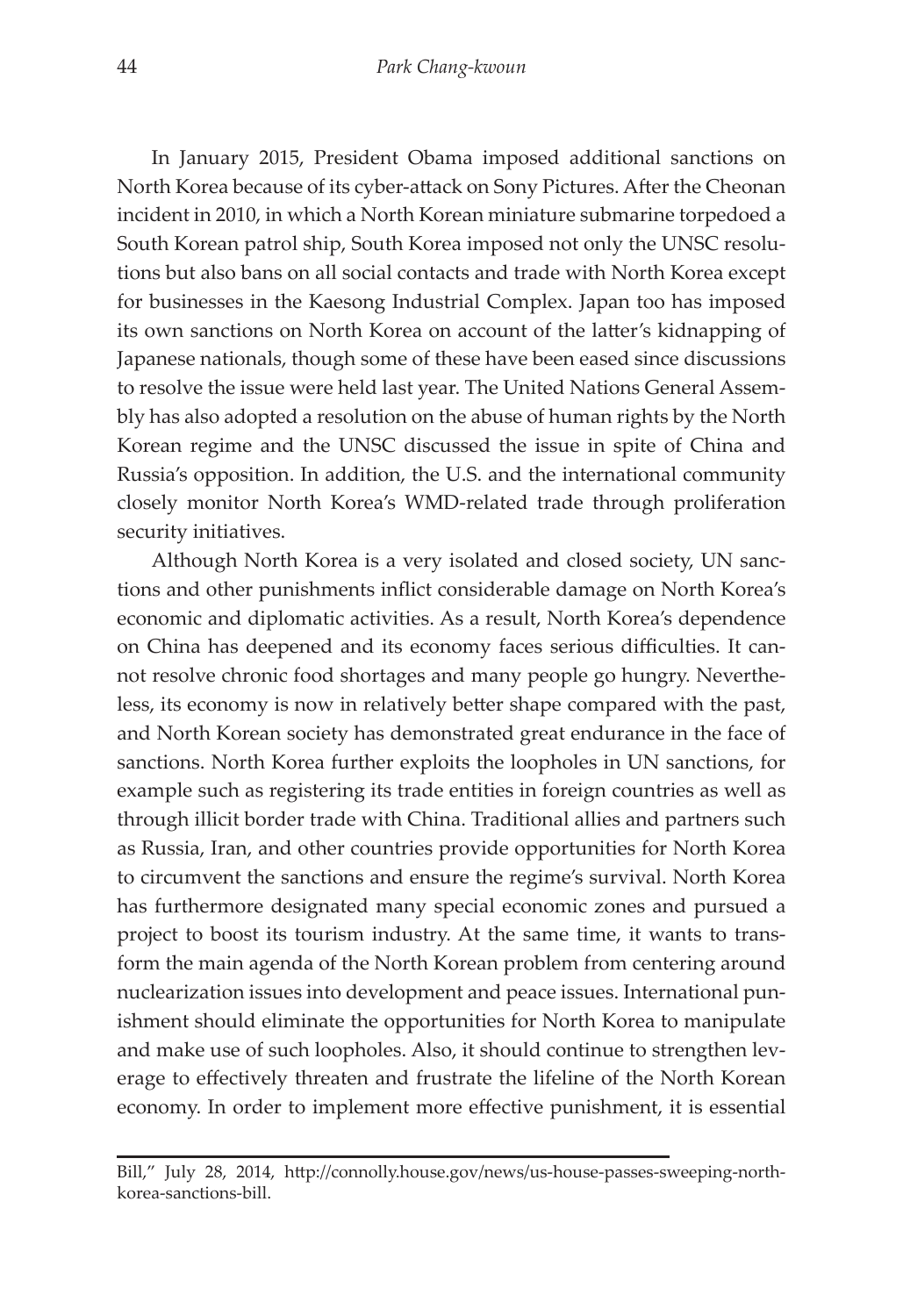to create smart and tailored measures based on international coordination which must include China.

Incentives are just as important as punishment. Thus, it is necessary to provide sufficient incentives to induce change. North Korea has spent a great amount of capital, energy, and human resources in pursuit of nuclear development in a context of international pressure. The North Korean regime consequently believes that steps towards dismantling its nuclear program need to be compensated by sufficient rewards as well assurances for the survival of the regime. The September 2005 Agreement entails many specific conditions and incentives for the denuclearization measures which North Korea demands. As mentioned in the agreement, commitment for commitment and action for action should be applied in terms of incentives. Nevertheless, if incentives are not properly managed, it would serve to weaken any punitive measures and delay denuclearization.

#### **Contacts and Exchanges**

Contacts and exchanges are the most important tools to try to influence North Korea's perceptions of its nuclear program. Social and economic engagement plays a critical role for the passage of information into North Korean society. The question is how the international community should pursue engagement with North Korea to promote desirable outcomes. North Korea accepts and allows contacts and exchanges with the outside world only to a limited extent. It strictly controls the inflow of information and limits personal contacts and exchanges as much as it can, even as it seeks foreign economic assistance and investment. South Korea and other international partners also face inherent difficulties in expanding engagement to North Korea. They are concerned that their assistance through engagement may weaken the impact of international sanctions and that any aid given can be diverted to financing nuclear development programs. Thus, even though engaging North Korea is important, it should be done in a way which does not conflict with UN sanctions.

There are three practical ways to pursue engagement with North Korea. First, a certain level of humanitarian assistance needs to be provided regardless of the political situation. In fact, international organizations and many countries provide humanitarian assistance in spite of North Korea's nuclear provocations and the existence of UN sanctions. The Park Geun-hye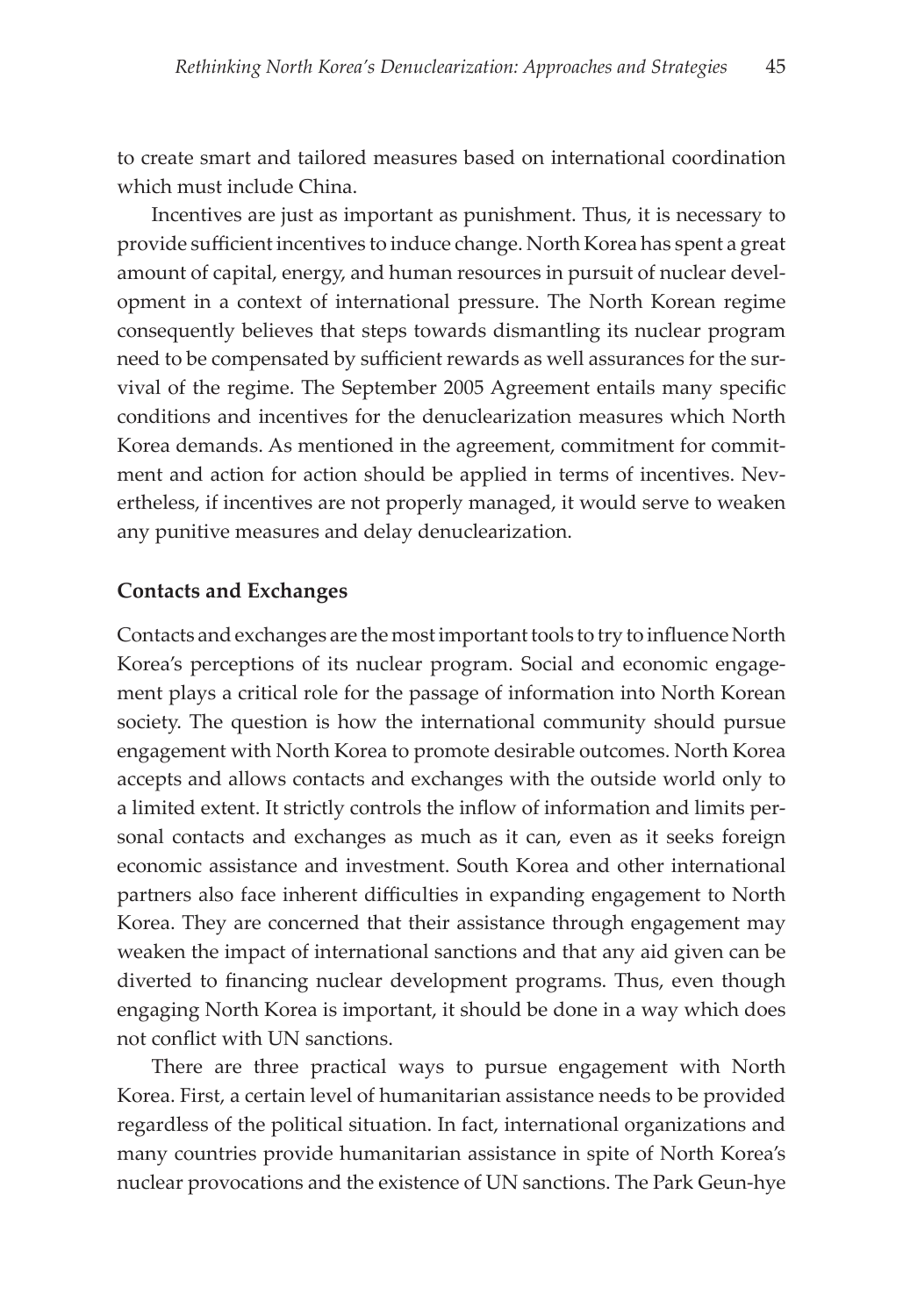government of South Korea has also announced this principle. Nevertheless, dangling the carrot of large-scale humanitarian assistance can be used as a negotiating tool to promote denuclearization. An example of this is when the U.S. committed to providing nutritional assistance in return for a moratorium on North Korea's nuclear and missile tests in February 2012. The resistance and objection of North Korea is likely to be less strong where humanitarian assistance is concerned because it provides for the immediate need and medical assistance for vulnerable people in society without attaching high political price tags.

Second, socioeconomic exchanges and cooperation should be pursued and expanded contingent upon progress made towards denuclearization. Japan has already initiated moves to restart contacts with North Korea in return for the resolution of the kidnapping issue. South Korea is attempting to open and expand social, cultural, and environmental engagement. In fact, there are many areas in which the international community can expand exchanges without political limitations. However, North Korea's nuclear development and provocations greatly hamper the enhancement of socioeconomic exchanges and cooperation. The UNSC resolutions ban trade and financial transactions with North Korean entities involved in nuclear and missile development. They also impose travel bans on key people related to the WMD program. Nevertheless, as a powerful ingredient for building trust, engagement should be maintained and enhanced because of its possible influence on changing North Korea's attitude and actions. It is important to start engagement in smaller, non-political areas where both sides can easily accept compromises before then expanding engagements incrementally.

Third, the South Korean government needs to find a way to actualize the many projects and initiatives it has promulgated and reviewed in order to improve inter-Korean relations. They include the expansion and internationalization of the Kaesong Industrial Complex, the expansion of Mount Kumgang tourism, the joint development of the Han River, the construction of a DMZ World Peace Park, and the connection of the TSR (Trans Siberian Railway) and the gas pipeline from Russia. Of course, there are many barriers and challenges in realizing these projects. Again, the UNSC sanctions prohibit certain projects and businesses, but many projects can be pursued if North Korea changes its attitude and policies. The South Korean government has announced a "Korea vision" to strengthen economic ties with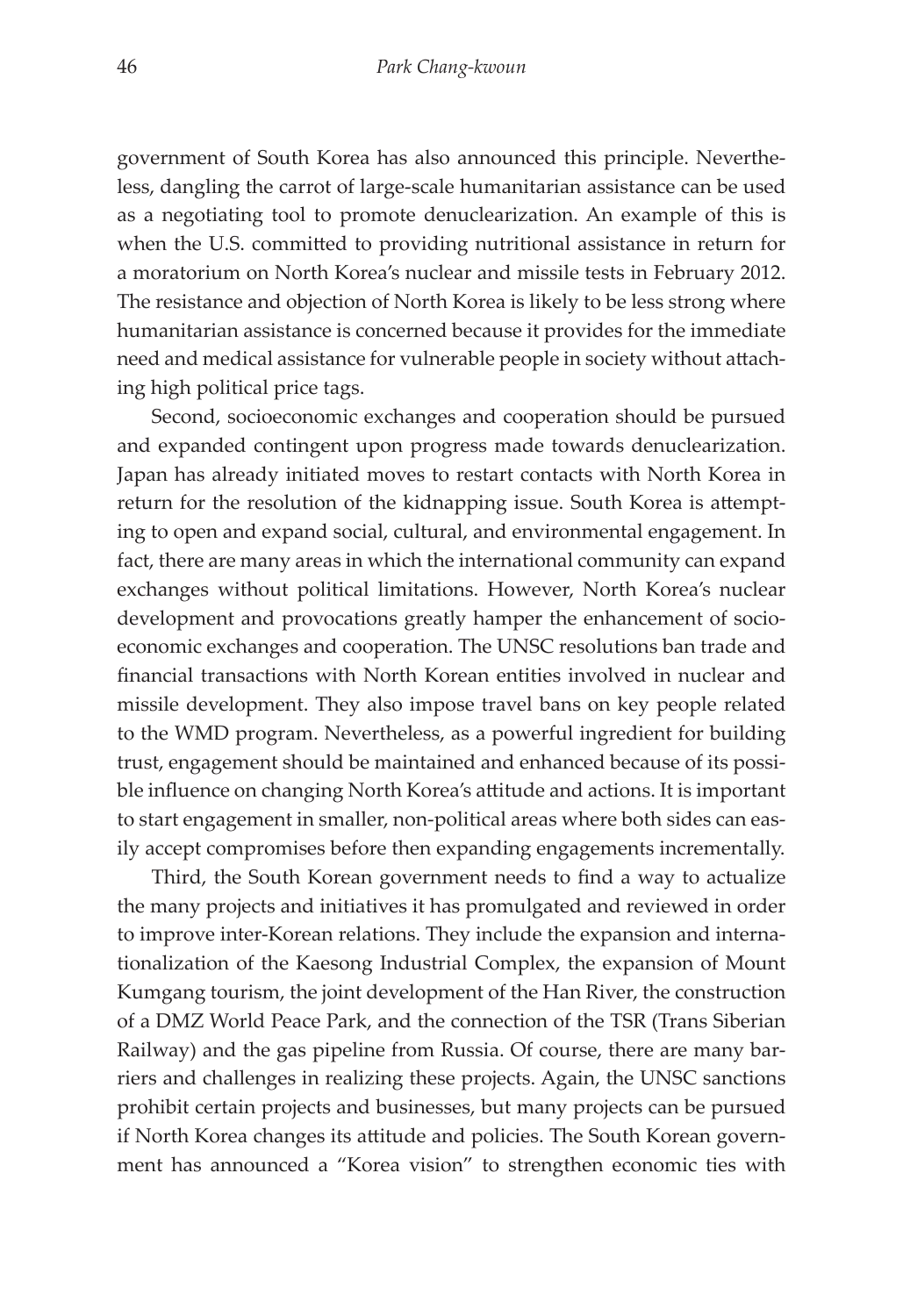North Korea. As this functional approach advocates, the two Koreas can start mutually beneficial and acceptable projects.

#### **Flexible but Tough Negotiations**

Given North Korea's past violations, the international community should be more cautious and strategic in negotiations with North Korea. Thus, the international community needs a strategy which shows a willingness to have contact with North Korea but which maintains strong principles for the actual negotiations. Meetings and dialogues (both working and high level) are an essential means to deliver on intentions, to listen to North Korea's demands and claims, and to improve mutual understanding. On the other hand, there should not be any opportunity for North Korea to exploit dialogues for its own objectives. Real intentions should be clearly communicated so that North Korea understands what is expected of it in the negotiations and the punishment if it does not comply. Consistency of principles is a critical factor for tough negotiations, which should proceed upon the principle of commitment for commitment and action for action, as has previously been agreed.

Negotiations should be carried out under the three following conditions. First, it demands consensus and coordination among the major actors party to the negotiations. If an actor does not follow consensual actions and undertakes unilateral actions, North Korea will receive the wrong message and likely try to exploit the disunity for its own gain. Secondly, negotiations require consistent long-term efforts to change North Korea's perception and behavior. Moreover, applying coercion in the negotiations demands more time and tougher measures. Thirdly, tough negotiation requires playing a game of will. North Korea will perhaps undertake efforts to undermine the tough negotiation strategy by resorting to nuclear provocations and playing the China card. Thus, the U.S. and South Korea need to counter and nullify such a kind of strategy.

#### **Strengthening Tailored Extended Deterrence Capabilities**

Tailored extended deterrence is not only intended to protect the security of South Korea but also to change the perceptions of North Korea. The goal is to make North Korea realize that its nuclear capabilities and military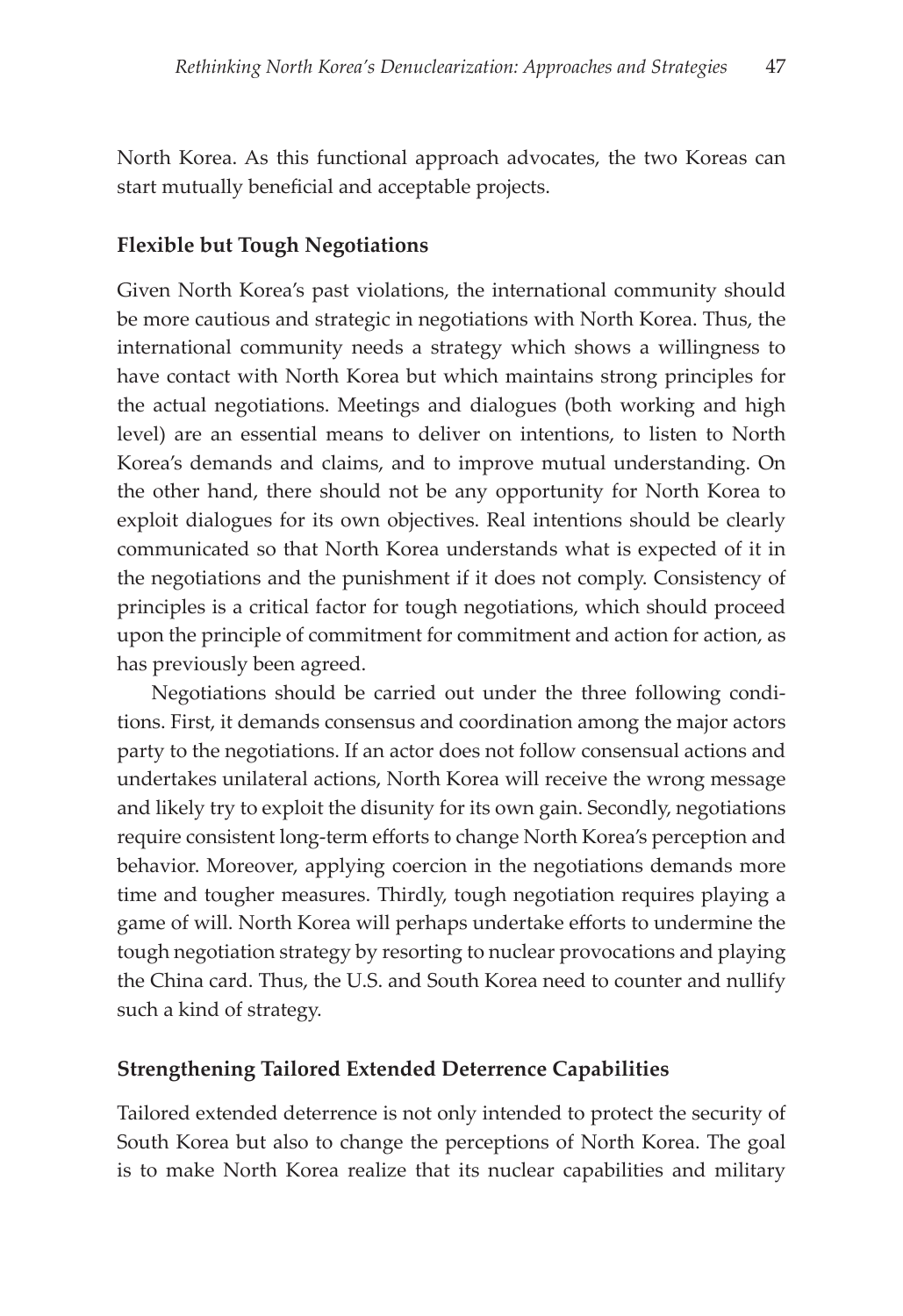provocations cannot be used as an instrument for intimidation against South Korea and that doing so will rather strengthen the military capabilities and international security position of South Korea. Examples of its provocations include its threats to turn Seoul into "ashes of fire" and undertake nuclear strikes not only on South Korea but also the U.S.<sup>49</sup> Moreover, North Korean naval vessels frequently cross the maritime boundary line in the West Sea with ensuing naval clashes between the two Koreas. North Korea also made a torpedo attack on a South Korean patrol ship in South Korean waters and shelled Yeonpyeong Island which killed civilians as well as soldiers in 2010. In response, South Korea committed to retaliating to North Korean military provocations in 2010. South Korea and the U.S. furthermore agreed to a tailored extended deterrence strategy at the annual Security Consultative Meeting in October 2013. Tailored extended deterrence aims at dissuading both low-level and high-level North Korean military provocations. The U.S. has committed to providing denial and retaliation capabilities which include the nuclear umbrella, conventional strike capabilities, missile defense systems, and other military capabilities to guarantee the tailored extended deterrence strategy of South Korea. South Korea has also decided on its own military build-up plan to strengthen strike capabilities as well as its own missile defense system called Korea Air Missile Defense. These capabilities will help demonstrate to North Korea that its nuclear programs would not guarantee its regime survival but worsen the vulnerability of the regime militarily, diplomatically, and economically.

Nevertheless, there is a possibility that North Korea will negatively respond to this strategy. That is, in response to the tailored extended deterrence strategy, North Korea may try to accelerate the speed of its nuclear development and to justify its nuclear programs as counteracting the deterrence strategy. In order to reduce this negative impact, the allies should not only demonstrate strong resolve in their military commitments but also clearly deliver the real intention of the extended deterrence strategy.

<sup>49</sup> Choe Sang-hun, "North Korea Calls Hawaii and U.S. Mainland Targets," *New York Times*, March 27, http://www.nytimes.com/2013/03/27/world/asia/north-korea-callshawaii-and-us-mainland-targets.html?\_r=0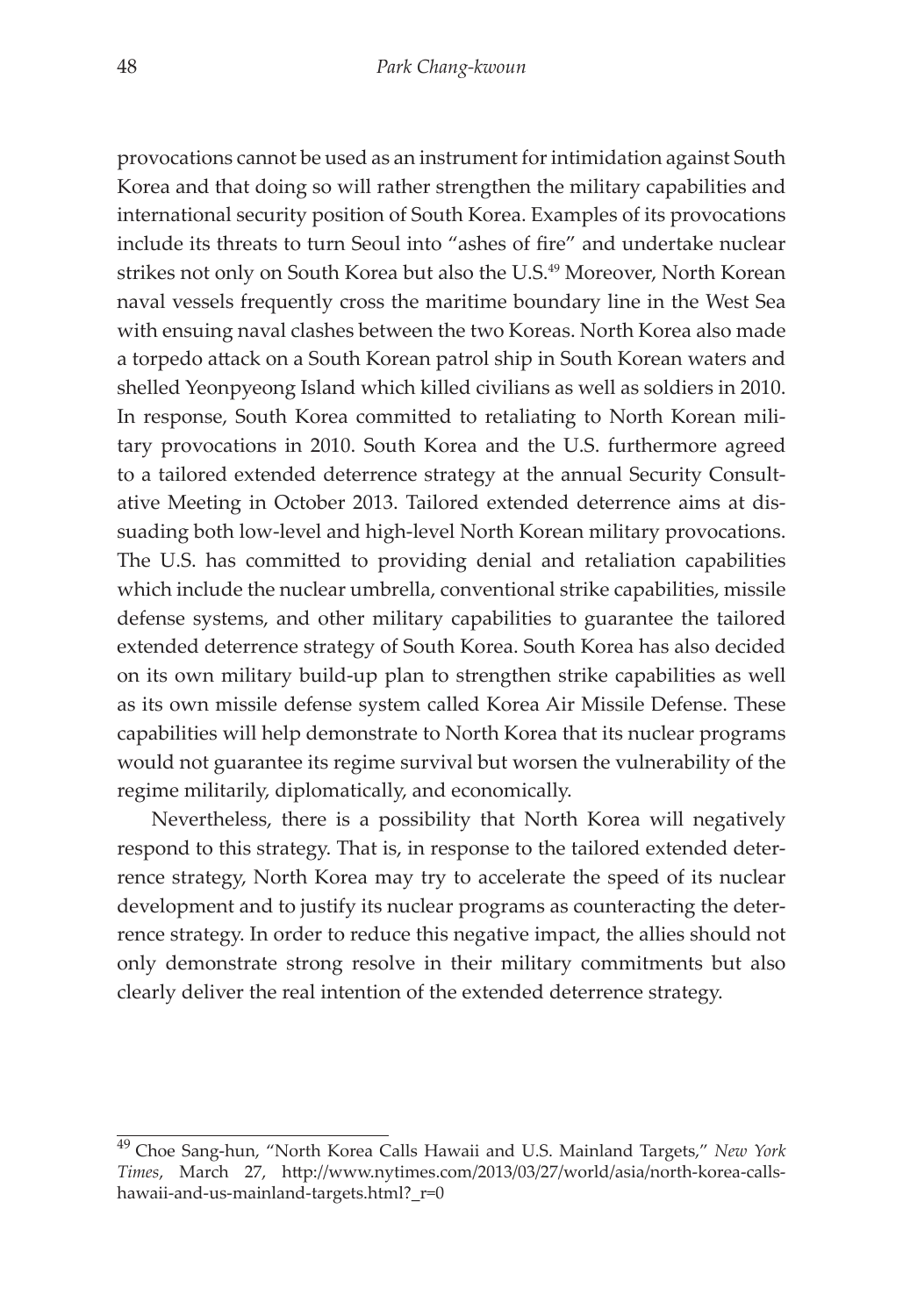# **A Phased Roadmap for North Korea's Denuclearization**

As the previous sections have demonstrated, the best approach for achieving North Korea's denuclearization is to negotiate with maximum leverage and "sticks" to try to fundamentally change North Korea's calculus regarding the nuclear program. In so doing, once negotiations are underway, providing certain "carrots" or incentives become important in return to relieve the concerns of the North Korean regime. Yet it is important to realize that achieving the objective of denuclearization in the short term is improbable barring a sudden and dramatic change in North Korea's policy and behavior regarding its nuclear program. If the international community instead adopts a long-term approach for denuclearization, options for more effective negotiation can be designed and pursued. As such, this section outlines a phased "roadmap" consisting of five different stages.

Table 1 below details the major areas that negotiations for denuclearization must address, and the incentives the international community need to provide. In so doing, there are three principles for the negotiations which should be upheld. First, all of the denuclearization measures should be implemented in complete, transparent, and irreversible ways. Second, as clearly indicated in the September 19, 2005 Joint Statement, commitment and actions should be undertaken reciprocally. Many of the incentives such as the relief of international sanctions and socioeconomic assistance consist of many items and packages which could be expanded incrementally in accordance with North Korea's fulfillment of denuclearization. That is, the incentives would be enacted in a reciprocal way, contingent on what North Korea itself undertakes. Third, considering North Korea's current nuclear situation and the time constraint for achieving denuclearization, the roadmap for denuclearization should be simplified and denuclearization measures should be accelerated so as to shorten the process to the extent possible. In this regard, the five stages of the denuclearization roadmap would be pursued according to a step-by-step process.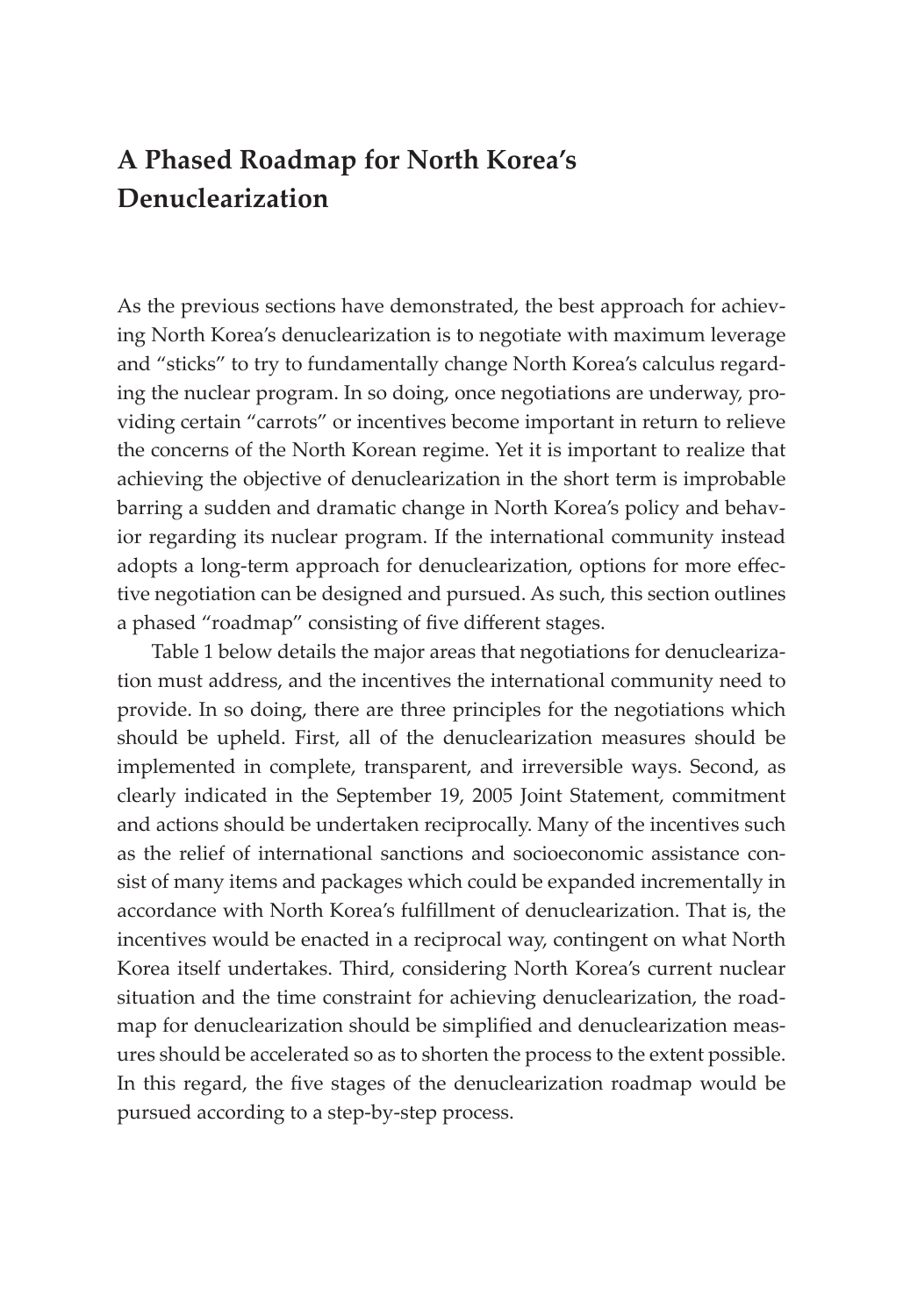| <b>Denuclearization Measures</b>       | <b>Incentives</b>                       |
|----------------------------------------|-----------------------------------------|
| 1. A moratorium of nuclear and mis-    | 1. The relief of international sanc-    |
| sile tests.                            | tions (partial or complete).            |
| 2. The freezing of all nuclear         | 2. Economic and social assistance,      |
| programs.                              | designing and signing a new "Mar-       |
|                                        | shall Plan" for North Korea.            |
| 3. Return of international inspectors  | 3. A recommitment to                    |
| to the nuclear sites and monitoring of | non-aggression.                         |
| all nuclear programs.                  |                                         |
| 4. The dismantling of the 5MW          | 4. Energy assistance.                   |
| reactor.                               |                                         |
| 5. The renouncement of the nuclear     | 5. The expansion of inter-Korean        |
| program and nuclear development        | relations (the Kaesong Industrial       |
| policy.                                | Complex, tourism, TKR/TSR/TCR,          |
|                                        | a gas pipeline connection, the DMZ      |
|                                        | world peace park, joint development     |
|                                        | of the Han river, investment, trade,    |
|                                        | and socioeconomic and cultural          |
|                                        | exchanges).                             |
| 6. The signing of a Joint Action Plan. | 6. Provide assistance to assure North   |
|                                        | Korea's peaceful use of nuclear         |
|                                        | energy under full international moni-   |
|                                        | toring and inspections                  |
| 7. Disclosing information on all       | 7. Provide assistance in terms of tech- |
| nuclear activities and programs        | nology, expertise, equipment, and       |
| including the HEU program.             | money for the dismantlement of the      |
|                                        | nuclear program.                        |
| 8. The dismantlement of all of the     | 8. Provide assistance for the transi-   |
| nuclear facilities and materials.      | tion of nuclear-related personnel to    |
|                                        | other jobs.                             |
| 9. The dismantlement of medium-        | 9. Dialogues for the reduction of       |
| and long-range missile programs.       | military tensions and implementa-       |
|                                        | tion of confidence-building measures    |
|                                        | between the two Koreas.                 |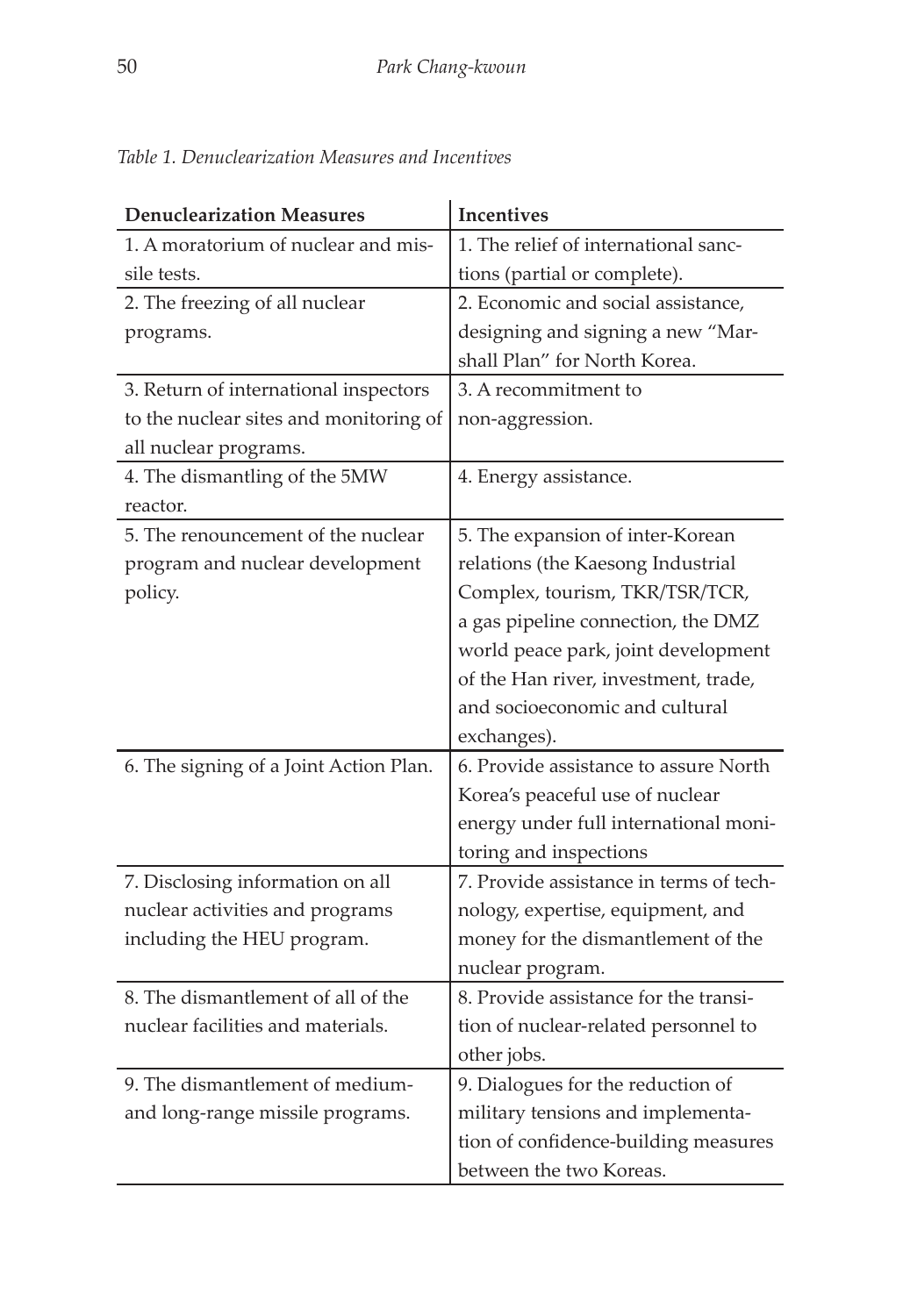| 10. The safe storage of already pro- | 10. Diplomatic normalization with     |
|--------------------------------------|---------------------------------------|
| duced nuclear weapons under inter-   | the U.S. and other countries.         |
| national monitoring.                 |                                       |
| 11. The verification of the complete | 11. Altering the conduct of annual    |
| dismantlement of nuclear facilities  | U.S.-South Korean military exercises. |
| and missiles.                        |                                       |
| 12. Transitioning of nuclear-related | 12. The construction of a peace       |
| personnel to other jobs.             | system on the peninsula and in the    |
|                                      | region and the signing of a peace     |
|                                      | agreement.                            |
| 13. The destruction of nuclear weap- |                                       |
| ons and long-range missiles.         |                                       |
| 14. A return to the NPT.             |                                       |

### **First Stage of Denuclearization Negotiations**

The first stage of the denuclearization process is to restore credibility between North Korea and the international community. Thus the focus should be on the relief of mutual concerns and distrust and providing new hope to the deadlocked negotiations. In so doing, both sides need to recommit to their promises and to implement these in a proper and timely manner.

*Table 2. Denuclearization Measures and Incentives for the First Stage of Negotiations*

| <b>Denuclearization Measures</b>                                            | <b>Incentives</b>                                                             |
|-----------------------------------------------------------------------------|-------------------------------------------------------------------------------|
|                                                                             | A moratorium of nuclear and missile   Economic and social assistance, partial |
| tests, along with the freezing of all resumption of contacts and exchanges, |                                                                               |
| the nuclear programs. International the expansion of humanitarian assist-   |                                                                               |
| inspectors must return to the nuclear                                       | ance, and the incremental improve-                                            |
| sites and guarantee the monitoring                                          | ment of inter-Korean relations.                                               |
| of all nuclear programs, including                                          |                                                                               |
| the disabling of the 5MW reactor. All                                       |                                                                               |
| military and nuclear provocations by                                        |                                                                               |
| North Korea should also cease.                                              |                                                                               |

Table 2 above shows the initial denuclearization measures North Korea should commit to, and the incentives the international community should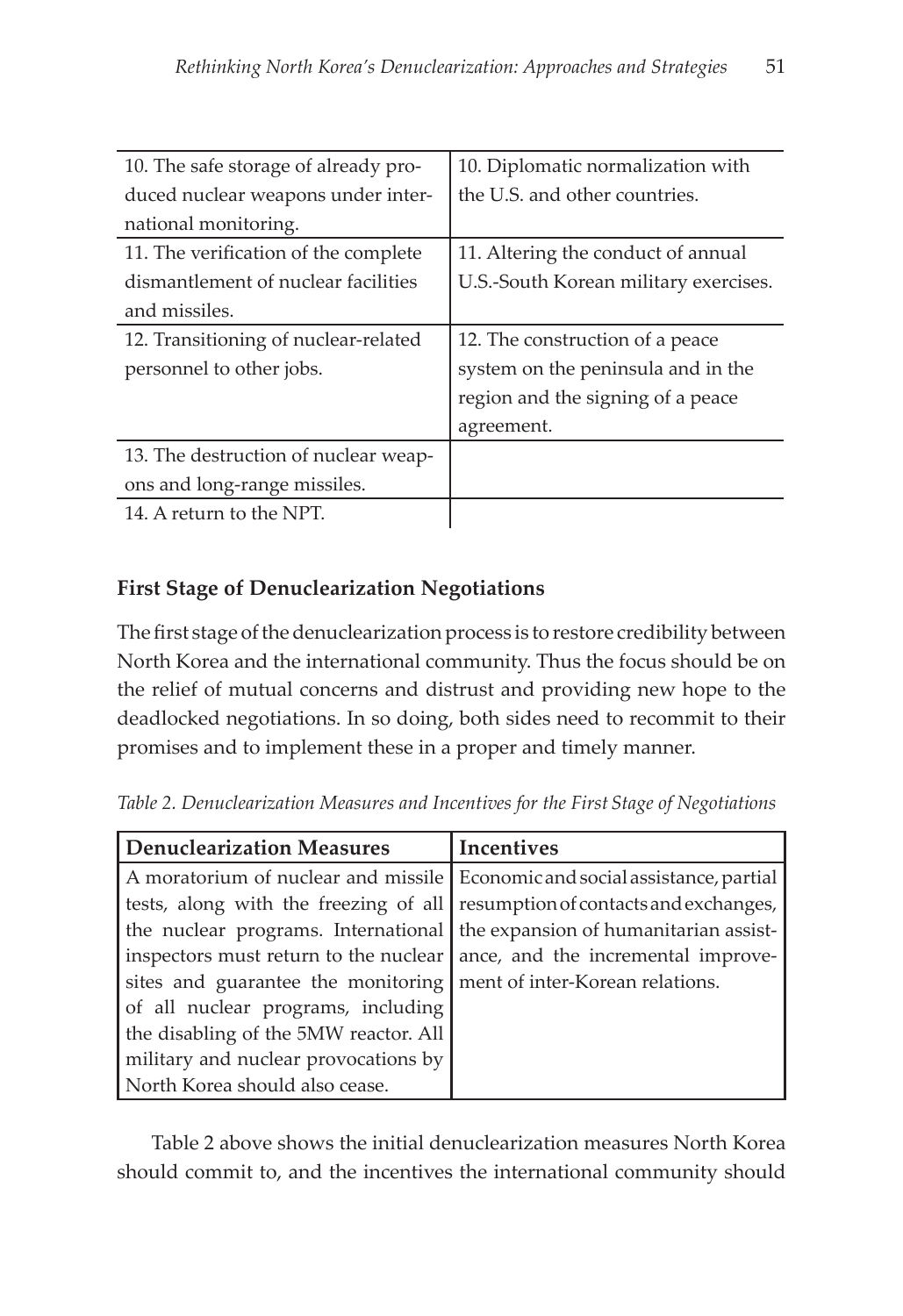provide. As the U.S. and North Korea already agreed to this in February 2012, both sides can easily reach an agreement on the moratorium of nuclear and missile tests and the return of IAEA inspectors. However, the freezing of nuclear programs would be a challenge for both sides because it includes not only the 5MW nuclear reactors restarted in 2013 but also the HEU program. In particular, the HEU program is a new aspect on which little information has been disclosed. North Korea may seek to exploit the HEU program as a new aspect of leverage. The international community should not provide a reward only for the commitment to the moratorium, something which North Korea abandoned in 2012. The moratorium's reinstatement would rather be an opening passage for the first stage of the denuclearization process. It is essential to create momentum for ascertaining practical progress on the negotiations right from the beginning. This would contribute to changing the pessimistic environment which prevails surrounding the denuclearization negotiations as they currently stand. In addition, in order to relieve tensions and enhance trust between the two Koreas, North Korea should stop its nuclear and military provocations such as threats of nuclear strikes, nuclear tests, and local military attacks.

In return for North Korea's positive actions, the international community should consider sufficient but limited incentives to push forward North Korea's actions. It would be hard to be assured of North Korea's real intentions at this stage. It is imperative that the experience of the Six Party Talks is not repeated. Thus, the incentives should be arranged more strategically and cautiously. The new security environment of the negotiations can facilitate the improvement and expansion of inter-Korean relations. For instance, socioeconomic and cultural contacts and exchanges can be expanded in various areas such as the reunion of separated families, exchanges of cultural and sports events, and the import of North Korean products. In addition, the South Korean government can consider the expansion of the Kaesong Industrial Complex and tourism. There are also many joint projects the two Koreas can start dialogues on, such as the DMZ World Peace Park and the joint Han River development project already proposed by the previous Lee Myung-bak administration. The models of the previous nuclear negotiations can be utilized for providing the incentives. Nevertheless, international sanctions still need to be strongly maintained at this initial stage because it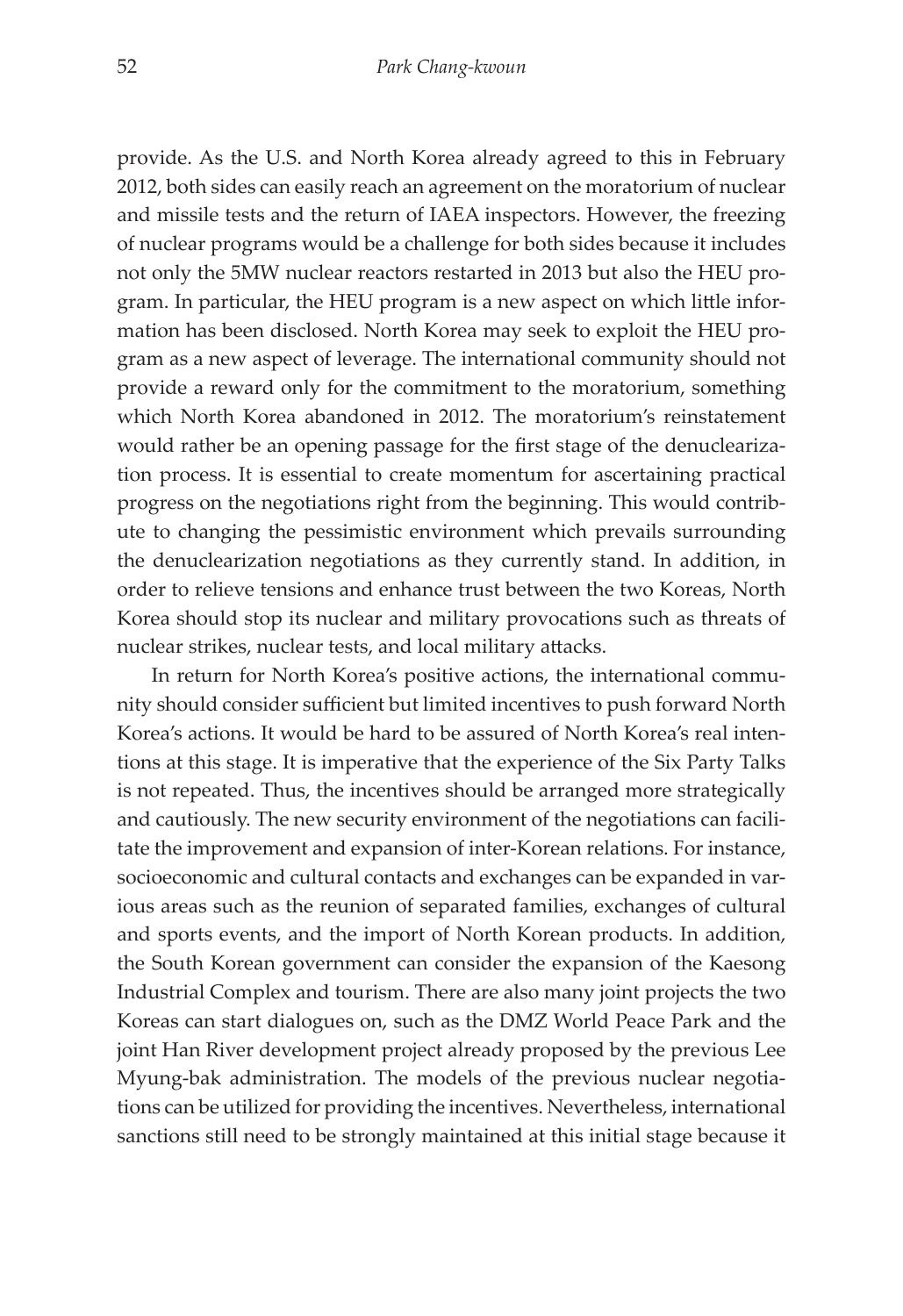does not mean that North Korea will follow up on denuclearization and observe NPT norms.

#### **Second Stage of Denuclearization Negotiations**

Table 3 outlines denuclearization measures and incentives during the second stage of the negotiation process. At this stage, it is important to make detailed and comprehensive agreements on the complete denuclearization process and in return to design and sign a new "Marshall Plan" for North Korea. Both sides should clearly express their will to hold themselves to and implement these agreements through a strongly worded commitment. For its part, North Korea should make a sincere commitment to give up its nuclear development policy internally and externally, not in a rhetorical statement, but in an official policy document. The September 2005 Agreement can provide the basic principle on what measures each side should undertake and its reaffirmation and practical implementation would represent a good step. The joint action plan for denuclearization is also important to draw a comprehensive picture and timeline for denuclearization measure and incentives. This needs to include all of the denuclearization measures including nuclear weapons and the infrastructures for plutonium and HEU programs as well as mid- and long-range missiles.

|              | Table 3. Denuclearization Measures and Incentives for the Second Stage of |  |  |  |  |
|--------------|---------------------------------------------------------------------------|--|--|--|--|
| Negotiations |                                                                           |  |  |  |  |

| <b>Denuclearization Measures</b>                                              | <b>Incentives</b> |
|-------------------------------------------------------------------------------|-------------------|
| The renouncement of the nuclear pro- Continued assistance and engage-         |                   |
| gram and of nuclear development ment policy, the expansion of con-            |                   |
| policy and a recommitment to the tacts and exchanges, designing and           |                   |
| September 19, 2005 Joint Statement. signing of a New Marshall Plan for        |                   |
| North Korea should provide infor- North Korea, a recommitment to              |                   |
| mation on all nuclear activities and $ $ non-aggression, and dialogues on the |                   |
| programs including the HEU pro- reduction of military tension as well as      |                   |
| gram. A Joint Action Plan should be   confidence-building measures.           |                   |
| signed.                                                                       |                   |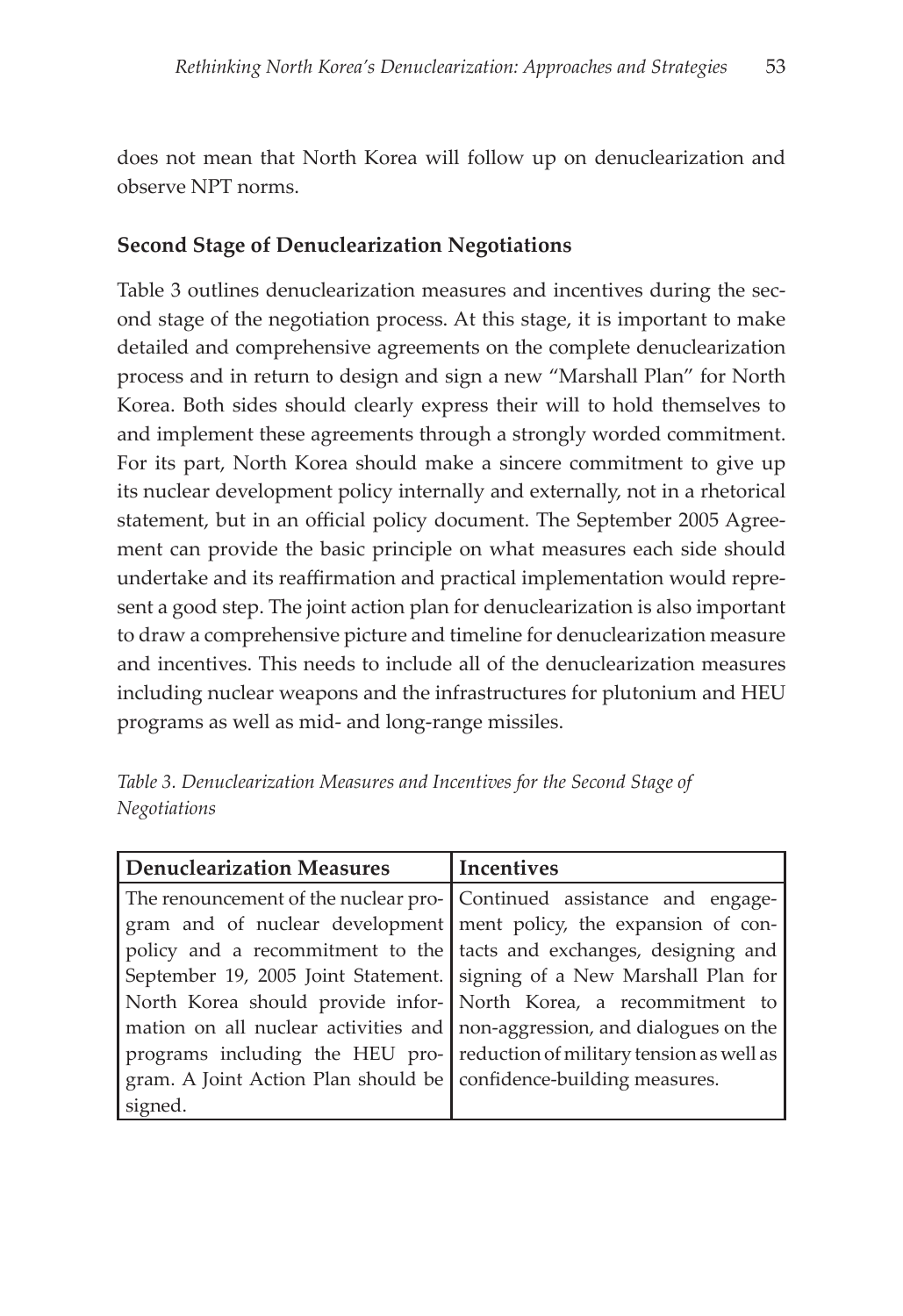Incentives for this stage would be reciprocal commitments contingent on North Korea's denuclearization measures. As mentioned, incentives should be provided so that North Korea can be made aware of the benefits to its own security and economy which denuclearization will bring. Financing of aid measures for the reconstruction and development of an impoverished North Korea after its complete denuclearization should be drawn up. This approach would provide a great motivation to North Korea and allow it to identify alternative ways to ensure regime survival that do not include nuclear weapons. Nevertheless, most of the major incentives need to be subdivided for incremental implementation in parallel with North Korea's denuclearization actions. As frequently underlined in the September 2005 Agreement and other statements, the U.S. should also officially provide a commitment of non-aggression towards North Korea. The acceptability and availability of all of the incentives should be seriously discussed and reviewed by the relevant parties. Contacts, exchanges, and assistance started in the first stage should be continued and expanded in a limited manner. Additionally, the two Koreas should commence dialogues to reduce military tensions and build a more stable and peaceful security structure on the peninsula.

#### **Third Stage of Denuclearization Negotiations**

The third stage of the denuclearization negotiations would constitute the most important (and most likely the longest) period for achieving the full denuclearization of North Korea in practice. Table 4 outlines the denuclearization measures and incentives required. The actions in this process would demand more specified measures for implementation and verification agreed on by issue, including both the plutonium and HEU programs and missile programs. Unlike plutonium production facilities, HEU programs can be easily concealed from the investigation and monitoring of international inspectors. Past experience tells us the possibility that North Korea may try to maintain its secret nuclear programs by limiting the scope of disarmament, concealing some of its programs, and avoiding complete verification. The U.S. scrapped the 1994 Agreed Framework in 2002 after North Korea's secret HEU programs were disclosed. The Six Party talks became stalled in 2008 because North Korea objected to U.S. demands for scientific verification on the nuclear sites. Unless North Korea fully complies on the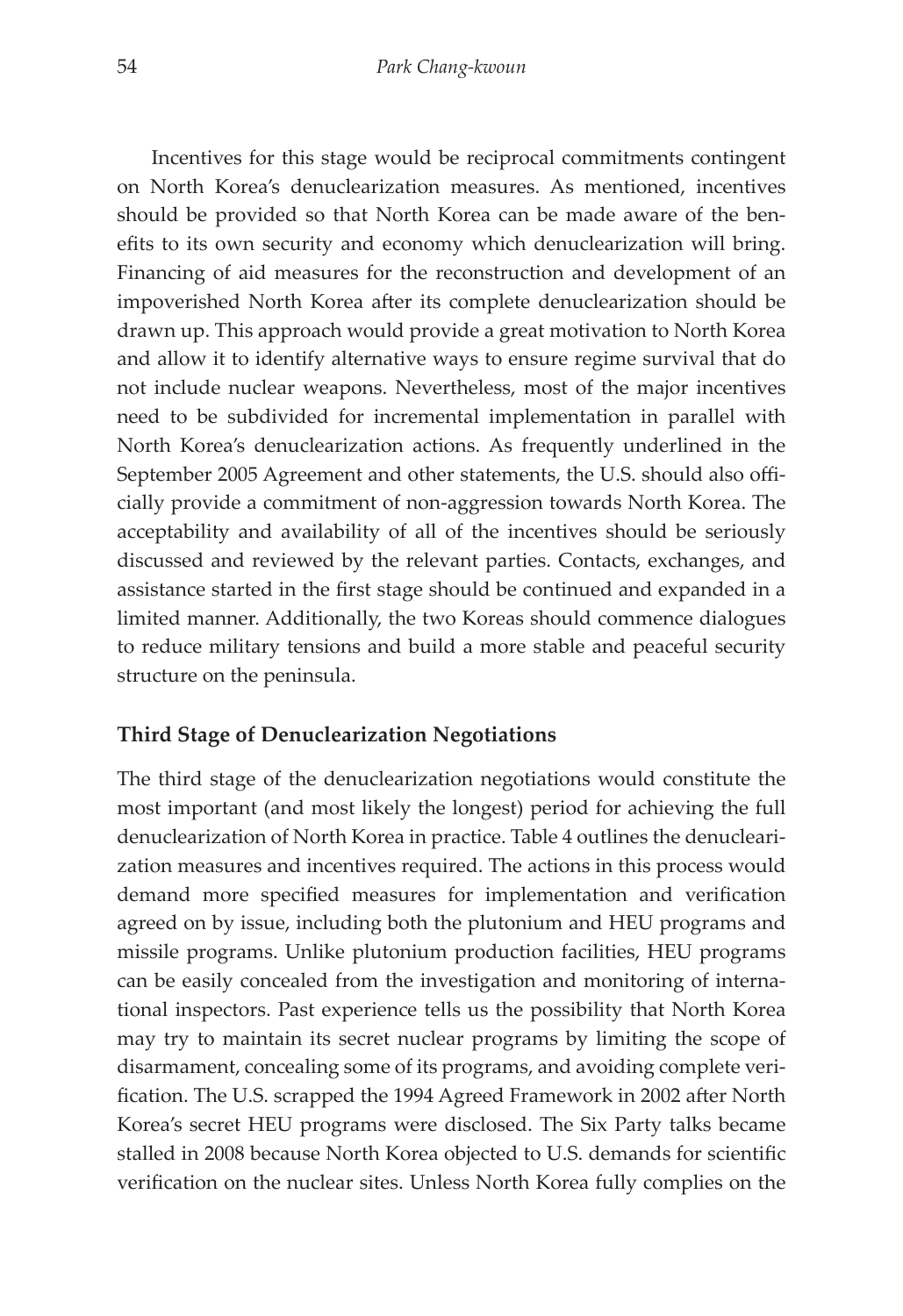details of the denuclearization measures, North Korea's denuclearization "efforts" would only provide an opportunity for the regime to manipulate and exploit the negotiations for its purposes.

*Table 4. Denuclearization Measures and Incentives for the Third Stage of Negotiations*

| <b>Denuclearization Measures</b>                                                                                                                                                                                                                       | Incentives                                                                                                                                                                                                                                                                                                                                                                                                                                                                                                                                                                                   |
|--------------------------------------------------------------------------------------------------------------------------------------------------------------------------------------------------------------------------------------------------------|----------------------------------------------------------------------------------------------------------------------------------------------------------------------------------------------------------------------------------------------------------------------------------------------------------------------------------------------------------------------------------------------------------------------------------------------------------------------------------------------------------------------------------------------------------------------------------------------|
| The dismantling of all nuclear facili-<br>ties and materials, as well as medium-<br>and long-range missile programs.<br>Safe storage of nuclear weapons<br>under international monitoring, and<br>the verification of their complete dis-<br>armament. | Energy assistance, partial<br>lifting<br>of international sanctions, invest-<br>ment, assistance for dismantling, the<br>expansion of inter-Korean relations<br>(e.g. the Kaesong Industrial Com-<br>plex, tourism, the TKR/TSR/TCR, gas<br>pipeline connection, a DMZ world<br>peace park, Han river joint develop-<br>ment, investment, trade, and socio-<br>economic and cultural exchanges).<br>The improvement of diplomatic rela-<br>tions, accepting the peaceful use of<br>nuclear energy, and undertaking dia-<br>logues regarding peace building and<br>signing a peace agreement. |

The full packages of assistance and cooperation would flow into North Korea in this stage. The international community would apply Cooperative Threat Reduction measures to North Korea for effectively dismantling and diverting the nuclear-related industry to other business programs. In addition, various socioeconomic assistance packages could be designed and implemented. For instance, South Korea can greatly expand the existing contacts and exchanges and start a discussion on various projects which would be mutually beneficial. The international community will also need to find a proper way to assure itself of North Korea's continued albeit peaceful use of nuclear energy, in a similar way as provided to Iran. Light water reactors promised in the 1994 agreement might be an option which can be cautiously discussed, but with consideration of the fact that the nuclear energy industry can be diverted for nuclear weapons production. The lessons of the previous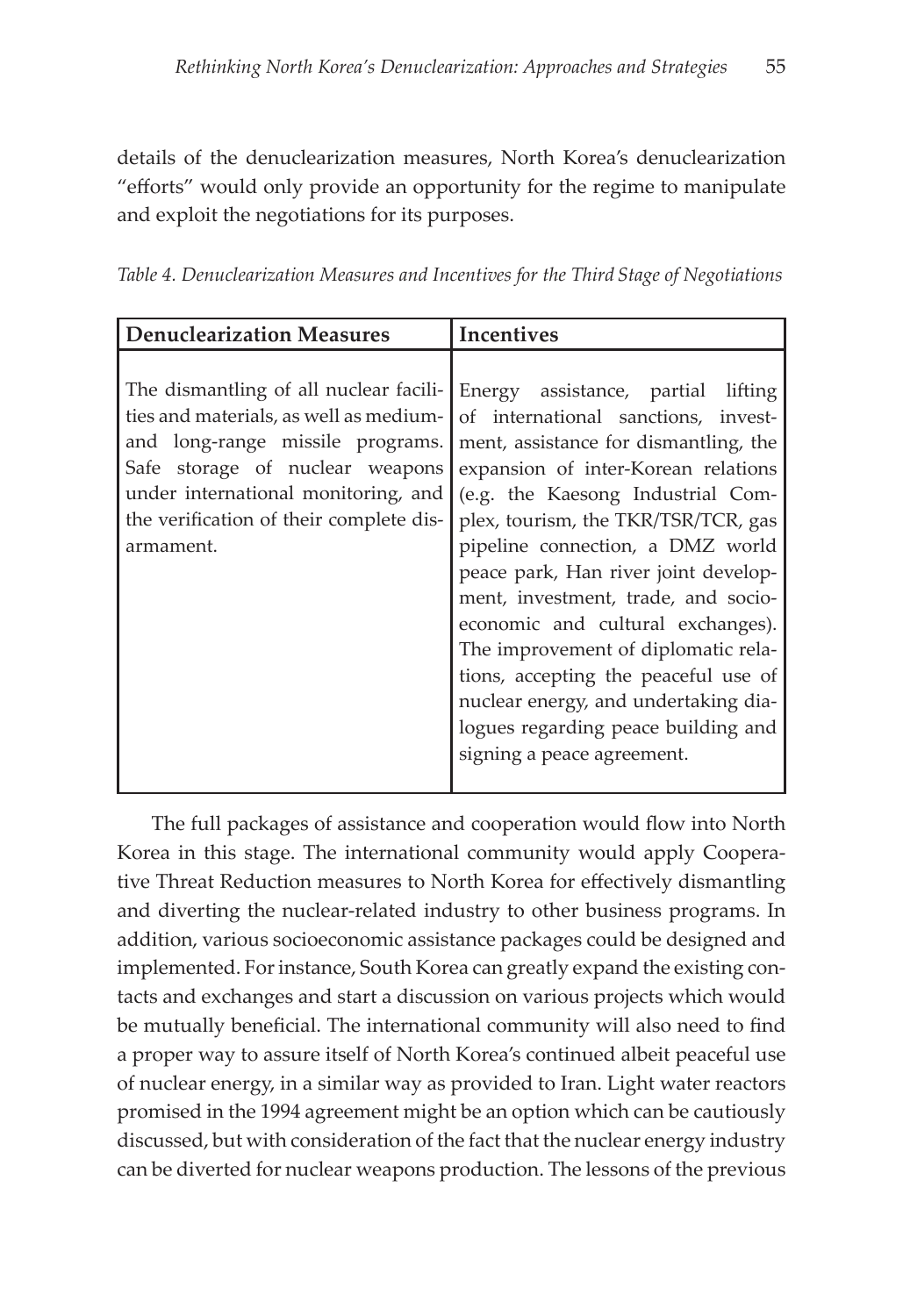negotiations tell us that North Korea has frequently used highly skillful negotiation tactics to gain concessions from the international community and to delay and deceive negotiators. Thus, incentives should be strategically arranged to curtail this. In addition, this process requires coordinated efforts as well as burden sharing among the relevant parties. Because there would be differences in national interests, international coordination and burden sharing may face many challenges. Finally, South Korea and other regional states would need to start talks on peace building measures on the peninsula, including signing a concrete peace agreement. This would also entail South Korea strengthening its efforts to relieve military tensions and build trust with North Korea.

#### **Fourth Stage of Denuclearization Negotiations**

The fourth stage would comprise the final efforts for denuclearization and peace-building measures which should assuage North Korea's security fears and concerns. Table 5 outlines the denuclearization measures and incentives for this stage. It will be hard for the international community to complete these denuclearization measures unless North Korea completely changes its attitude about its nuclear program. North Korea can conceal nuclear weapons as it did with its HEU programs. It can also reverse the denuclearization process at any time as we have seen in the past. Thus, this process requires North Korea's sincere cooperation towards complete verification of the denuclearization measures. That is, unless North Korea fully complies with transparent verification measures, complete denuclearization will be impossible to achieve. In addition, in order to prevent nuclear proliferation activities, the Cooperative Threat Reduction measures on nuclear-related personnel and material should be carefully and successfully implemented.

Incentives for this stage consist of not only economic but also political packages. Especially aid measures designed in the previous stage need to be partially implemented to reconstruct and develop North Korea. The terms of diplomatic normalization with the U.S. and other countries must be sincerely negotiated and pursued. The international community would recognize North Korea as a normal and equal partner, making it possible to provide large-scale assistance and expand engagements. South Korea can propel many projects to build an economic community with North Korea. A peace agreement should also be negotiated to replace the Armistice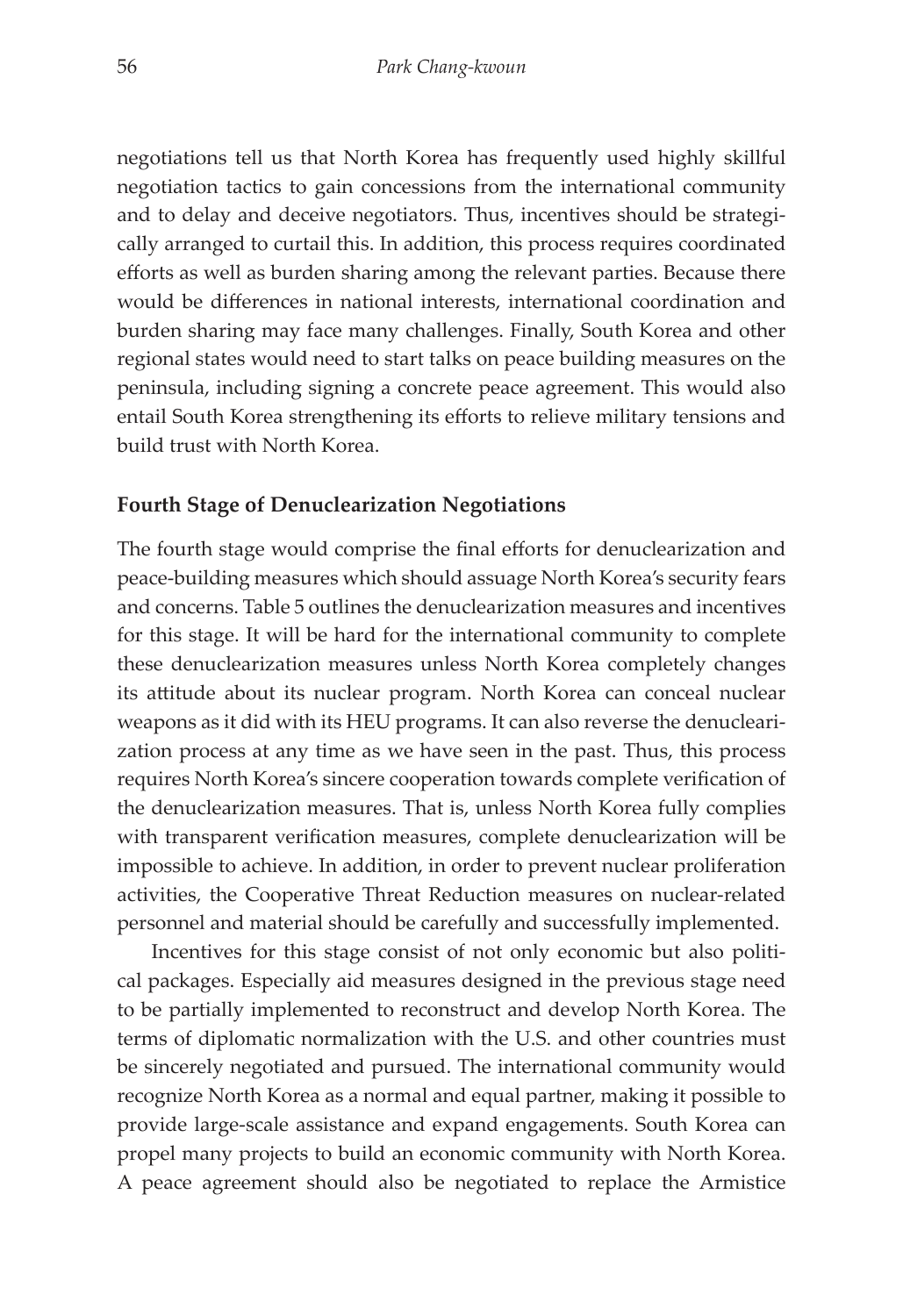Agreement. Regional states also need to support efforts for building and consolidating a peace structure on the peninsula. These incentives and efforts should assure North Korea that the benefits of the denuclearization far exceed those that nuclear capabilities can provide. Unlike socioeconomic assistance, political incentives such as normalization of diplomatic relations would take time because other conditions beyond nuclear issues can be reviewed. Nevertheless, it is important to take sincere measures to relieve North Korea's concerns.

*Table 5. Denuclearization Measures and Incentives for the Fourth Stage of Negotiations*

| <b>Denuclearization Measures</b>         | <b>Incentives</b>                                                         |
|------------------------------------------|---------------------------------------------------------------------------|
|                                          | Complete dismantling of all nuclear The complete lifting of international |
|                                          | facilities and materials, the disman- sanctions. Provision of assistance  |
|                                          | tling of medium- and long- range in terms of technology, expertise,       |
| missile-related facilities, the destruc- | equipment, and financing for the                                          |
| tion of nuclear weapons and missiles     | dismantling of the nuclear program;                                       |
| and the complete and transparent         | assistance for relocating nuclear-                                        |
| verification of these measures.          | related personnel to other fields;                                        |
|                                          | improvement of diplomatic rela-                                           |
|                                          | tions; the normalization and the                                          |
|                                          | negotiation of peace-building meas-                                       |
|                                          | ures and peace agreement.                                                 |
|                                          |                                                                           |

#### **Fifth Stage of Denuclearization Negotiations**

The fifth stage is to conclude a peace treaty, $50$  which would constitute a cornerstone for confidence-building measures between the two Koreas, and to construct a stable and peaceful security structure on the peninsula and in

 $50$  North Korea continues to insist that the Armistice Agreement should be replaced with a peace treaty. As North Korea completes its denuclearization measures, negotiations for a peace treaty would be propelled. However, North Korea puts many conditions on the peace treaty which imply greatly weakening the security of South Korea such as the withdrawal of U.S. forces on the peninsula and the abrogation of the U.S.-South Korea alliance. A peace treaty should be negotiated based on principles to create and guarantee a permanent peace in which Korean people no longer fear war on the peninsula. It should consider the geopolitical mechanisms of the two Korea's issues and the positive roles and responsibilities of the regional powers.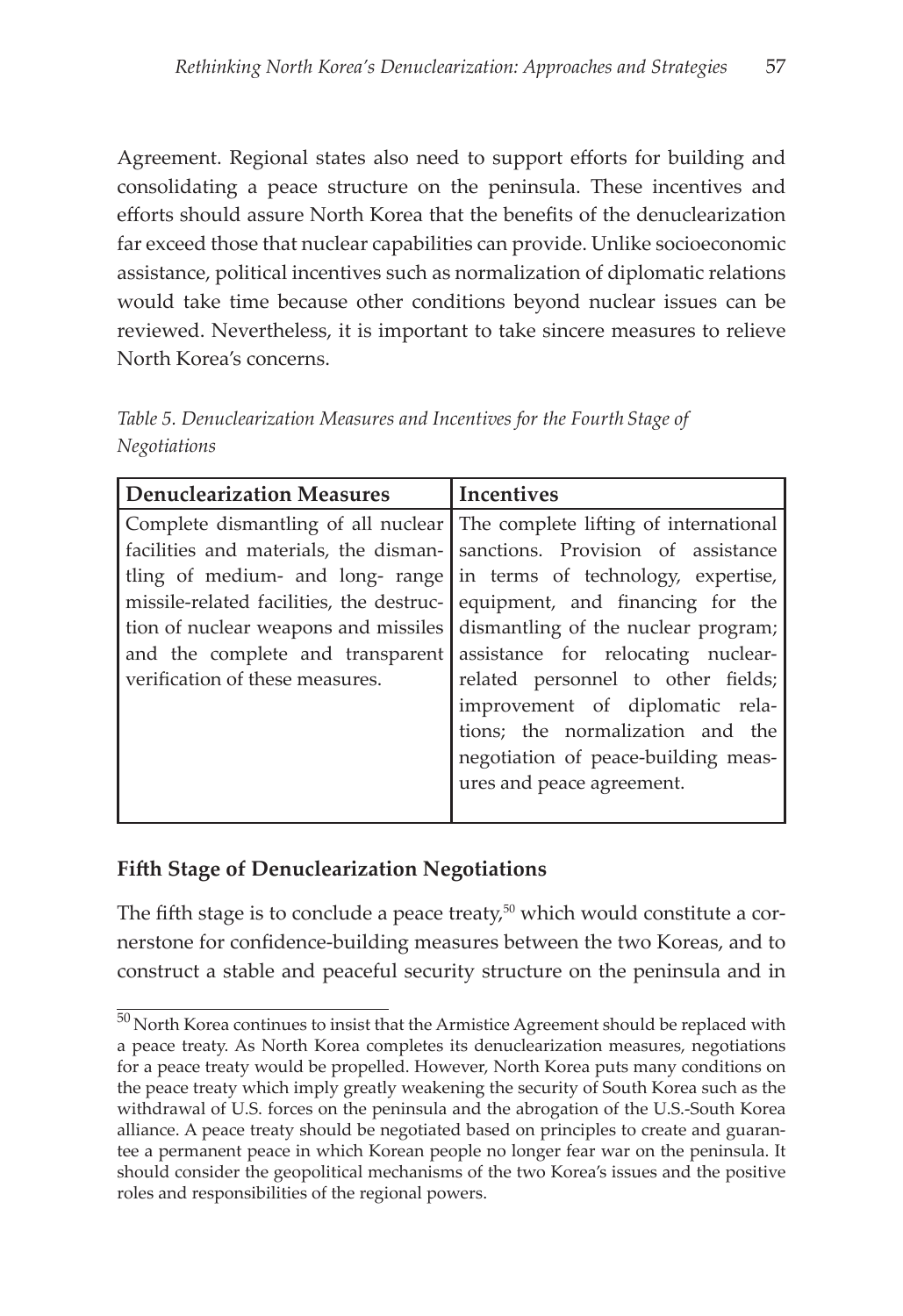the region as a whole. The denuclearization process by itself will contribute to enhancing trust between North Korea and the U.S. and South Korea. Nevertheless, it will be not easy to fully eliminate the deeply embedded distrust between the two sides. North Korea may not be willing to cooperate with the international community on denuclearization measures if it cannot be assured of the sustainability of the security situation after denuclearization. Thus, under the newly developed circumstances of denuclearization, it would be essential to construct and strengthen comprehensive trust building measures both bilaterally and multilaterally. In particular, the two Koreas should agree upon and implement military confidence-building measures on the peninsula. For instance, they should resolve dispute issues on the boundary line (NLL) of the West Sea, make an agreement for the prevention of accidental military clashes and military provocations, and pursue arms control for the reduction of military distrust. It is also necessary to implement trust building measures between the U.S. and North Korea as North Korea insists that its nuclear program is rooted in the hostile policy of the U.S. In addition, as committed to in the September 19, 2005 Joint Statement, regional states need to develop a peace regime to guarantee the stability and peace on the peninsula. Such military confidence-building measures demand long-term efforts.

In return, incentives for this stage would be multiple. Aside from peace building on the peninsula, the international community can accelerate contacts, exchanges, and cooperation with North Korea. The two Koreas can deepen their relations in the political, economic, and social spheres and work to build an economic and social community. South Korea and the international community can also help North Korea rebuild its infrastructure. Many projects such as the TSR and gas pipeline connection from Russia would be facilitated, and efforts for diplomatic normalization would be completed.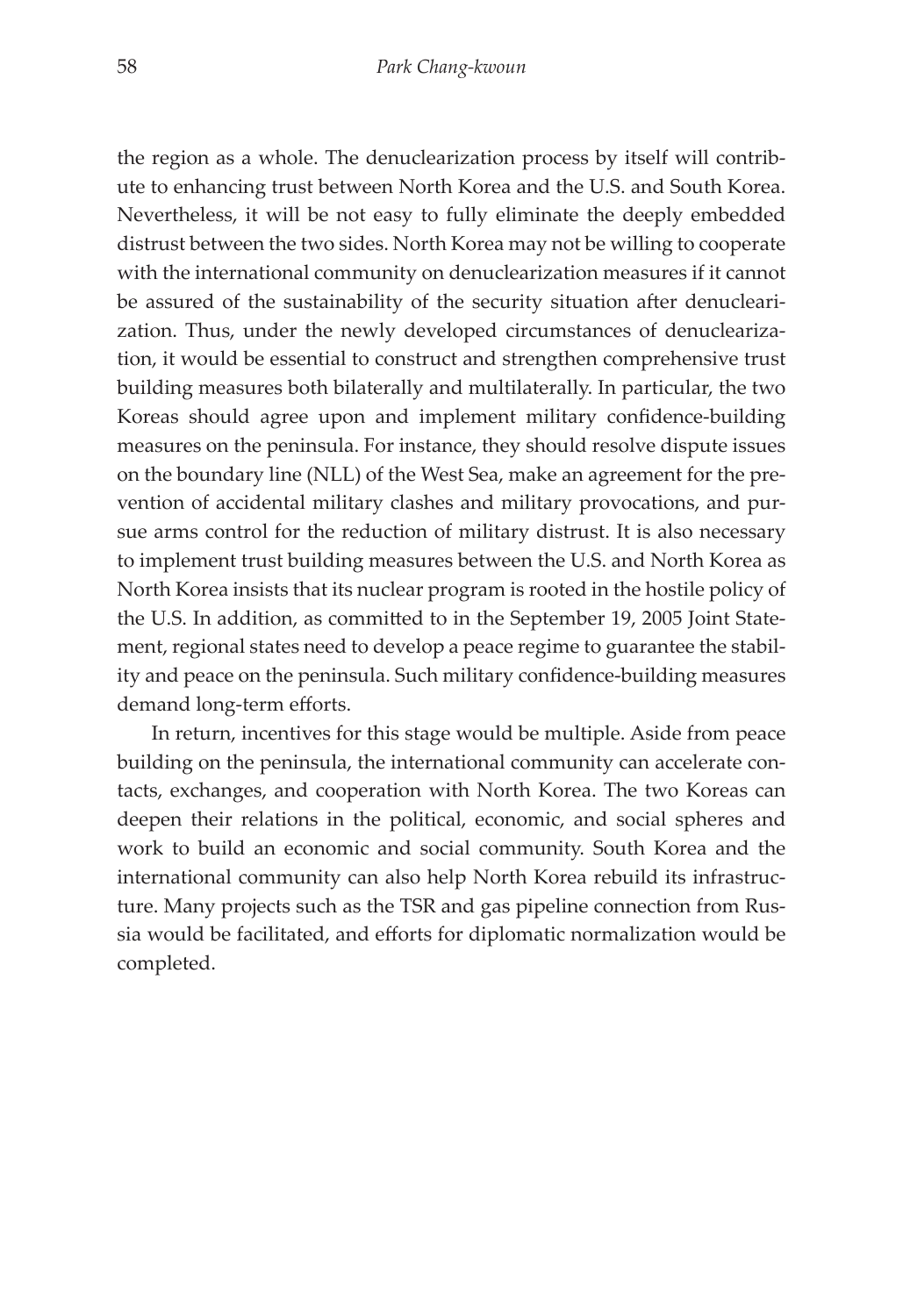## **Conclusion**

The international community needs to first build the appropriate conditions to move forward with the denuclearization negotiations and to achieve their objective. Without such conditions in place, it would prove highly unlikely that North Korea would elect to denuclearize. It thus follows that the key enablers for constructing a suitable environment for resumed negotiations should be identified and utilized. Above all, a change in China's North Korea policy would be important so as to enhance international coordination to bring pressure to bear on North Korea. In this respect, strong, smart, and tailored punishments based on the UNSC resolutions and internationally coordinated would allow the international community to impose unbearable costs on the North Korean regime. Nevertheless, it is important to maintain contacts and exchanges with North Korea to the extent possible. Contacts and exchanges are a major instrument to help construct new perceptions, identities, and behaviors on the part of North Korea regarding its nuclear policy. In so doing, a degree of flexibility should be maintained so as to meet and talk with North Korea bilaterally and multilaterally. However, the denuclearization negotiations should be commenced from and proceed according to a hardline position supported by firm principles and consistency. Considering North Korea's current nuclear situation and its policy, the international community should be very cautious to not provide any loophole which North Korea could exploit in the negotiation process. In addition, the U.S. and South Korea need to imprint the perception on North Korea, through strengthening extended deterrence capabilities on the peninsula, that its nuclear program cannot threaten the security of South Korea.

The roadmap for North Korea's denuclearization should be pursued in a phased and reciprocal manner, as agreed in the September 19, 2005 agreement, and its process should be simplified and shortened as much as possible so as to prevent North Korea from becoming an actual nuclear state. While this is desirable, condition building, negotiations, and denuclearization measures will be time-consuming efforts, especially considering the seemingly intractable stances of the relevant parties, North Korea's nuclear policy, the lack of international leverage on North Korea, and the complexity of the issues of denuclearization. In particular, the roadmap indicates that it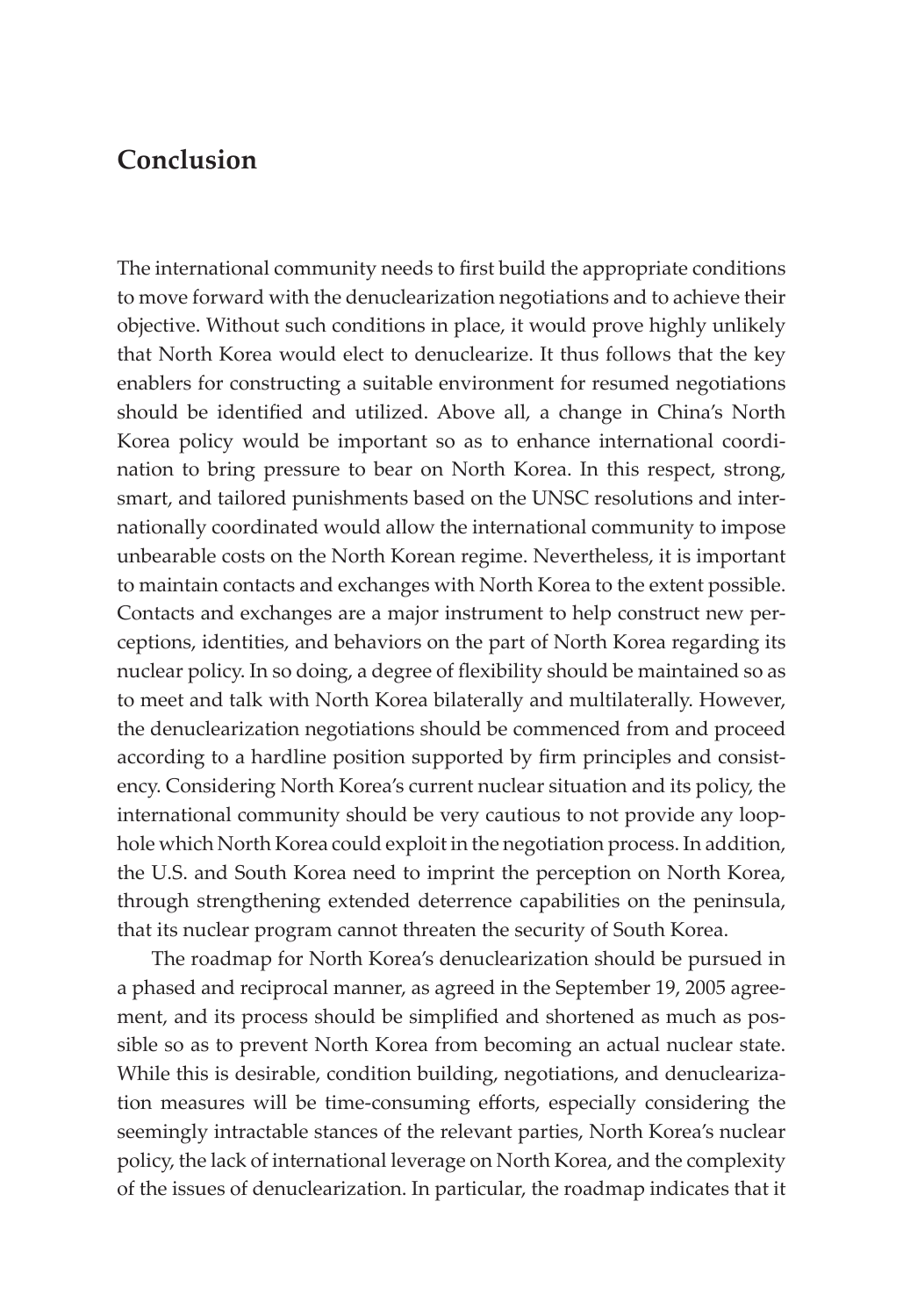is impossible to succeed in achieving denuclearization without guaranteeing sincerity and trust between the two sides. Thus, the first focus should be on containing North Korea's nuclear program and the nuclear threat as part of a long-term roadmap for denuclearization. Once this is achieved, sufficient conditions for negotiation can be built and with time denuclearization measures can be pursued. It is important to introduce new economic aid measures for North Korea as part of this, as well as Cooperative Threat Reduction. A division of roles and responsibilities among key players would be necessary to implement the negotiation strategy more effectively. For instance, the U.S. may carry out the major role of applying punitive measures on North Korea. While China and South Korea, in concert with the international community, should also maintain this leverage, they can to some extent also apply a more proactive engagement policy to persuade North Korea to denuclearize.

In sum, the international community needs to review how it can mobilize sufficient leverage and implement such effectively in the face of strong resistance from North Korea. Indeed, constraining North Korea's options so that it has no choice but to denuclearize should form the cornerstone of any renewed efforts to solve the nuclear issue. Such leverage should be applied until denuclearization measures are transparent, completely implemented, and satisfactorily verified.